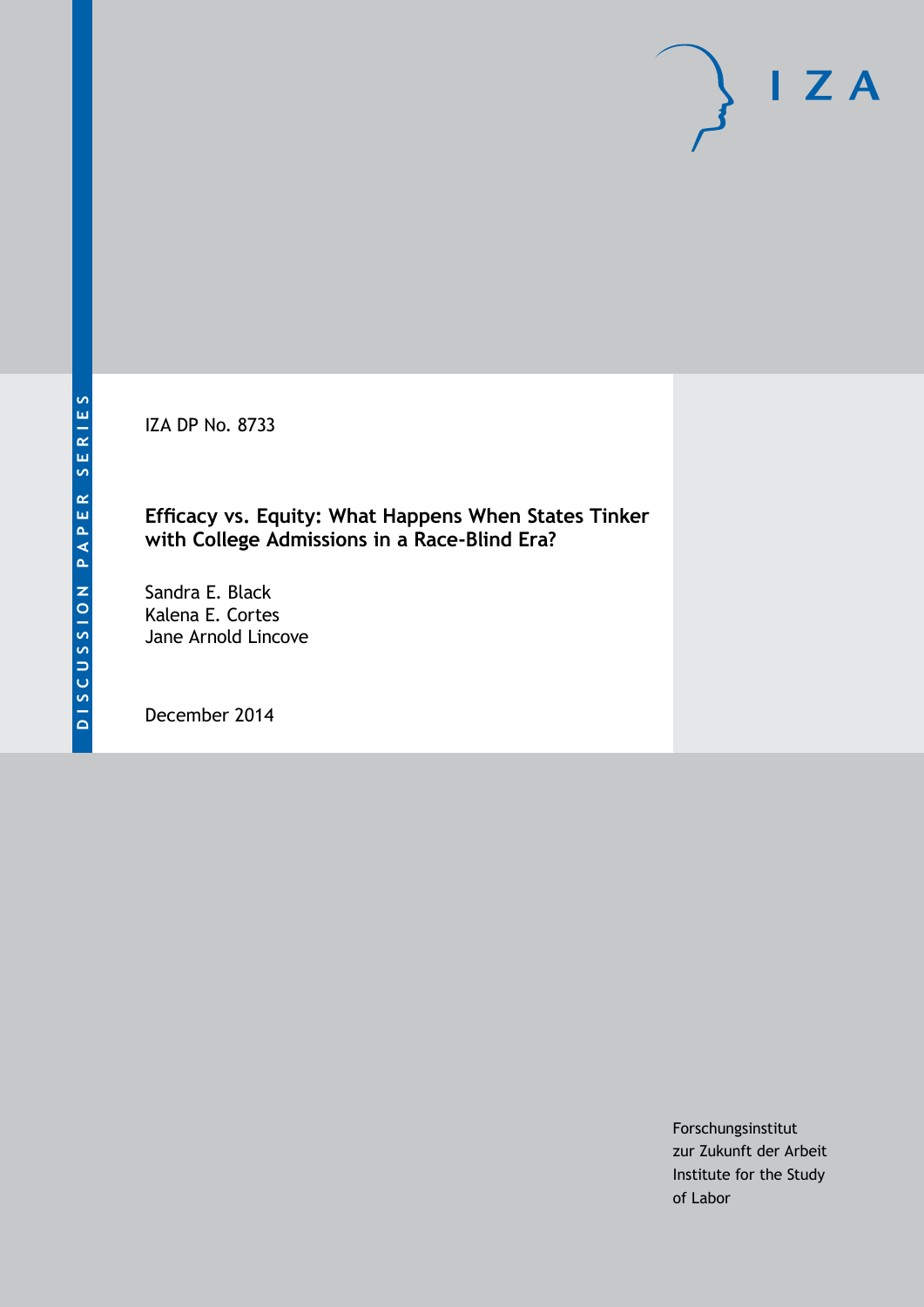# **Efficacy vs. Equity: What Happens When States Tinker with College Admissions in a Race-Blind Era?**

## **Sandra E. Black**

*University of Texas at Austin, IZA and NBER*

## **Kalena E. Cortes**

*Texas A&M University, IZA and NBER*

### **Jane Arnold Lincove**

*University of Texas at Austin and Tulane University*

Discussion Paper No. 8733 December 2014

IZA

P.O. Box 7240 53072 Bonn Germany

Phone: +49-228-3894-0 Fax: +49-228-3894-180 E-mail: [iza@iza.org](mailto:iza@iza.org)

Any opinions expressed here are those of the author(s) and not those of IZA. Research published in this series may include views on policy, but the institute itself takes no institutional policy positions. The IZA research network is committed to the IZA Guiding Principles of Research Integrity.

<span id="page-1-0"></span>The Institute for the Study of Labor (IZA) in Bonn is a local and virtual international research center and a place of communication between science, politics and business. IZA is an independent nonprofit organization supported by Deutsche Post Foundation. The center is associated with the University of Bonn and offers a stimulating research environment through its international network, workshops and conferences, data service, project support, research visits and doctoral program. IZA engages in (i) original and internationally competitive research in all fields of labor economics, (ii) development of policy concepts, and (iii) dissemination of research results and concepts to the interested public.

IZA Discussion Papers often represent preliminary work and are circulated to encourage discussion. Citation of such a paper should account for its provisional character. A revised version may be available directly from the author.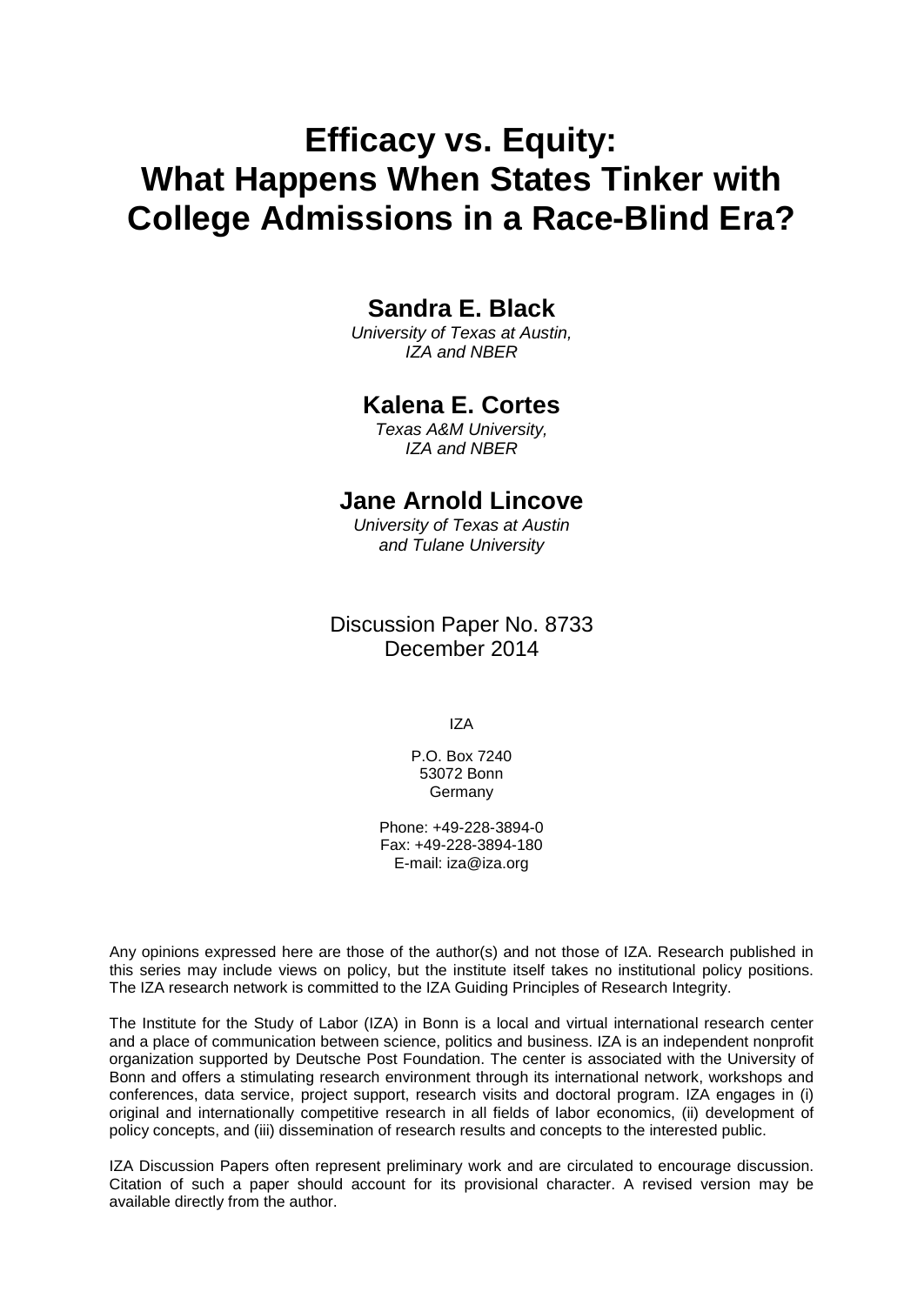## **ABSTRACT**

## **Efficacy vs. Equity: What Happens When States Tinker with College Admissions in a Race-Blind Era?[1](#page-1-0)**

College admissions officers face a rapidly changing policy environment where court decisions have limited the use of affirmative action. At the same time, there is mounting evidence that commonly used signals of college readiness, such as the SAT/ACTs, are subject to race and socioeconomic bias. Our study investigates the efficacy and equity of college admissions criteria by estimating the effect of multiple measures of college readiness on freshman college grade point average and four-year graduation. Importantly, we take advantage of a unique institutional feature of the Texas higher education system to control for selection into admissions and enrollment. We find that SAT/ACT scores, high school exit exams, and advanced coursework are predictors of student success in college. However, when we simulate changes in college enrollment and college outcomes with additional admissions criteria, we find that adding SAT/ACT or high school exit exam criteria to a rank-based admissions policy significantly decreases enrollment among minorities and other groups, with the most negative effects generated by the SAT/ACT, while inducing only minimal gains in college GPA and four-year graduation rates.

JEL Classification: I21, I23, I24, J15, J18

Keywords: college readiness, college admissions, affirmative action, Texas Top 10% Plan, alternative college admission, college graduation

Corresponding author:

Kalena E. Cortes The Bush School Texas A&M University 4220 TAMU 1049 Allen Building College Station, TX 77843 USA E-mail: [kcortes@tamu.edu](mailto:kcortes@tamu.edu)

 $<sup>1</sup>$  The authors are grateful to the Texas Workforce Data Quality Initiative at The University of Texas at</sup> Austin's Ray Marshall Center, funded by the U.S. Department of Labor. The research presented here utilizes confidential data from the State of Texas supplied by the Texas Education Research Center (ERC) at the University of Texas at Austin. The authors gratefully acknowledge the use of these data. The views expressed are those of the authors and should not be attributed to the ERC or any of the funders or supporting organizations mentioned herein, including the University of Texas, the State of Texas, or the study's sponsor. Any errors are attributable to the authors. The authors thank Alan Blanch, Jenna Cullinane, Matt Farber, Chester Polson, and Emily Weisburst who provided outstanding research assistance. Institutional support from the University of Texas at Austin, Texas A&M University, and Stanford's Center for Education Policy Analysis are also gratefully acknowledged.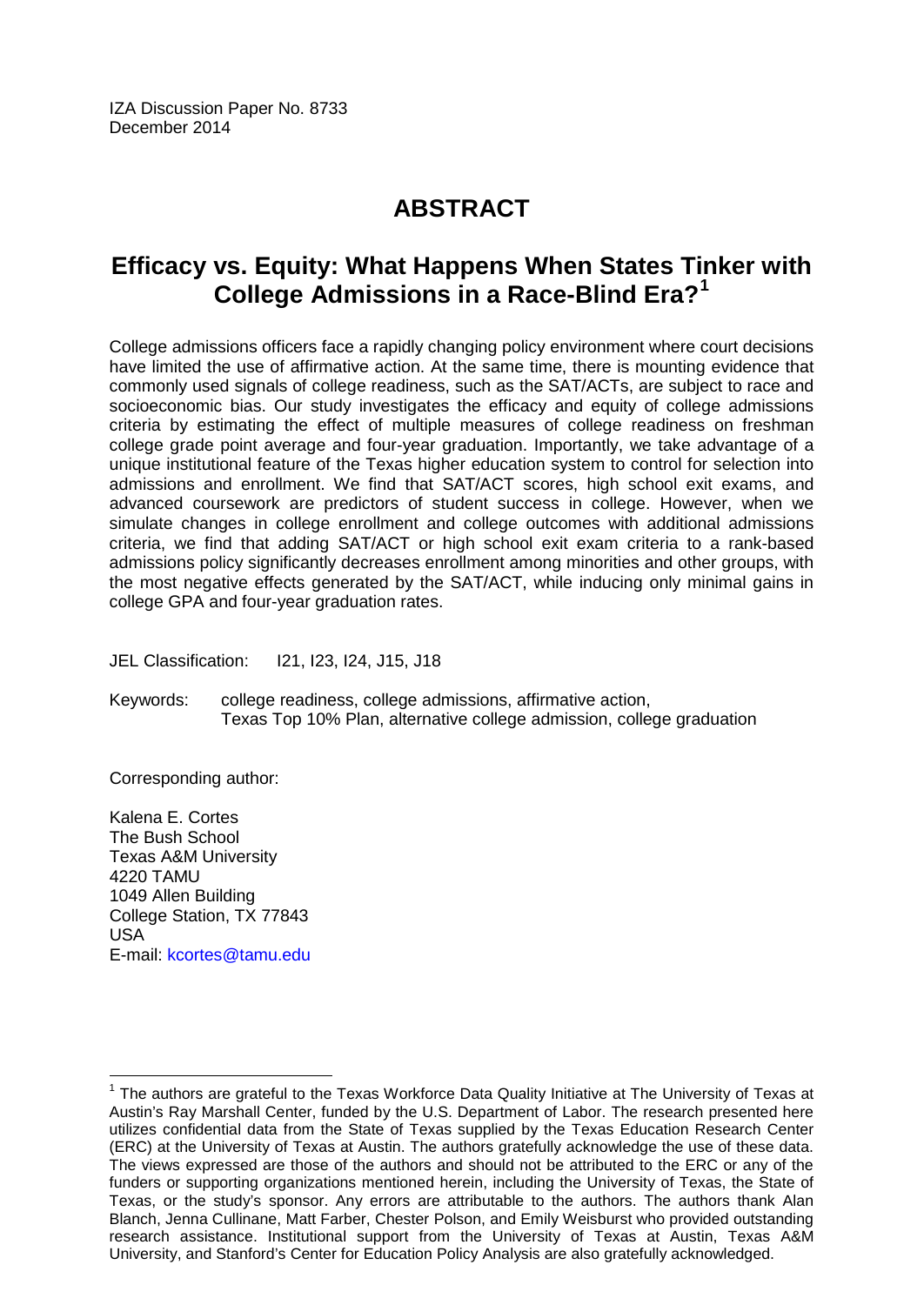#### **1. Introduction**

When it comes to achieving goals of equitable access to higher education, public universities face a challenging policy environment. Public universities are increasingly constrained by constitutional limits on the use of race in admissions. For over a decade, the Supreme Court has chipped away at affirmative action practices in public university admissions (Hopwood v. Texas, 1996; Gratz v. Bollinger, 2002; Grutter v. Bollinger, 2003). In some states, voters have outlawed affirmative action through ballot initiatives. At the same time, efforts to promote diversity are overshadowed by calls for greater efficiency in higher education, such as policies linking state funding to undergraduate graduation rates. Thus, public universities are simultaneously losing both the incentive and the tools to promote diversity goals.

Most recently, the Supreme Court upheld in Fisher v. University of Texas (2014) an appeals court ruling that public universities must demonstrate that there are no "workable solutions" not based on race before using race-based admissions strategies to promote diversity. Affirmative action policies empowered admissions staff to apply different standards to students from different racial and ethnic backgrounds, and the elimination of these strategies means that similar standards must be applied to all students. Long (forthcoming) demonstrates that suitable replacements for affirmative action are both complex to implement and unlikely to achieve the same level of diversity as race-conscious strategies. Instead, many states have transitioned from holistic admissions to objective standards that guarantee admissions to students who meet minimum criteria for measures of college readiness. As a first step to understanding the implications of these changes, this paper examines the relationship between common measures of college readiness and student performance in college. From there, we address the efficacy of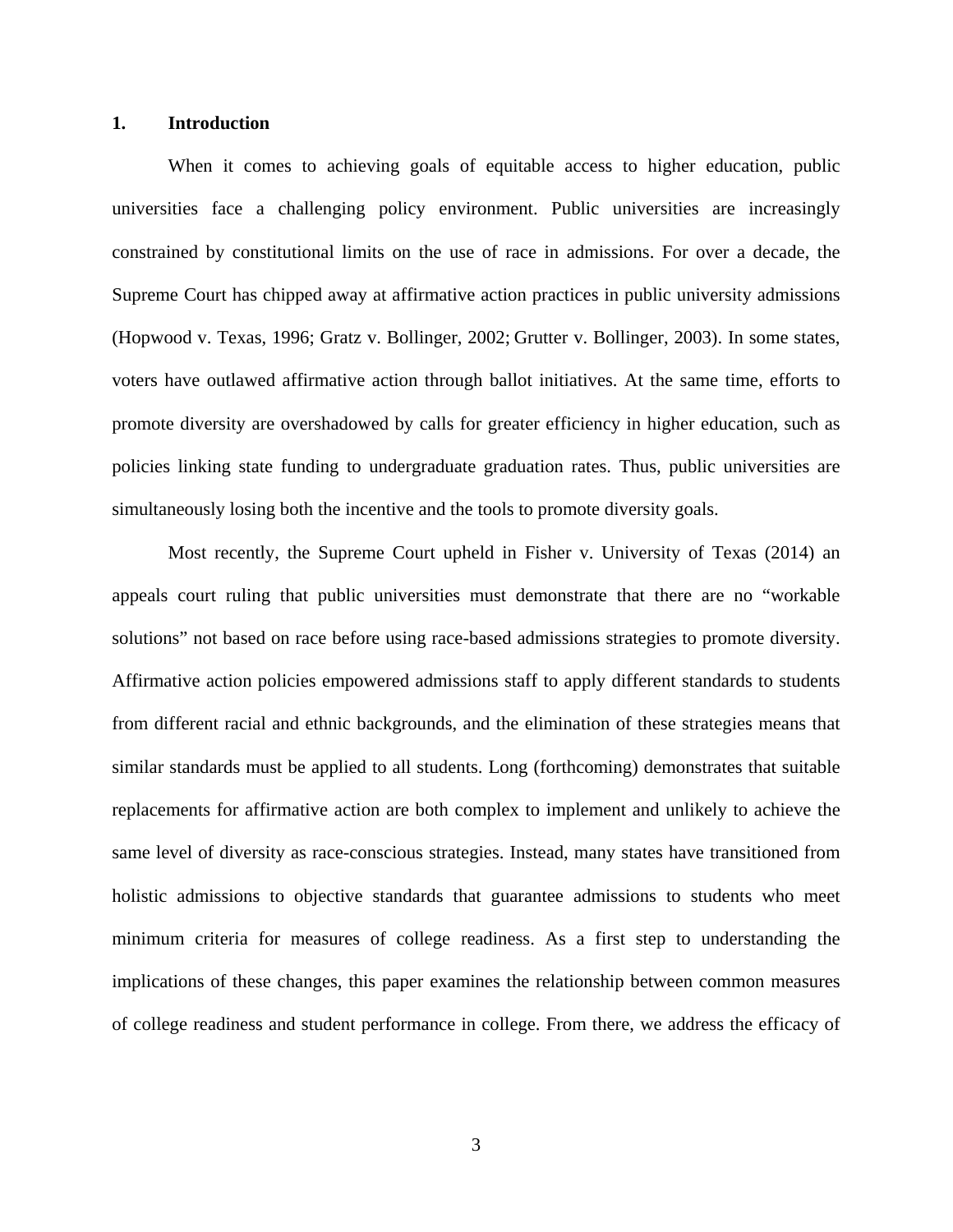automatic admissions policies that apply the same standards for observable college readiness across race and ethnicity.

Estimating the relationship between college readiness and college performance is challenging because we only observe prior college outcomes for students who were admitted and ultimately enroll. Although past studies have identified a relationship between observable college readiness and college performance (Betts and Morell, 1999; Cohn et al., 2004; Long, Iatarola and Conger, 2009; Cyrenne and Chan, 2012; Bettinger, Evans, and Pope, 2014; Black, Lincove, Cullinane, and Veron, 2014), there is evidence that much of this relationship is related to high school and college sorting rather than underlying student ability (Rothstein, forthcoming). We address this challenge by exploiting Texas's automatic admission policy, which admits students based solely on graduating in the top 10% of their high school class. Using a large and diverse sample of college students from Texas, we estimate the relationship between observable college readiness measures and college outcomes. To control for selection into admissions, we limit our sample to those who were automatically admitted based on class rank alone. This subsample has the unique advantage of having both observable college outcomes at selective universities and college readiness measures (such as SAT/ACT scores) that are unrelated to college admissions. And due to the percent plan, these students also come from a more diverse set of high schools than typically observed among students at selective universities. To control for selection into college campuses, we instrument for campus choice using distance to college, which should be associated with enrollment choices but not student ability (Rothstein, 2004). Thus, we are able to overcome multiple levels of selection bias that have plagued prior studies.

This paper makes several contributions to the literature on the determinants of college success and college admissions policy. First, unlike prior studies, we are able to explicitly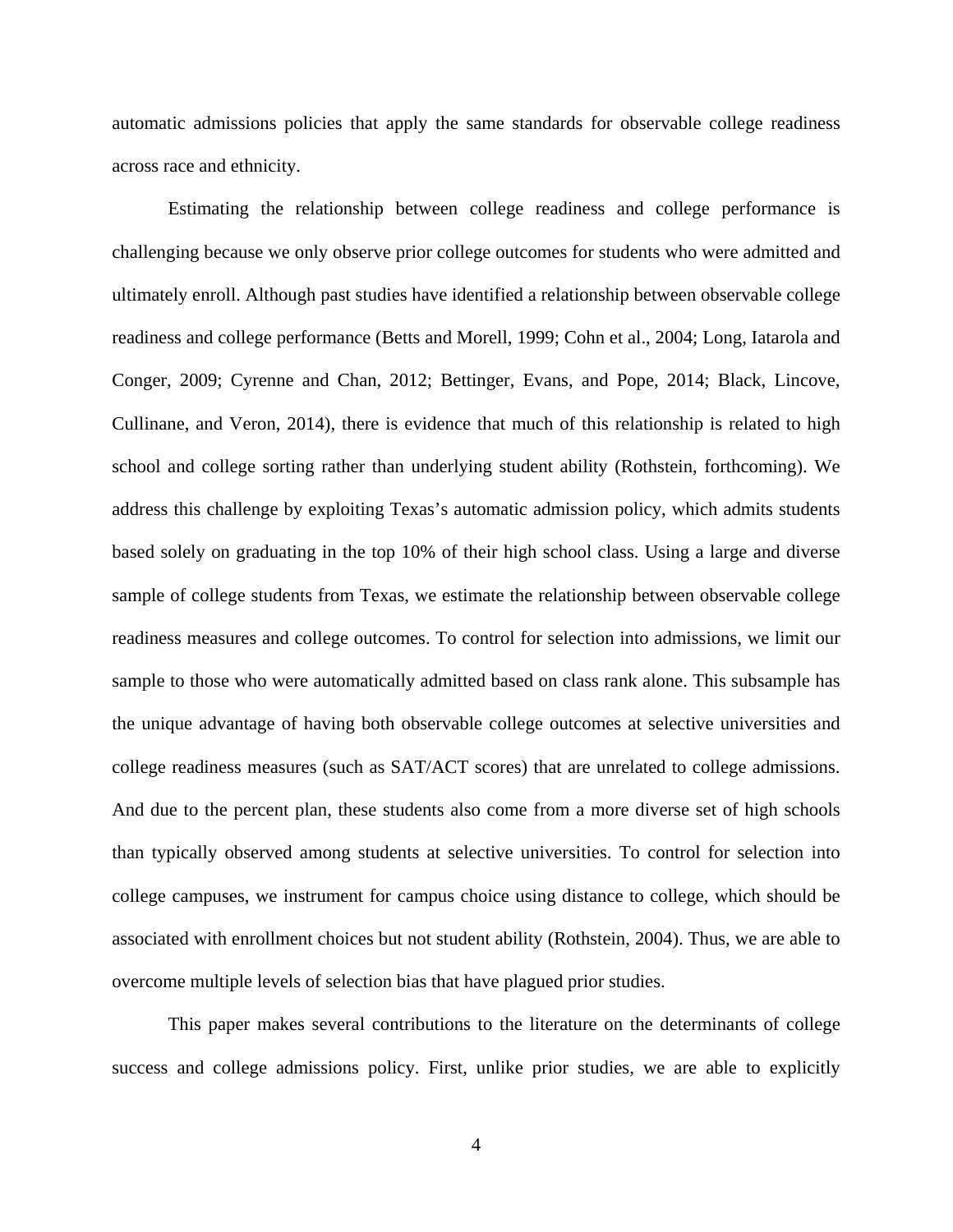control for multiple levels of selection into college while estimating the effects of college entrance exams (SAT/ACTs), high school exit exams, and advanced high school coursework on college performance. Second, we use a data set that is not limited to a single college campus and provides significantly more diversity in college readiness measures, individual demographics, and high school quality than many prior studies of college admissions criteria. Third, we compare the effects of multiple college readiness measures that are available to admissions officers. Finally, we exploit Texas's simple percent plan to simulate the effects of additional admissions criteria on both efficiency (average college outcomes) and equity (racial/ethnic and socioeconomic (SES) make-up of college students).

Our results suggest that both college entrance and high school exit exams are significant predictors of college performance for students in the top decile of high school graduates. We estimate that adding a minimum SAT/ACT or exit exam score to automatic admissions criteria could increase average freshman GPA by up to 6.3 percent and 4-year graduation rates by up to 5.9 points. However, adding these new admission criteria also severely reduces both minority and low-income representation in our analysis, eliminating automatic admissions eligibility for 69 percent of Hispanics, 73 percent of blacks, and 62 percent of low-SES students who were admitted based on class rank alone. At state flagship universities, we estimate average GPA could increase by up to 6.9 percent, but the graduation rate would increase only up to 3.5 points, with similar large, negative effects on access for minority and low-SES students.

#### **2. Policy Context for Public University Admissions**

Until the mid-1990s, the use of affirmative action was common in both public and private universities as a strategy to promote diversity. The U.S. Supreme Court ruled in Regents of University of California v. Bakke (1978) that states had a compelling interest to increase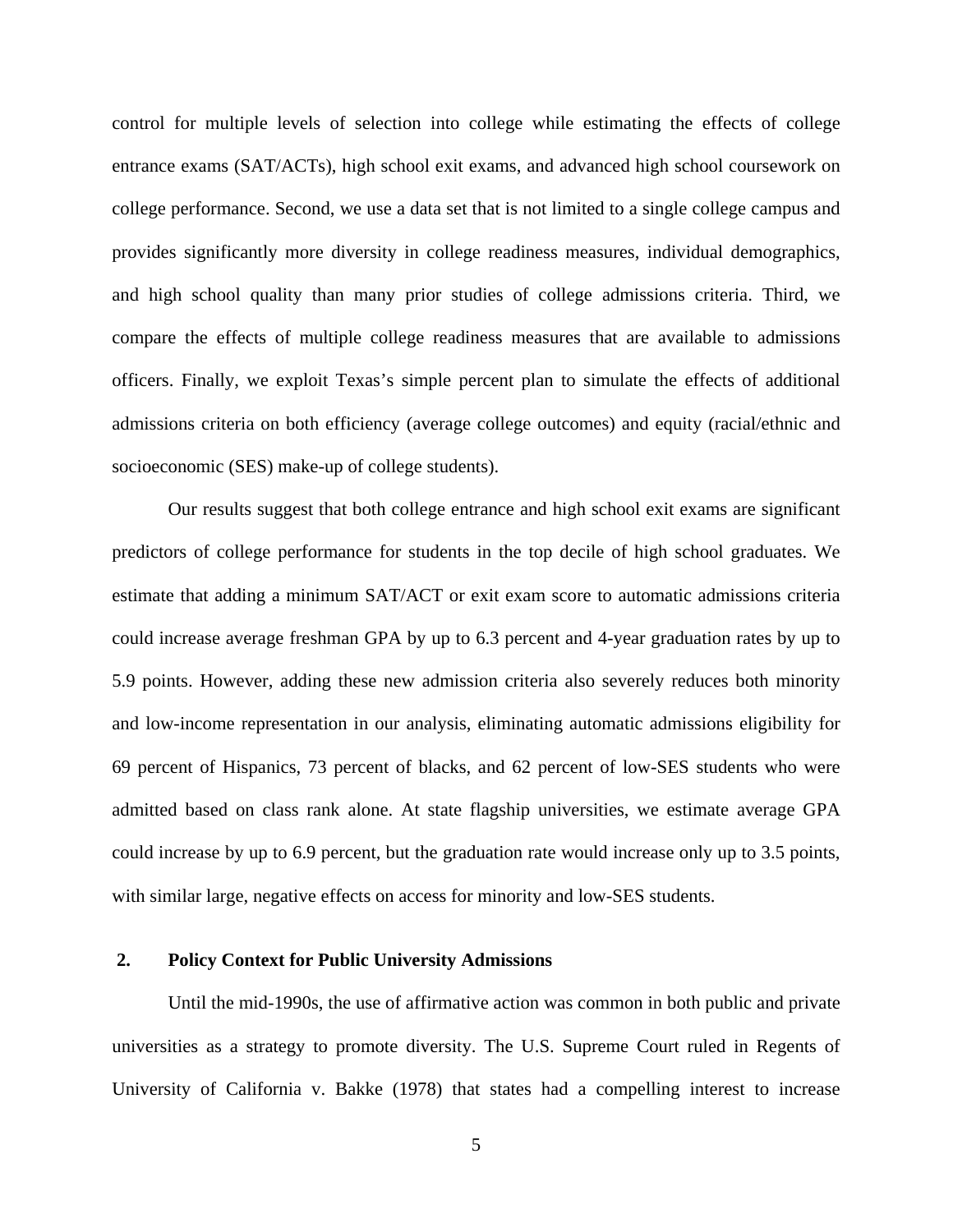diversity in higher education, which could be addressed through differential admissions standards for different races at public universities.<sup>2</sup> A typical affirmative action admission policy applied different standards for GPA, SAT, and course completion to historically underrepresented racial and ethnic groups relative to whites. This is partially based on the assumption that minorities have less access to high quality high schools; as a result, a minority student might appear less qualified than an equally qualified white student across any measures that are associated with high school quality.

Texas was one of many states that implemented race-based admission policies for its highly selective flagship state universities. However, in 1996, the University of Texas at Austin (UT Austin) Law School admissions policy was the subject of the landmark Supreme Court case Hopwood v. Texas  $(5^{th}$  Circuit U.S. Appeals Court, 1996; 2000). At the time, UT Austin's Law School employed separate admissions processes and standards for minority and white applicants. The 5<sup>th</sup> Circuit U.S. Appeals Court ruled (1996), and the Supreme Court agreed (2000), that this admissions process was a violation of the  $14<sup>th</sup>$  Amendment. While private universities maintain affirmative action in admissions, Hopwood v. Texas triggered many states to reform public university admissions policies, most commonly by integrating race as a single component of complex admissions decisions, rather than as an immediate trigger for lower standards across objective measures or a separate admissions process. In two subsequent decisions regarding admissions at the University of Michigan – Gratz v. Bollinger (2002) and Grutter v. Bollinger (2003) – the Supreme Court affirmed both that differential standards by race were

<sup>&</sup>lt;sup>2</sup> Using the National Longitudinal Survey of Youths (NLSY), Arcidiacono (2005) finds evidence that elite universities in particular apply different admissions standards (lower minimum SAT scores, lower minimum GPAs, etc.) for black students, selecting the top part of the distribution within races. He further argues that affirmative action is an efficient way to select high ability students, given the unequal distribution of access to college preparation.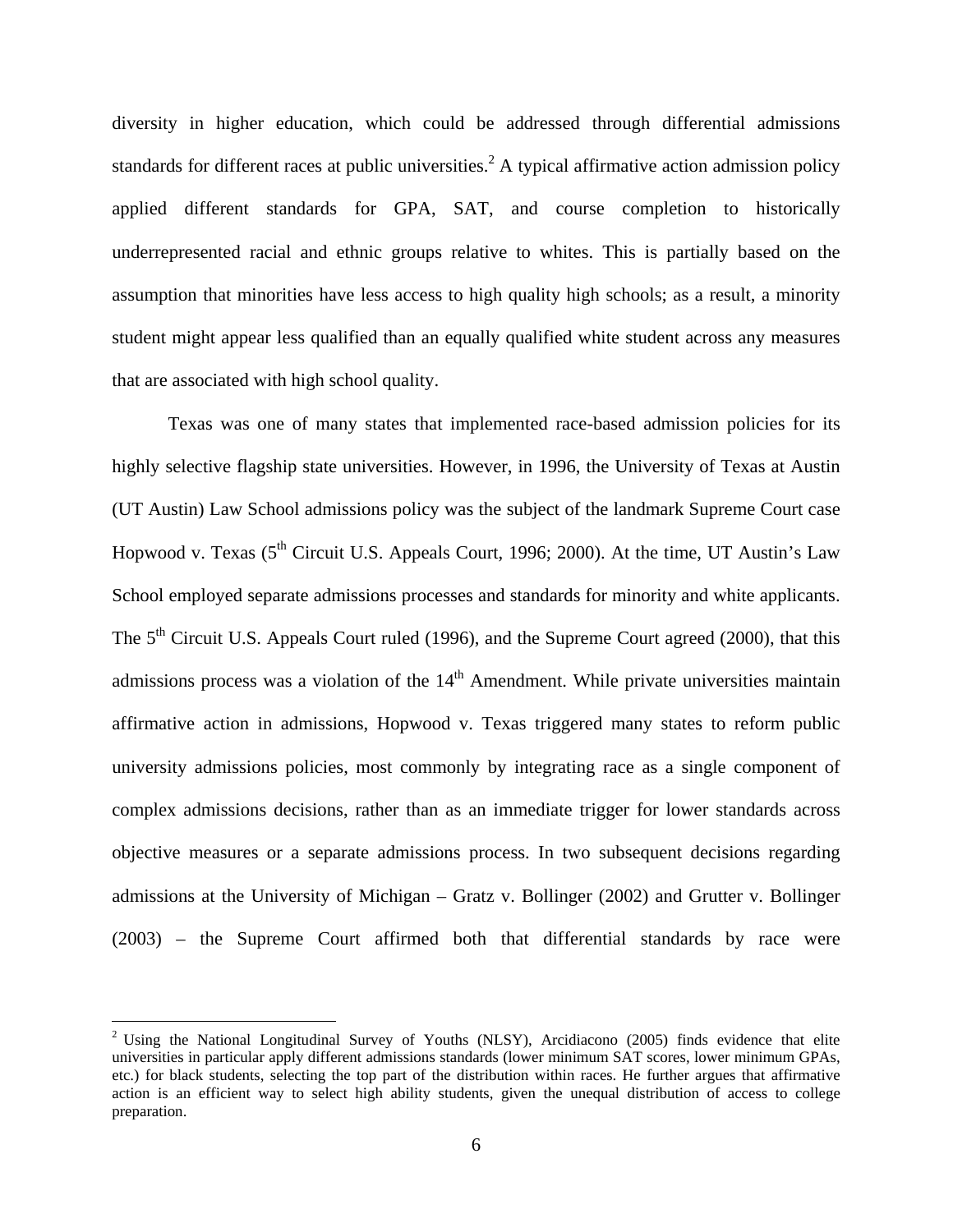unconstitutional and that using race as a component in admissions decisions was allowable to promote the public interest in diversity.<sup>3</sup>

 Hopwood v. Texas triggered a period of admissions policy reform, with states legislatures and public universities struggling to address diversity and college access within the new legal framework. A central concern was eliminating the perception that different standards were being applied to different students. One policy response was to replace subjective assessment of applicants with uniformly applied standards. Many states developed automatic policies where students who met predetermined criteria – for example minimum SAT scores, GPAs, or advanced coursework requirements – are guaranteed admissions to public universities. These policies add transparency to previously subjective admissions processes. However, to the extent that college readiness is associated with race, ethnicity, or SES through high school quality, automatic admissions policies may be particularly harmful to goals of equity and access. States that eliminated affirmative action saw rapid declines in minority enrollment at elite state universities (Card and Krueger, 2005).

To mitigate the effects of objective criteria on underrepresented minorities, Texas implemented automatic admission to all state universities (including the two flagship campuses at UT Austin and Texas A&M University at College Station) based on a single criterion – graduating in the top 10 percent of your high school class. By design, this strategy admits students across the full range of high school quality, producing a diverse pool of admitted students without overt consideration of race or ethnicity. The important trade-off is that high performing students in the lowest quality high schools may be ill prepared for success at an elite

<u>.</u>

 $3$  Subsequent threats to this status quo have come from the voters rather than the courts. Voters in California, Michigan, and Florida have passed initiatives banning the use of race in public universities admissions. The Supreme Court upheld the constitutionality of these bans in the 2014 case Schuette vs. Coalition to Defend Affirmative Action (2014). In these and other states, race is not considered at all in admissions, and minority enrollment in public universities has declined (Liptak, April 22, 2014).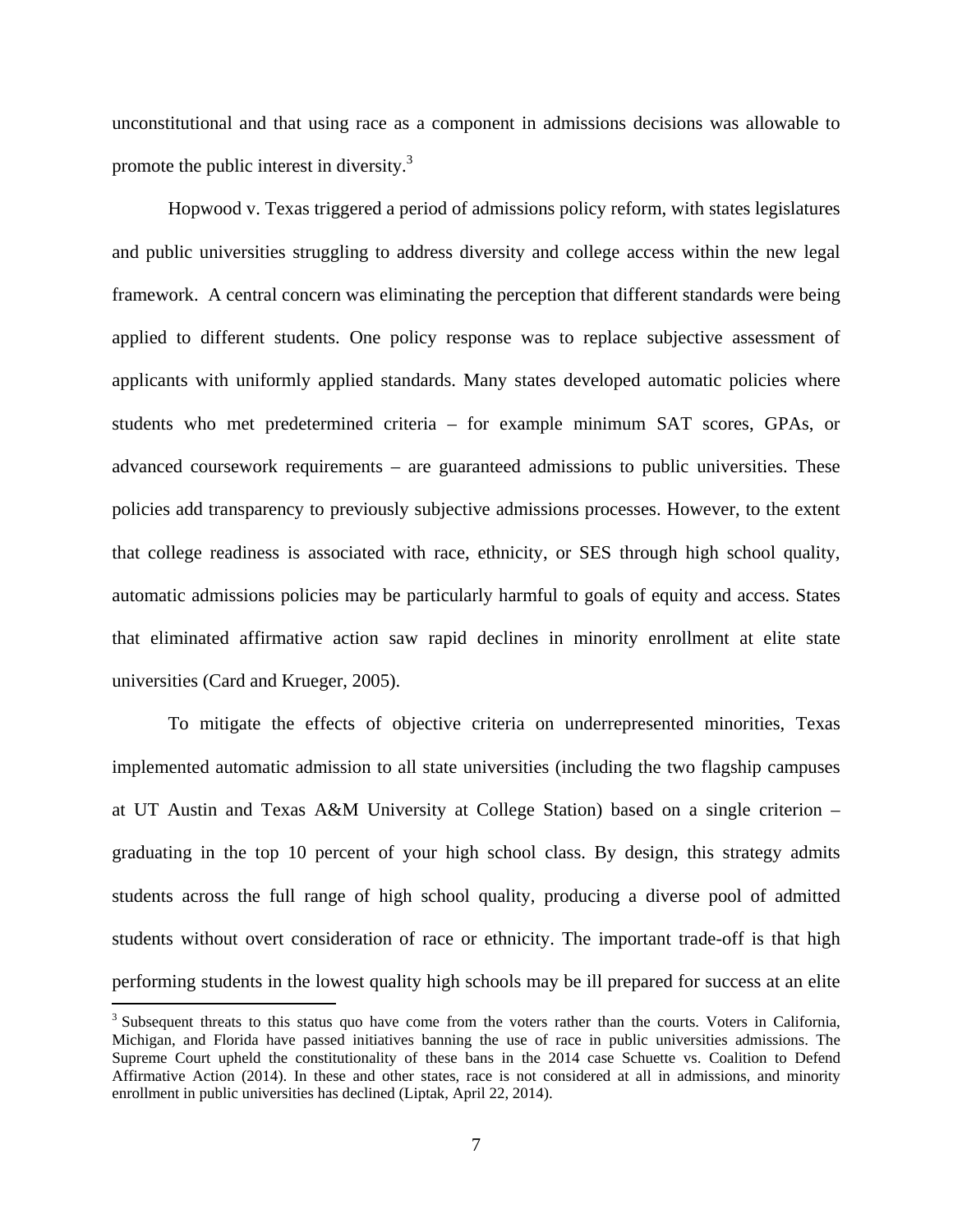public university. Thus the design of automatic admissions policies reflects a classic tension between equity and efficiency. While average student performance might be improved with additional criteria, each additional criterion might also limit college access among underrepresented students.

Table 1 lists the states that currently offer automatic admissions to flagship campuses both with and without percent plans and any additional criteria. There are 12 states total with automatic admissions at flagships, and six of these include percent plans. Texas is the only state in the nation to admit on percent alone. Other states add factors that could limit college access among lower-resourced students and those who attend lower quality high schools.

#### **3. Related Literature**

-

This study contributes to two main strands of literature on student access and academic achievement in postsecondary education. First, given that our focus is on analyzing the efficacy and equity of several commonly cited measures of college readiness, our study adds to the growing literature on which specific student and high school attributes predict postsecondary success.<sup>4</sup> Second, we address the specific policy question of the efficiency and equity of the use of different criteria in college admissions, adding to the literature on the effects of college admissions policies.

Our empirical methodology draws on Rothstein (2004), which assesses the validity of the SAT as a predictor of student success using data from the University of California system. A key advantage of the Rothstein study relative to its predecessors is that it attempts to address issues

<sup>&</sup>lt;sup>4</sup> The overall consensus from this literature is that college performance is positively related to student, family, and high school characteristics, such as students' SAT/ACTs, high school performance and curriculum (e.g., GPA, achievement tests, and AP/IB coursework), family SES (Betts and Morrell, 1998; Cohn et al., 2004; Long, Iatarola and Conger, 2009; Cyrenne and Chan, 2012; Bettinger, Evans, and Pope, 2014), high school quality, such as resource rich schools (Light and Strayer, 2000; Deming et al., forthcoming; Black et al., 2014), and group peer effects, such as high school classmates in college (Fletcher and Tienda, 2009).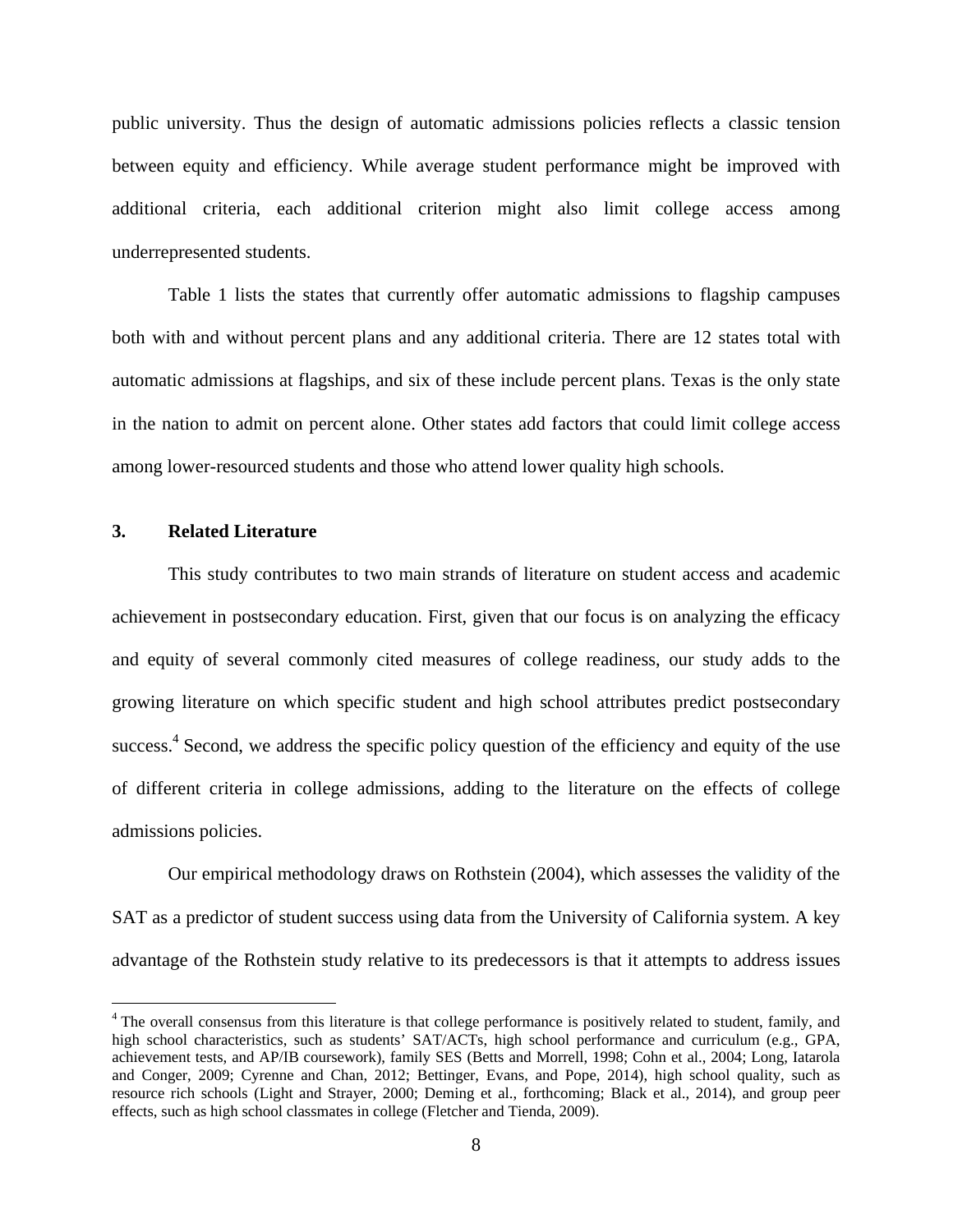of endogenous admissions and enrollment. To account for selection into admissions, Rothstein exploits the UC System's automatic admission policy that guarantees admission based on a combination of SAT scores and high school grades, thus eliminating unobservable factors used in holistic admissions (such as leadership or motivation). To control for differential selection into college campuses within the system, he uses distance to each UC campus to instrument for the college campus attended, arguing that students are more likely to attend campuses closer to home, and these choices are orthogonal to other characteristics about the student that may affect student performance in college. Rothstein finds that a substantial portion of the predictive power of the SAT is due to its correlation with high school demographic characteristics, and the components of SAT that are orthogonal to these demographic characteristics have limited predictive power on their own.<sup>5</sup>

Our work builds on this by taking advantage of the Texas percent plan to consider the efficacy of other observable college readiness measures. Texas's Top 10% Plan varies notably from California's percent plan in ways that are advantageous to overcoming selection bias. California students are not automatically admitted to all UC campuses, and more selective campuses can apply additional criteria, including SATs. Texas's top 10% students can enroll at the public university of their choice, and the Texas percent plan is based solely on high school class rank. Automatically admitted students are required to take the SAT or ACT, but the scores do not influence admissions. As a result, we need only control for high school rank to control for selection into admission.<sup>6</sup>

 $<sup>5</sup>$  In a follow-up study, Rothstein (forthcoming) further extends his analysis to include characteristics of the student's</sup> high school such as demographic characteristics and mean SAT and GPA of the high school. He finds that the exclusion of school-level variables from validity models leads to a substantial overstatement of the effect of SAT scores. Moreover, he also finds that within-school differences in SAT scores have much less predictive power than do across-school differences.

<sup>&</sup>lt;sup>6</sup> Betts and Morell (1999) use student-level administrative data from a large public California university to model college GPA as a function of student, high school, and family attributes. The authors find that student attributes,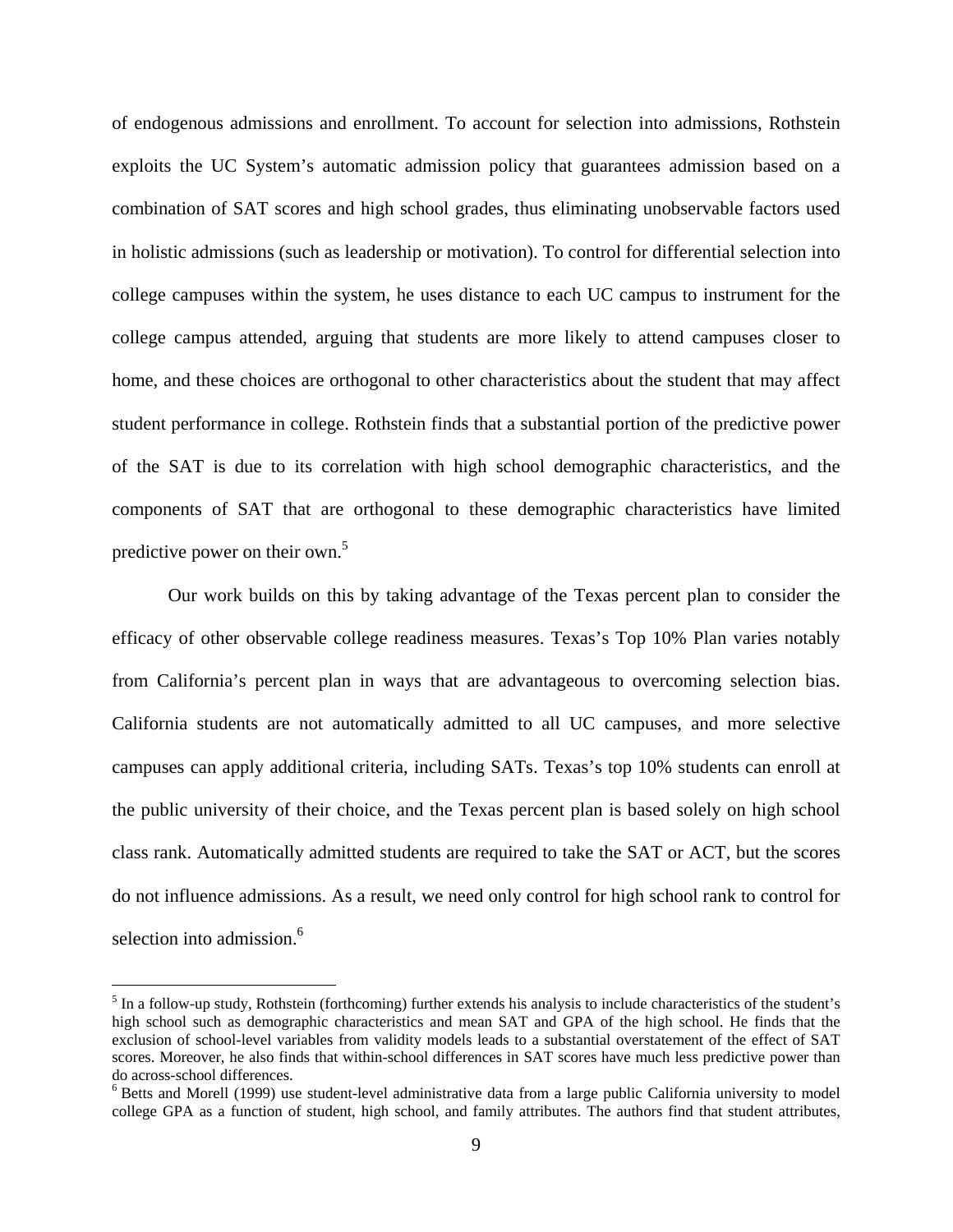Also closely related to our study is work by Bettinger, Evans, and Pope (2014) who use data from Ohio to investigate whether all ACT subtests (English, mathematics, science, and reading) provide equally useful information about future college performance. The authors find that only the English and mathematics subtests of the ACT are highly predictive of positive college outcomes, and they recommend omitting science and reading ACT scores from admissions criteria as a strategy to improve the match between students and colleges. While the authors were unable to control for selection into college, they did examine the predictive ability of ACT scores for college GPA on a much broader sample of students than single-university studies. Our study extends this line of research along a number of dimensions. We compare the efficacy of multiple measures of college readiness, selecting measures from different sources rather than different components of a single test. We also include efforts to control for selection into college, and we consider the compositional effects of changes in admissions criteria, as well as student outcomes.7

family background, and characteristics of the high school neighborhood are all significantly linked to college GPA. They also find that teacher experience has a significant and positive relationship with college GPA; however, other high school characteristics such as pupil-teacher ratio and level of teacher education are not associated with college performance. A limitation of this study is that the authors are not able to fully address the non-random selection of students who are admitted and ultimately enroll in the university. Controlling for observed characteristics is unlikely to sufficiently account for this non-random selection of students. It is therefore difficult to draw inference from their results. Our study attempts to tackle these key empirical issues by taking advantage of Texas's automatic admissions policy to better control for multiple levels of selection in college admissions.

<sup>7</sup> Our study also adds to the literature concerning changes in college admission policies and the potential distributional effects on student body composition of postsecondary institutions. The majority of the research conducted thus far has been on analyzing the elimination of race-based admissions policies (Bowen and Bok, 1998; Arcidiacono, 2005; Card and Krueger, 2005; Dickson, 2006; Howell, 2010) and the implementation of rank-based policies (e.g., *top x%* from each graduating high school class) on enrollment and college performance for minority students (Tienda et al., 2003; Niu, Tienda, and Cortes 2006; Cortes, 2010; Long 2004a, 2004b), and to a lesser extent, policies that replace race-based admissions with family-income based policies (Cancian, 1998) or other observables (Long, forthcoming). No prior studies have analyzed how using various measures of college readiness in admission policies can potentially have problematic distributional consequences on class composition at U.S. colleges and universities.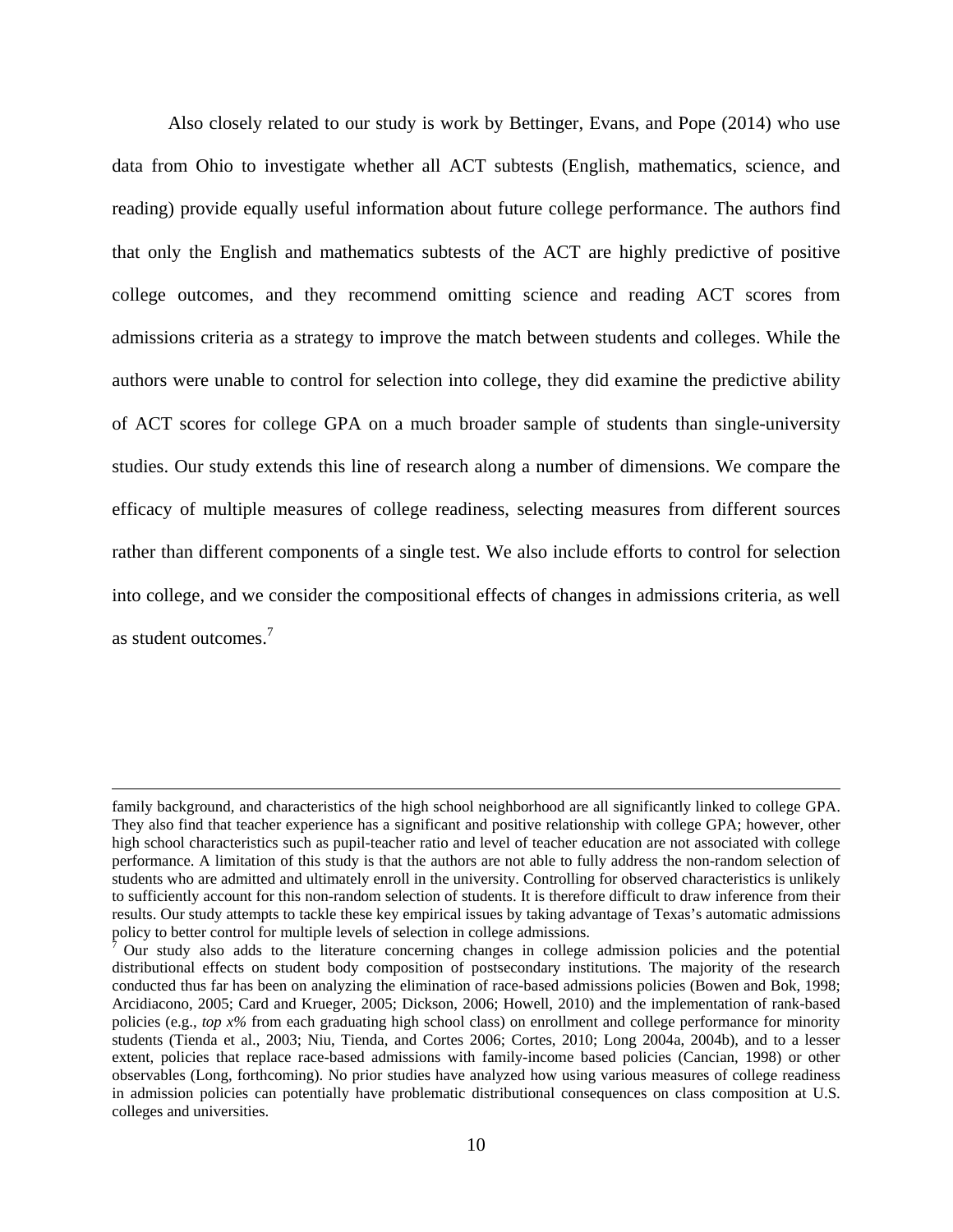#### **4. Empirical Strategy**

 A university admissions office wants to select students to maximize the probability of college success. To do so, admissions officers often use the observable characteristics of current students to predict the success of future students. We approximate this by estimating the following regression specification:

(1) 
$$
y_{icm} = \beta \cdot Z_i + \gamma_c + \delta_m + \epsilon_{icm}
$$

where  $y_{icm}$  measures college outcomes for student *i* in college *c* in major *m*.  $Z_i$  is a vector of observable indicators of college readiness (such as a standardized test scores).  $\epsilon_{icm}$  is unexplained variation in  $y_{icm}$ . We also include college campus  $(\gamma_c)$  and major  $(\delta_m)$  fixed effects to control for variation in academic rigor and expectations. $8$ 

Given that public universities are concerned with equity as well as efficiency, any admissions process based on past observations of relationships between college readiness and  $y_{icm}$  will have equity consequences if college readiness is unequally distributed by race and ethnicity. This is likely to be true, for example, when  $Z_i$  includes measures of high school quality. In that case, students with access to better public high schools in wealthier school districts will have greater access to college than students from lower SES districts. This may also be true if college readiness indicators measure individual achievement in a way that is associated with race or SES, for example if SAT scores are higher for students who can pay for SAT prep courses. Finally,  $Z_i$  could explicitly include race and SES characteristics, as it does in admissions through affirmative action.

In this study, we seek to compare the efficacy and distributional consequences of different measures of  $Z_i$  that are available for practical and legal use by public universities and

 $8$  All specifications include robust standard errors for clustering within high school attended.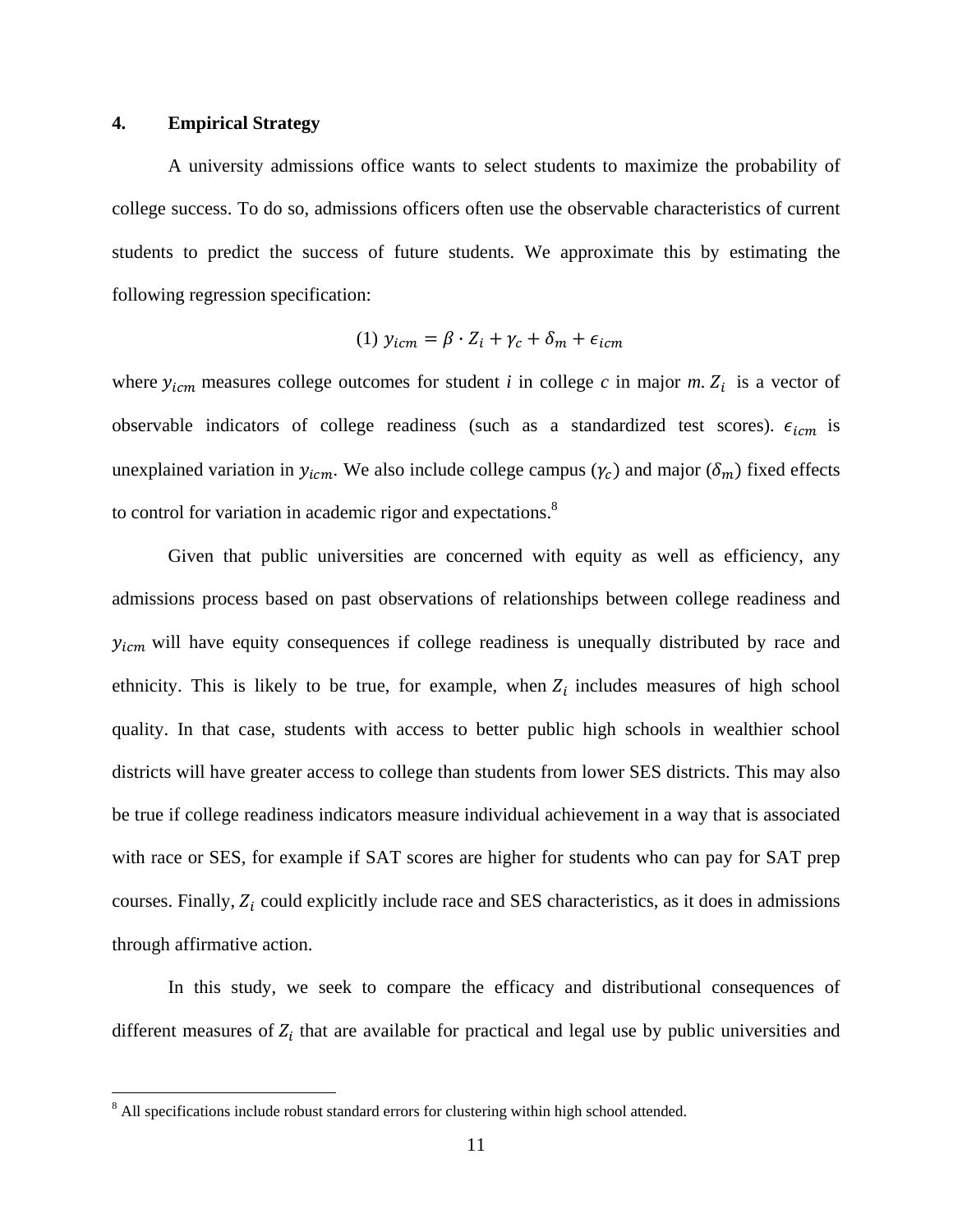reflect different perspectives on college preparation. The first is college admissions exams (SAT and ACT), which measure mastery of concepts related to college success. The second is high school exit exam scores, which measure mastery of core high school curricula. The third is Advanced Placement (AP) and International Baccalaureate (IB) coursework completed, which measures the rigor of prior academic work and exposure to college material. For each measure, we estimate equation (1) using one short-term and one long-term college outcome: first-semester GPA and four-year college graduation.

A limitation of any study of college performance is that we only observe outcomes for students who were admitted and then enrolled at a selective public university – a potentially select group of the pool of applicants. To the extent that selection is not based entirely on observable characteristics, and there remains a residual relationship between college admission, college enrollment, and campus chosen, and unobserved student characteristics, estimates of the relationship between college readiness in high school and college performance are likely to be biased. Importantly, the sign of the bias could go in either direction (See Black et al., 2014 for further discussion).

Our empirical strategy addresses two forms of selection – college admission and campus enrolled. In the case of admission, we take advantage of the automatic admissions policy in Texas and limit our analytical sample to students who were admitted based on observable high school class rank and no additional criteria. Most importantly for our analysis, the Texas percent plan is designed so high school quality will be uncorrelated with admissions, as all public schools have top 10 percent eligible students. By analyzing only students from the top 10 percent of their graduating class, we are able to perfectly control for selection into admission to all public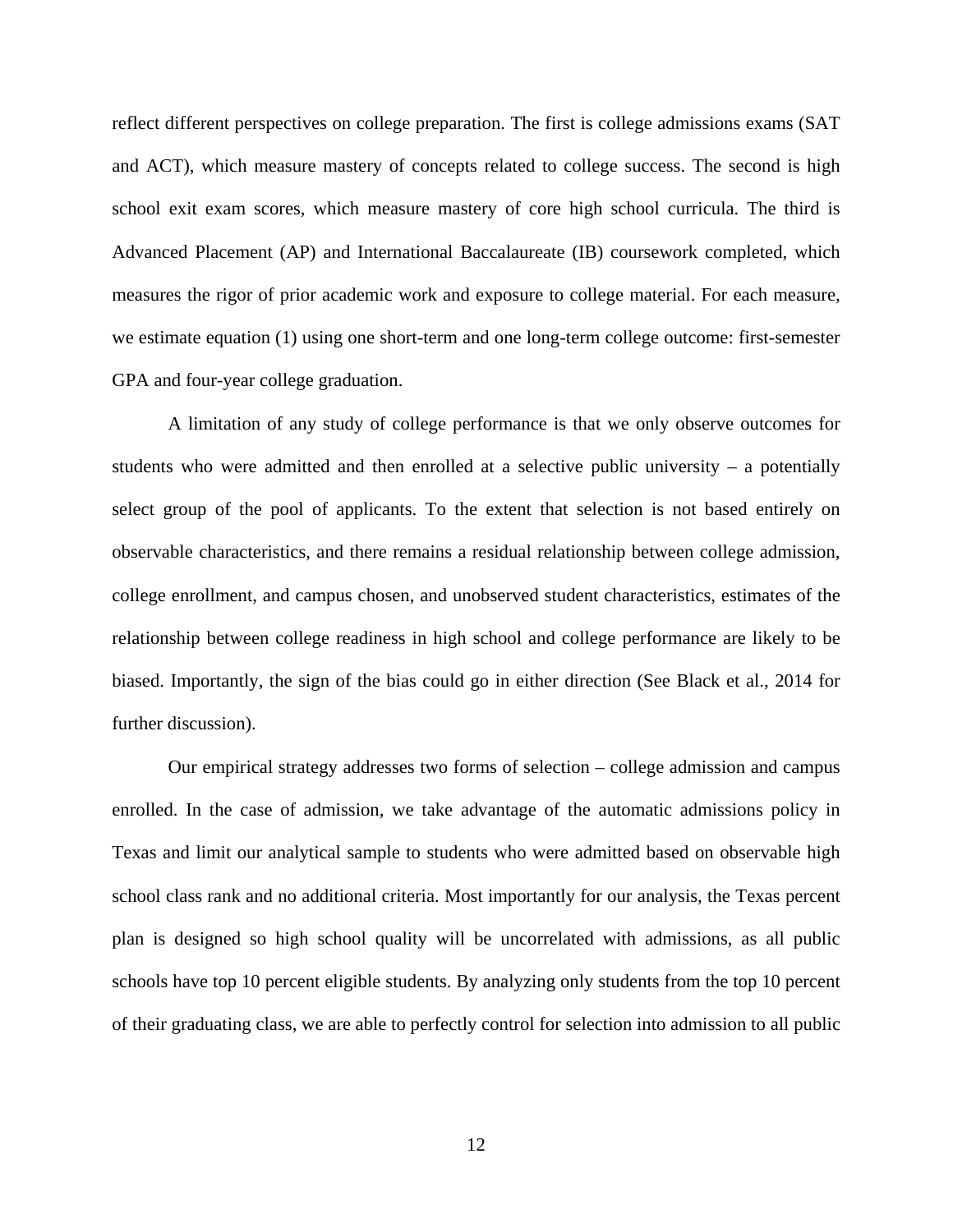universities that are included in the study, and our college readiness measures,  $Z_i$ , are conditionally independent at this level of selection.<sup>9</sup>

Conditional on admission, there is still selection on enrolling in college and, in the case of admission to multiple campuses, campus selection (Niu, Tienda, and Cortes, 2006; Berkowitz and Hoekstra,  $2011$ .<sup>10</sup> In our sample of top 10% students, almost all select into some form of college, but not all students choose to enroll at flagship universities. Top 10% students may enroll at the public university of their choice, and these choices are likely to be endogenous to both observed college readiness measures and unobserved ability. To address this, we apply Rothstein's (2004) empirical strategy of instrumenting for college campus attended with the geographic distance from a student's high school to each four-year public university in Texas. While the decision to enroll in a particular campus is likely endogenous to unobserved student ability, students may be marginally more likely to attend a campus closer to home. As long as geographic distance to a campus is not related to unobserved ability, our instrument will provide exogenous variation in campus attendance.<sup>11</sup>

A key assumption implicit in equation (1) is that the effects of college readiness measures are constant across both student and high school characteristics. With respect to race, this assumption is equivalent to race-blind admissions policies. For example, race-blind admissions policies assume that SAT/ACT scores are similarly predictive of college success for minority

 $9$  Students in the 11<sup>th</sup> percentile, for example, must have characteristics that warrant a discretionary admittance; given our inability to observe these admission criteria, we do not focus on students below the top 10%. This limits the generalizability of our results to students who are high-performing in high school compared to their peers. Further, we include only students from public universities subject to the Top 10% Plan. Texas also has several openenrollment 4-year universities whose students are not included in this study.

 $10$  We are unable to control for selection into enrolling (vs. not enrolling) explicitly. However, we do not think this is likely a problem, as 94 percent of top 10% students identified in this data set enroll in college. Enrollment for any students who are automatically admitted is likely due to factors unrelated to admissions policies.

 $11$  This strategy may be even more appropriate in Texas than California. California students are not automatically admitted to all campuses, so campus selection is also systematically related to college readiness measures. Texas students can select into any campus they choose, and therefore campus selection is only related to student preferences and unrelated to admissions.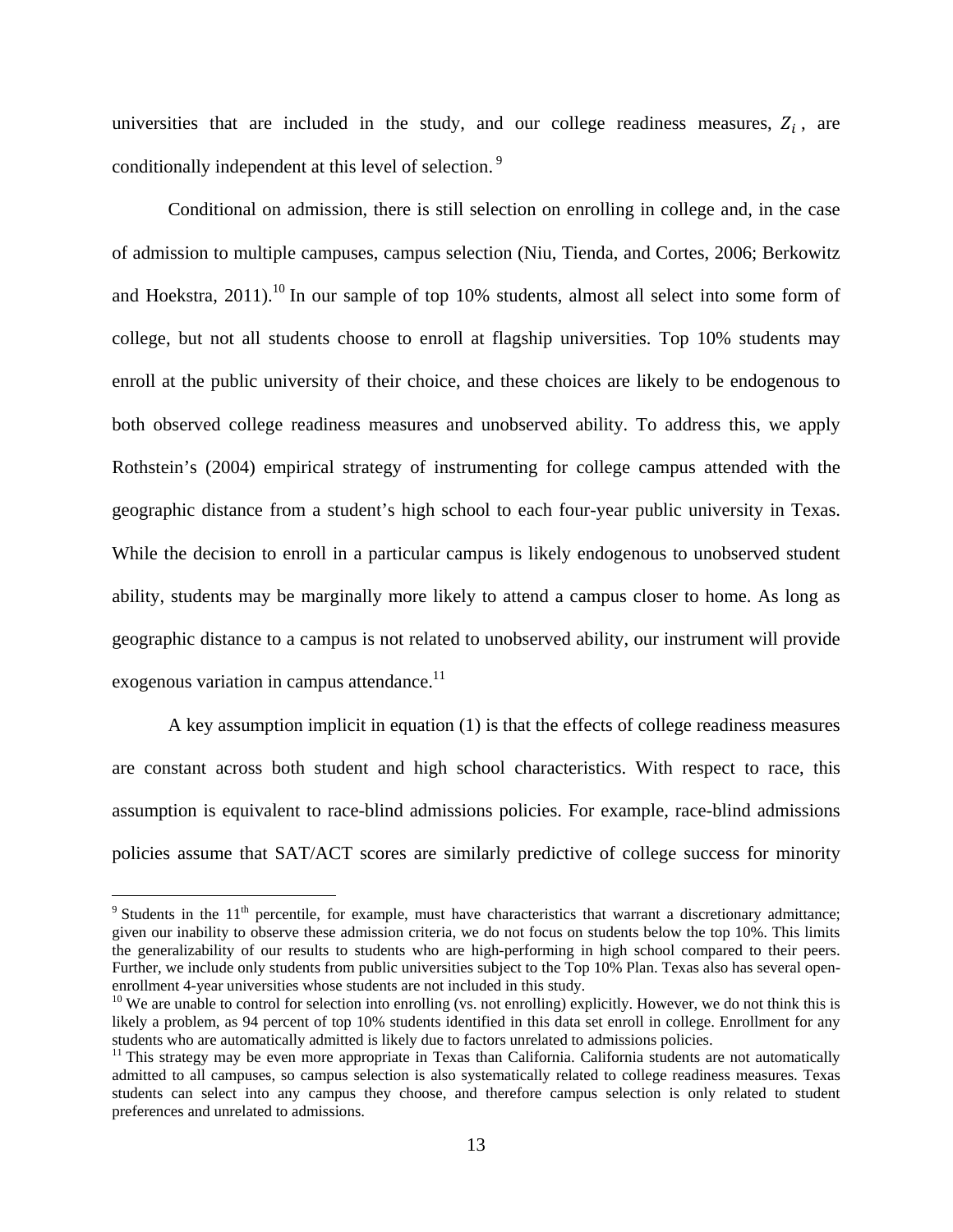and non-minority students. Our basic model also assumes that the estimated effects of SAT/ACTs on college outcomes are equivalent for all students. In later analysis, we relax this assumption by examining interactions of college readiness measures and students' race/ethnicity, family income, and high school characteristics – a strategy that reflects a race-conscious approach to admissions that is no longer allowed at public universities. This provides insight into whether objective application of admissions criteria will have different implications for students from different backgrounds. Following the regression analysis, we directly estimate the effects of imposing objective admissions criteria by simulating changes in enrollment patterns, graduation, and GPA if additional criteria for automatic admissions were applied in Texas, as they are in other states.

#### **5. Data Sources, College Readiness Measures, and Descriptive Statistics**

#### *5.A. Data Sources*

The data sources for this study were collected by the Texas Workforce Data Quality Initiative (WDQI), funded by the United States Department of Labor. The dataset includes high school enrollment and performance measures for all Texas public school students, and data on college application, enrollment, financial aid, grades, and graduation for all those who applied to and enrolled in Texas public colleges and universities. Coverage includes all students who graduated from Texas public high schools in 2008 and 2009. Our analytic sample includes students who graduated in the top 10% of their high school classes during these two years, enrolled in a Texas selective four-year public university directly after high school, and attempted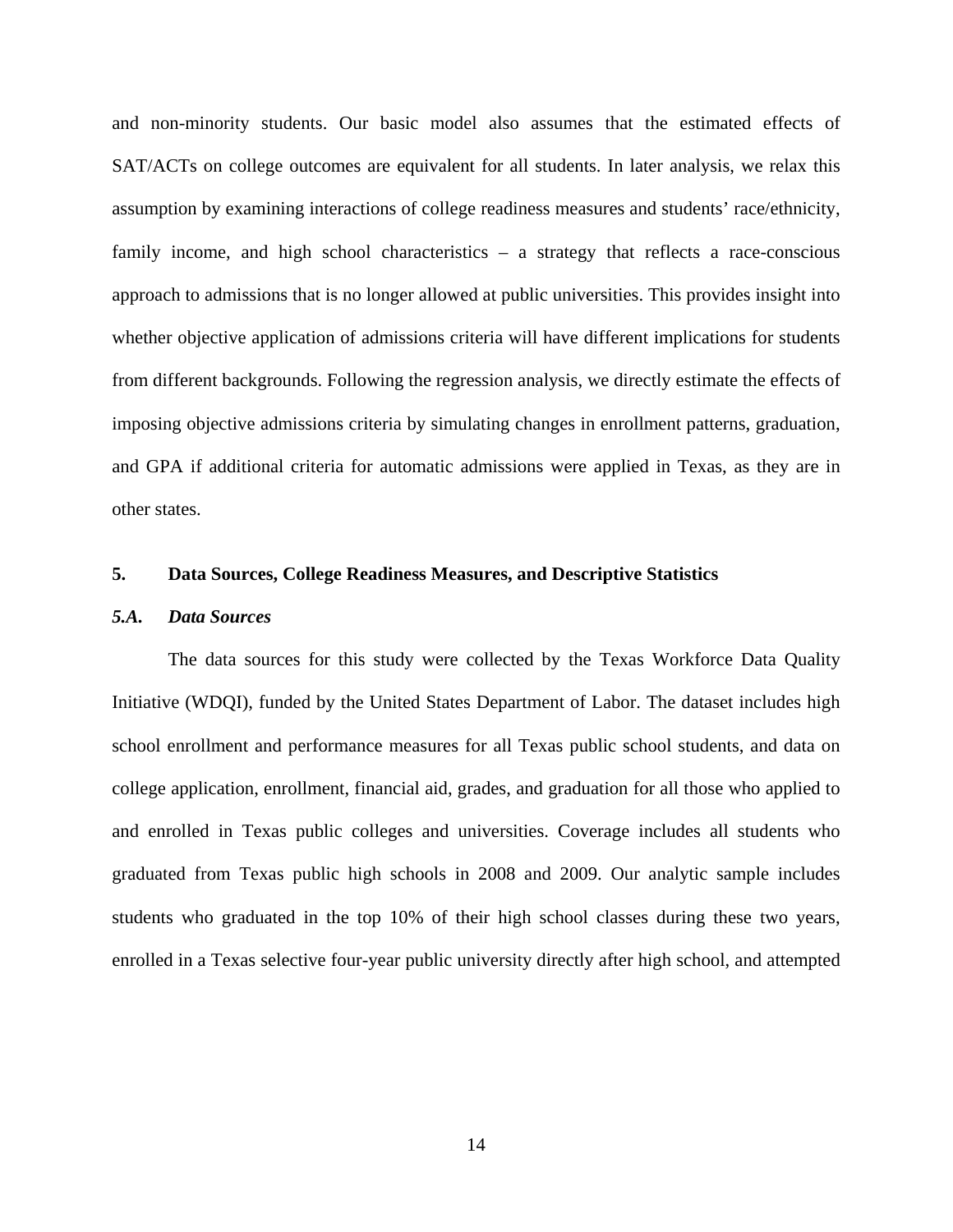a full-time course load in their first fall semester.<sup>12</sup> This includes approximately 22,000 students selected from approximately  $500,000$  total graduates.<sup>13</sup>

High school measures of college readiness and eligibility for automatic admissions were obtained from high school academic records and college applications. From college enrollment records, we obtained information on campus attended, credits attempted, grades, college major, and graduation.<sup>14</sup> We include students who enrolled at any campus that is obligated by the Top 10% Plan.15 Data on demographics, family background, and family income were obtained from high school enrollment records, college applications, and financial aid forms (FAFSA) that were available in the WDQI dataset.

#### *5.B. College Readiness Measures*

-

We focus on three commonly available college readiness indicators that reflect different perspectives on college preparation. Our first indicator is the college entrance exam, which is specifically designed to measure preparation for college. Over 98 percent of students in the

 $12$  We expect college readiness measures observed during high school to have a stronger relationship with college performance for students who enroll directly after high school. This restriction has minimal impact on our sample; of the 490,000 high school students in our sample, only 6,000 appear at a 4-year college in the second year but not the first year following high school graduation, and among those, fewer than 200 are top 10% students.

 $13$  The dataset identifies students who were eligible for automatic admissions through information reported by each campus to the Texas Higher Education Coordinating Board (THECB). We do not observe top 10% status for students who did not apply to at least one Texas university or community college. Based on the size of the graduation cohorts, approximately 70 percent of the full top 10% completed the application. Of these, 43 percent enrolled at one of the two flagship state universities (UT-Austin or Texas A&M University) and 29 percent at another selective Texas four-year public university. These two groups have observed college outcomes and are included in our analytic sample. Among the full top 10%, 13 percent enrolled at a non-selective, open enrollment Texas public community college or university, 8 percent at a Texas private university, and 6 percent at an out-ofstate university. Finally, 6 percent of students identified as eligible did not enroll in any college.

<sup>&</sup>lt;sup>14</sup> Students were not required to immediately declare a major, and majors can change during undergraduate years. We use the student's declared major at the time of enrollment as proxy for the difficulty of coursework taken during the first semester. Subsequent majors are only available conditioned on continued enrollment, so we also use initial declared major in estimations of college graduation. We include "undeclared" and eight other departmental

<sup>&</sup>lt;sup>15</sup> Top 10% students are automatically admitted to the state's two flagship public universities (The University of Texas at Austin and Texas A&M University) and 20 additional 4-year campuses in the University of Texas System, Texas A&M System, Texas State System, University of Houston, and Texas Tech University. Students not in the top 10% must compete for admissions to these campuses through a holistic admissions process that includes a larger pool of out-of-state applicants, international students, and students attending private high schools in Texas.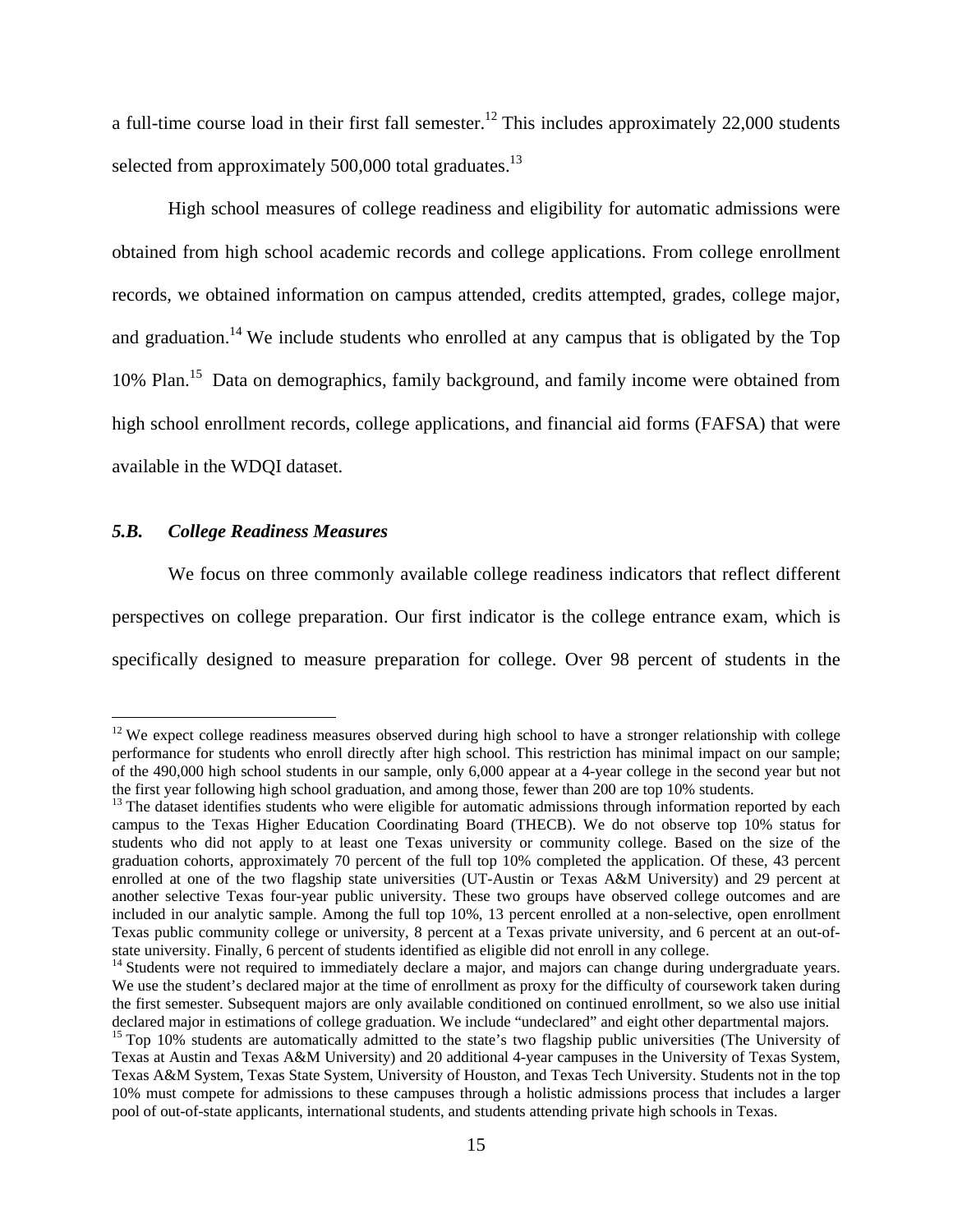subsample had an SAT or ACT composite (verbal and mathematics) score reported on their college application. We converted all ACT scores to equivalent SAT scores using the College Board's crosswalk, and standardized the composite scores around the statewide mean for Texas.

Our second measure is performance on the Texas high school exit exam, which is designed to measure mastery of the high school curriculum. All students in our graduation cohorts were required to pass the standardized Texas Assessment of Knowledge and Skills (TAKS) in four subject areas (English, mathematics, science, and social studies). To facilitate comparison with the SAT/ACT composite scores, we created a similar composite score of exit exam scores. We first summed the students' scale scores in English and math, and then converted the sum to standardized z-scores within all tested students.

Our third indicator is the number of Advanced Placement or International Baccalaureate (AP/IB) courses completed in high school, which reflects experience with college-level coursework. We measure AP/IB coursework as the total number of high school semesters completed. Completed AP/IB coursework could reflect college readiness in several ways. First, selection into AP/IB courses could reflect a teacher's assessment that a student is capable of mastering college-level material. Second, enrollment could reflect a student's own belief that she will likely attend college after high school. Completion of AP/IB coursework should reflect the ability to master college-level material. However, compared to individual test performance, AP/IB coursework is likely to be more highly correlated with high school quality, as it depends on course offerings and teacher quality. A lack of AP/IB coursework might reflect either voluntary selection into less challenging coursework or limited offerings at the high school.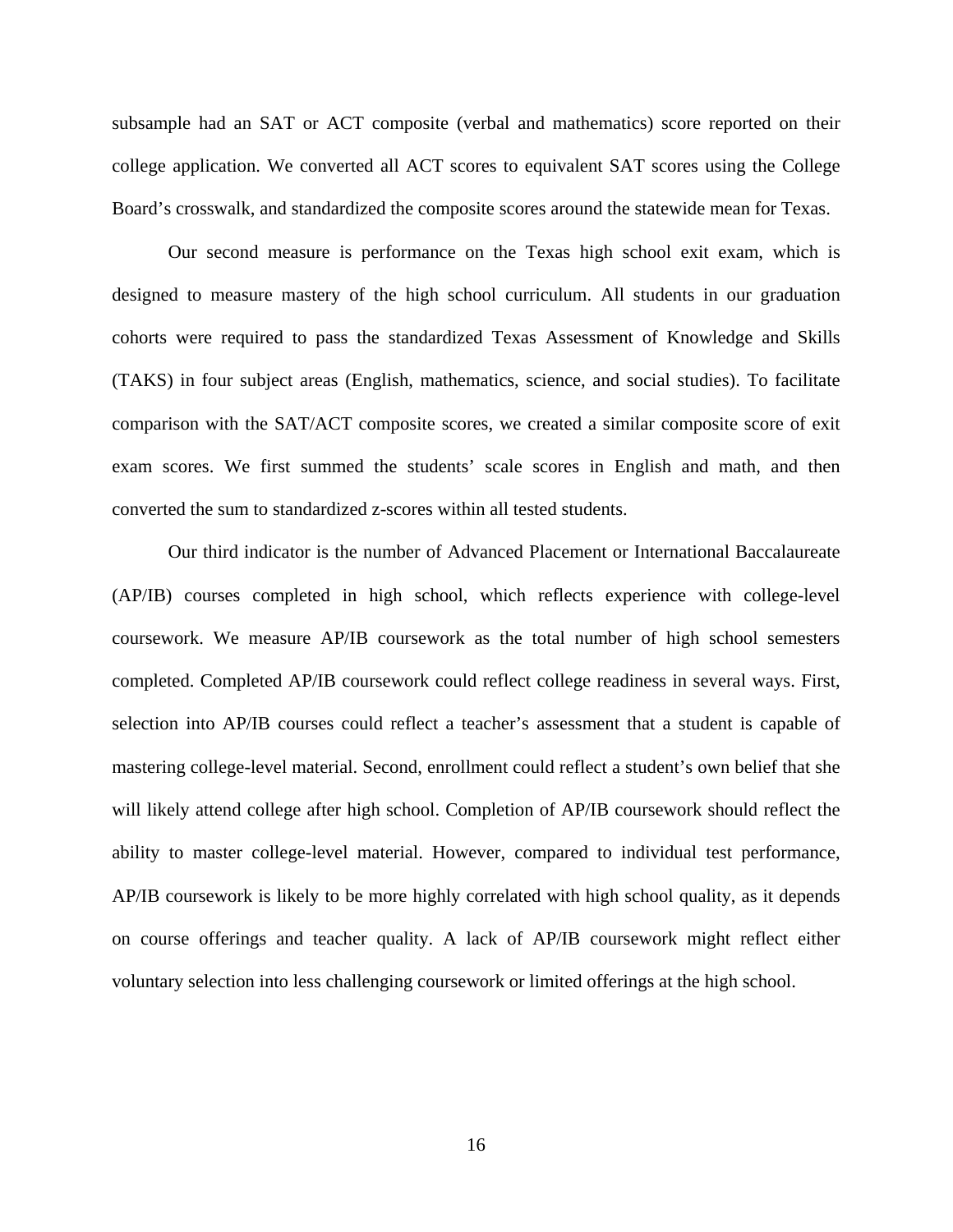#### *5.C. Descriptive Statistics*

 $\overline{a}$ 

Table 2 reports the descriptive statistics for all high school graduates from the two student cohorts (column (1)), all graduates who enrolled at Texas selective public universities (column (2)), and top 10% graduates who enrolled at selective public universities (column (3)).<sup>16</sup> Our analytic sample includes 21,679 students who graduated in the top 10% from a Texas public high school in 2008 or 2009, immediately enrolled in a selective four-year public university in Texas, and have complete data. Overall, Texas high school graduates are quite diverse with a large Hispanic population and no racial majority. The average high school graduate attended a high school where 44 percent of students received free/reduced lunch (FRL) and 30 percent of graduates enrolled at a four-year university immediately after graduation.

Compared to the full population of high school graduates in Texas, top 10% students are higher on SES indicators and have less racial and ethnic diversity. However, because of the Top 10% Plan, our sample offers a more diverse student body than most prior studies of college readiness. Our sample is 26 percent Hispanic, 6 percent black, 11 percent Asian, and 27 percent from families with income below \$40,000. Also, in accordance with goals of the Top 10% Plan, high school quality variables are remarkably similar for the average graduate and the top 10% subgroup. Students in the analytic sample attended high schools with an average of 42 percent of students on free/reduced lunch, and where 33 percent of graduates enrolled in a four-year college within one year of graduation.<sup>17</sup> There is also a very large range in high school characteristics, with FRL rates ranging from zero to 100 percent, and college enrollment rates from zero to 89 percent.

<sup>&</sup>lt;sup>16</sup> Approximately 500 of 22,095 observations of top 10% students who enrolled at selective public university are not included in the analytic data set due to missing data. The analytic data set is statistically similar across all values reported in Table 1 of column (3).

 $17$ <sup>T</sup>The four-year college enrollment rate is lagged one year to reflect whether the student attended a high school with a college-going culture.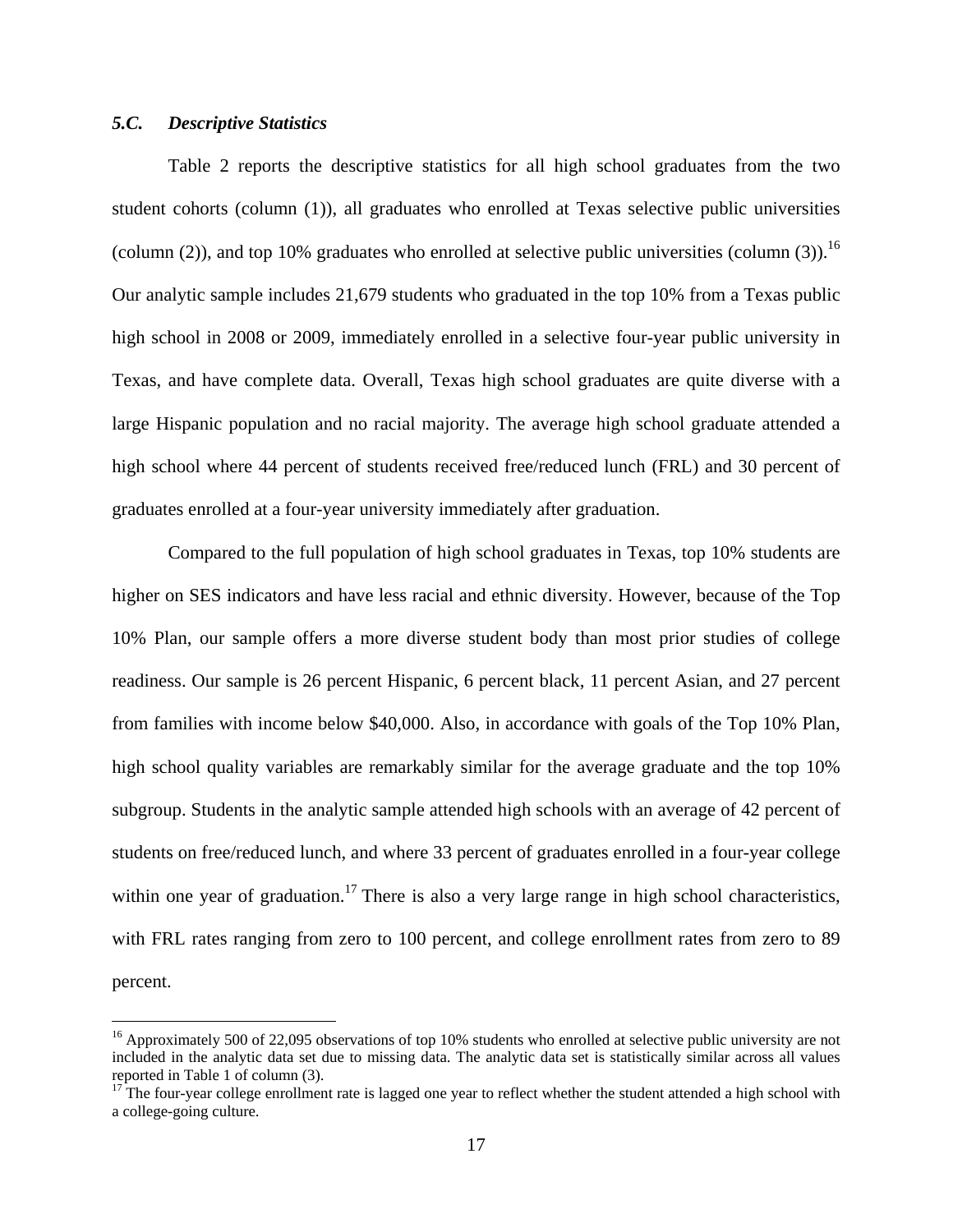Table 2 also displays mean values of the three college readiness indicators that are the focus of this study. As expected, students in the analytic sample exceed state averages in college readiness. The average SAT/ACT score is 1170, which is 0.73 standard deviations above the state mean, and the average exit exam is 1.17 standard deviations above the state mean. Although these students were all eligible for automatic admissions based on their high school class rank, they vary significantly on measures of college readiness, creating a unique opportunity to investigate whether these additional measures are associated with college outcomes in a ways that could provide valuable information to admission officers.

Also shown in Table 2 are mean values of the college performance variables for students in the analytic sample, compared to all those who enrolled at selective public universities.<sup>18</sup> The average first-semester GPA for top 10% graduates is 3.07 (out of 4.0), with a large standard error of 0.81 points. Our second outcome of interest is four-year graduation, which reflects the ultimate objective of college attendance. The four-year graduation rate for all college enrollees in the cohort is only 26.9 percent, with only 61.4 percent persisting to the fourth year. The rate is higher for top 10% students who have demonstrated the ability to perform very well in high school. In our analytic sample, 81.6 percent persisted to the fourth year, and 46.4 percent graduated by August of their fourth year in college. The national Baccalaureate and Beyond Study reports a similar 4-year graduation rate of 44 percent for the 2009 graduation cohort (U.S. Department of Education, 2011).

<sup>&</sup>lt;sup>18</sup> We calculated a GPA for all students who attempted full-time enrollment of at least 12 credit hours in the first semester of college (this GPA could be calculated for 94 percent of top 10% students who enrolled).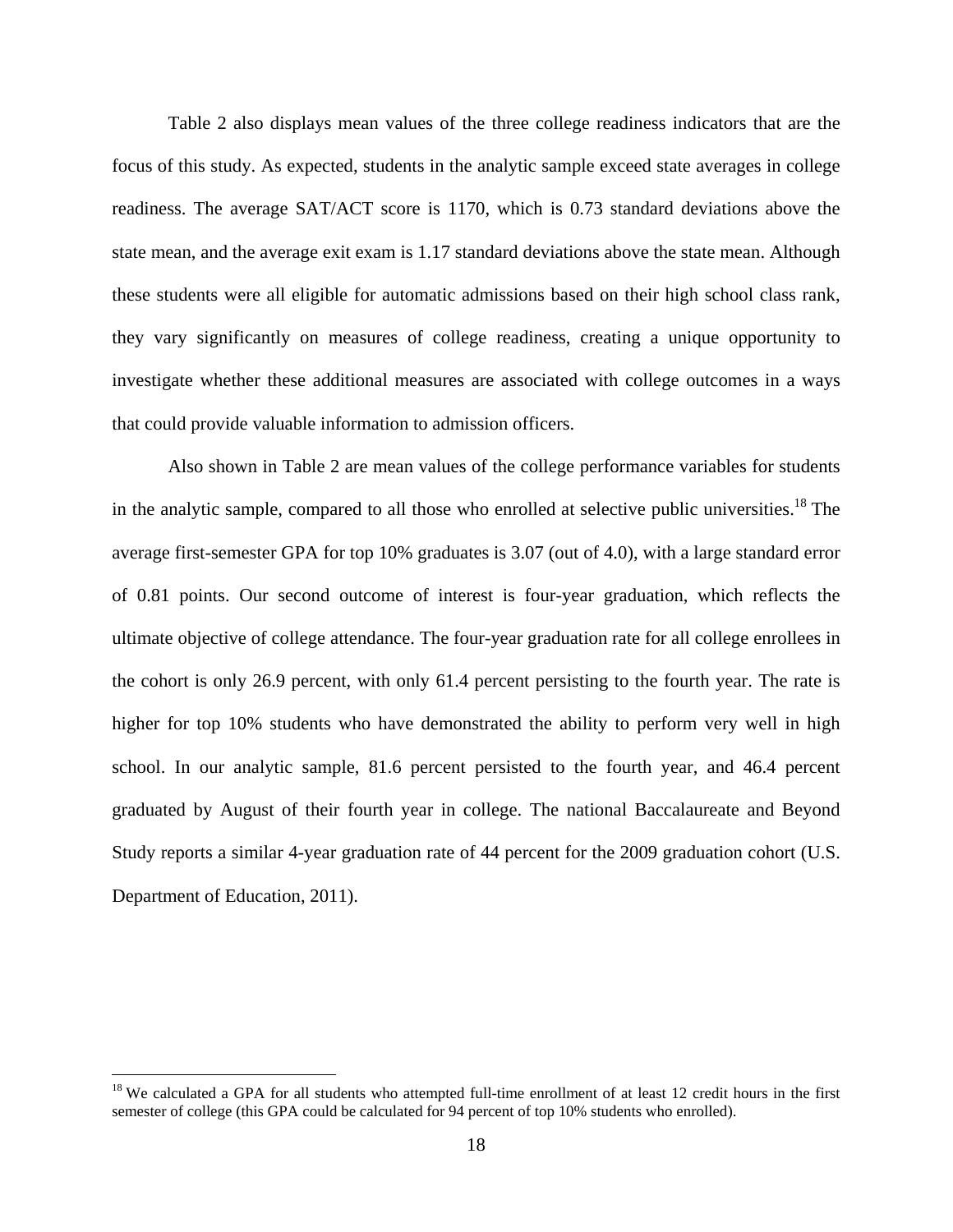#### **6. Results**

 $\overline{a}$ 

#### *6.A. Basic Models*

We first estimate a parsimonious Ordinary Least Squares (OLS) specification, predicting college outcomes with controls for 22 campuses attended and nine majors.<sup>19</sup> Table 3 reports these results for the continuous outcome of first-semester GPA (columns (1)-(3)) and the dichotomous outcome of four-year graduation (columns (4)-(6)) estimated as a function of SAT/ACT composite z-scores, exit exam composite z-scores, and number of AP/IB courses completed, respectively.<sup>20</sup> All three measures are positively and significantly associated with both outcomes. We estimate that an additional standard deviation in SAT/ACT performance is associated with 0.451 additional grade points, and a 10.6 percentage point increase in the probability of graduation. An additional standard deviation in exit exam performance is associated with 0.377 additional grade points, and a 7.9 percentage point increase in the probability of graduation. One additional AP/IB semester is associated with smaller increases of 0.030 grade points, and a one-point increase in the probability of graduation. To assess how well each measure predicts college outcomes, we consider the goodness-of-fit test statistic  $(R^2)$  for the continuous dependent variable freshman year GPA. The  $R^2$  for the SAT/ACT specification is the highest at 0.223, followed by 0.143 for the high school exit exam, and 0.073 for AP/IB courses. These results suggest that admissions might perhaps lead to better college outcomes with any or all of these additional criteria. It is possible that SAT/ACTs, exit exams, and advanced coursework are redundant measures of college readiness that provide the same information.

 $19$  The top 10% graduates in this study enrolled in 21 of the state's 22 selective public universities. Average freshman GPAs for students in the sample differ across these campuses, ranging from 2.94 to 3.60. Four-year graduation rates vary by campus from 29 percent to 62 percent. Different majors also have different norms for student performance. Average freshman GPAs in the sample vary by major from 3.06 for science and engineering majors to 3.31 for those with undeclared majors. Average graduation rates vary by major from 36 to 53 percent. Specifications without controls for major and college attended produce coefficients on college readiness indicators that are slightly lower. Results are available from authors upon request.  $20$  In the case of four-year graduation, we are estimating linear probability models.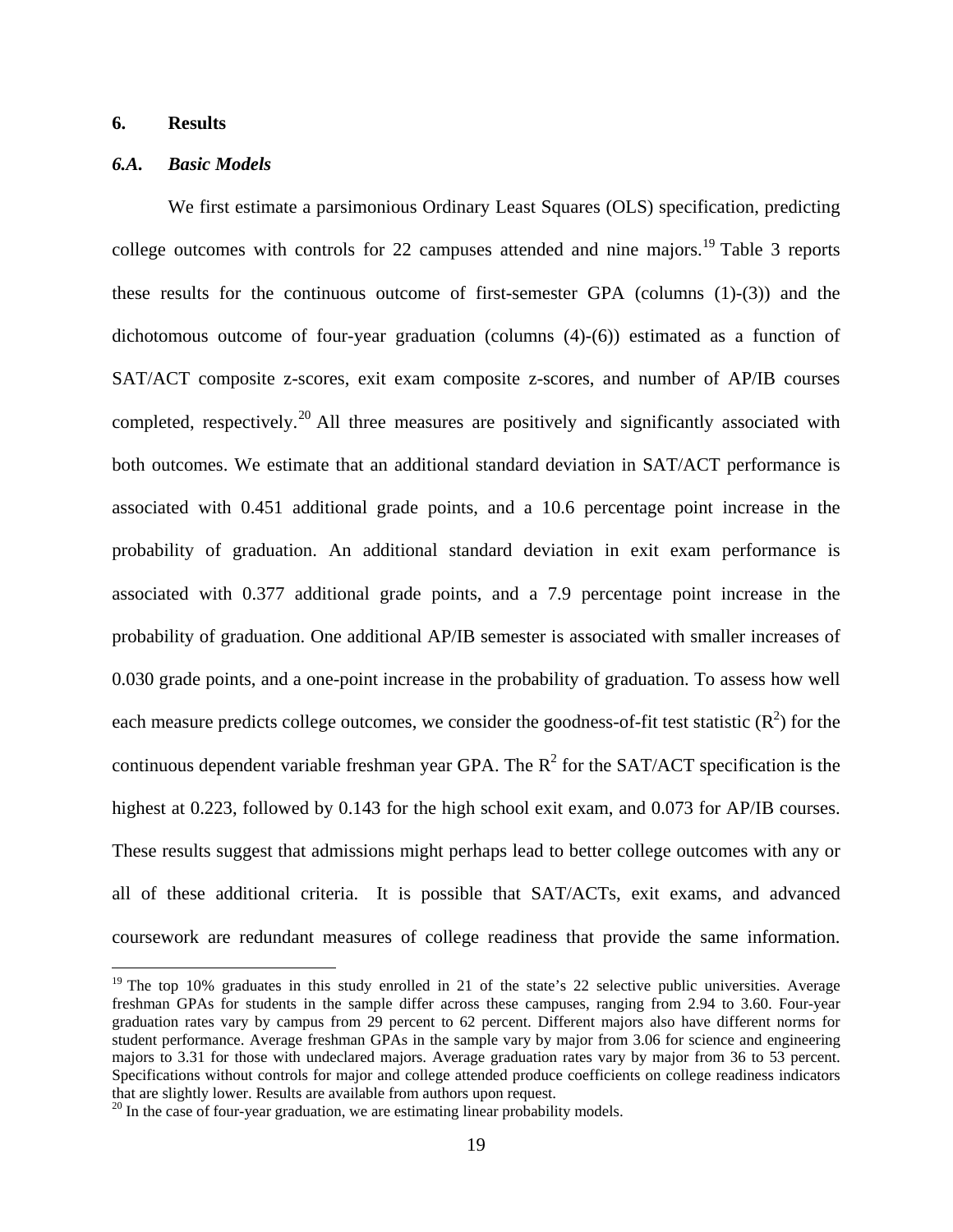Similar to Bettinger, Evans, and Pope (2014), for each model, we also estimated a fourth specification including all three readiness measures. All three measures were statistically significant and F-tests of equivalence suggest that each measure provides unique information about college readiness.

The OLS model controls for admission by considering only students admitted through the Top 10% Plan, but we still face selection into college attendance and campus attended that is likely correlated with college readiness. To address campus attended we employ a two-stage least squares method, where we use distance to college campuses to instrument for campus attended. In the first-stage, we estimate the probability that each student will enroll at each top 10% campus with the distance from a student's high school to each of Texas's 36 public 4-year universities (both selective top 10% campuses and open-enrollment campuses). In practice, however, top 10% students only attended 22 of the possible 36 universities. Predicted probabilities of attending each top 10% campus are then used in the second-stage as instruments for campus attended. The F-tests and  $R^2$  statistics for the first-stage estimations are reported in Appendix A for each college campus. We continue to control for college major directly in the second-stage of the instrumental variables regressions.

Results using the instrumental variables estimation strategy are shown in Table 4. The estimated effects of all college readiness measures are robust to campus selection with coefficients that are similar to the OLS estimation with campus fixed effects. In the instrumental variables specification, a one standard deviation increase in SAT/ACT scores is associated with 0.399 additional grade points and a 9.8-point increase in the probability of four-year graduation. A one standard deviation increase in exit exams scores is associated with 0.315 additional grade points and a 6.2-point increase in the probability of four-year graduation. One additional AP/IB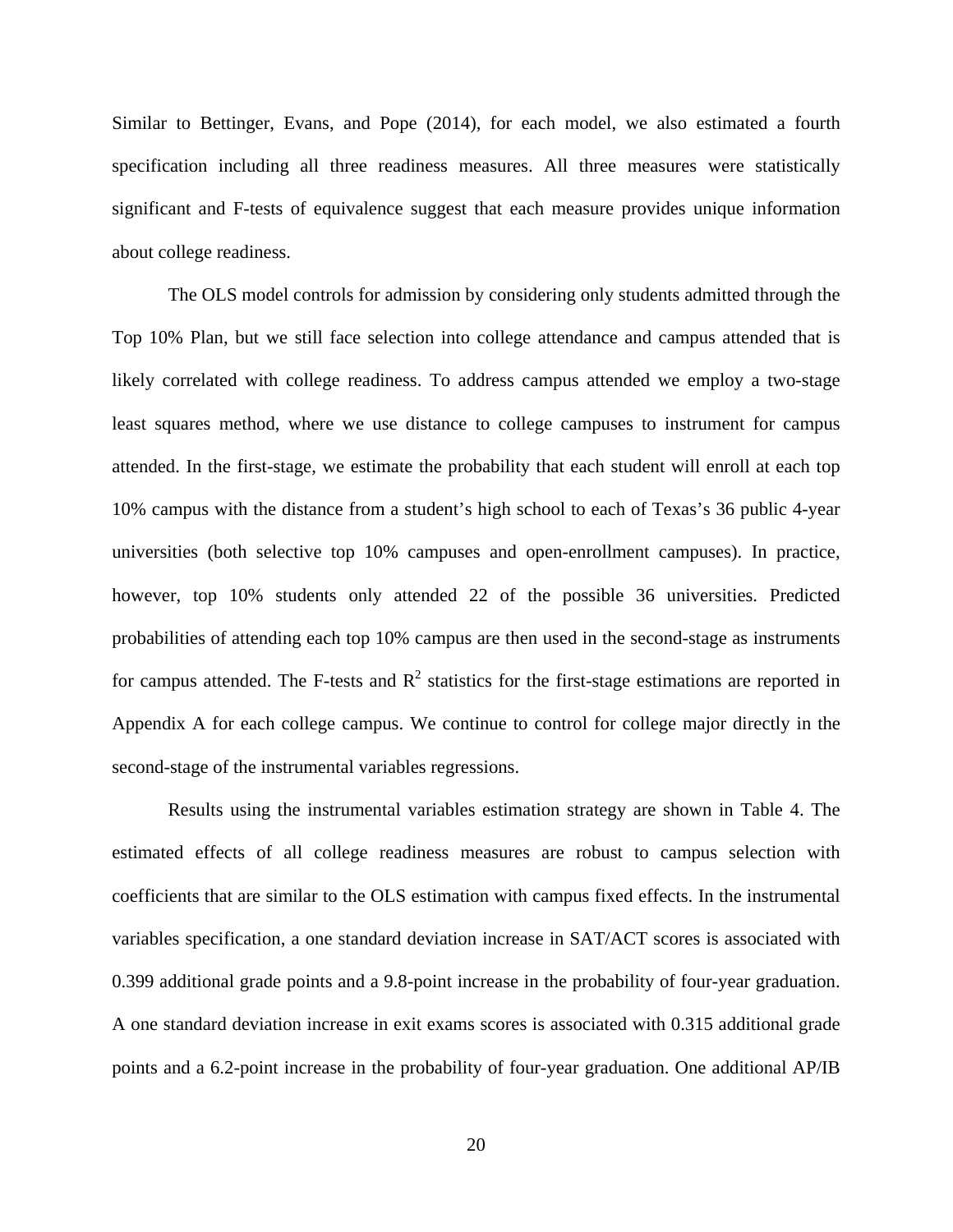semester is associated with 0.021 additional grade points, and a 0.7-point increase in the probability of four-year graduation. These results suggest that, controlling for selection into admissions and campus attended, college readiness measures do provide additional information about the college performance. This information could be useful for improving efficiency in college admissions, but the effects on equity are unclear.

#### *6.B. Interactions with Race, Ethnicity, and SES*

College admissions strategies that are based on college readiness measures can influence equity in two distinct ways. First, these measures can be correlated with observable characteristics such as race or income, and, because of this correlation, admissions that include these criteria will favor one group over another. Table 5 displays summary statistics for the college readiness measures in our analytic sample by race and ethnicity, family income, and high school quality. Differences by group are quite large. For example, average SAT/ACTs range from 1029 for blacks and 1061 for Hispanics to 1218 for whites. All three college readiness indicators have a clear association with demographics and high school quality even within our sample of highly-ranked high school students, and it is likely that adding admissions criteria based on these indicators will exclude more minority and low-income students than white and high-income students from automatic admissions.

 In addition to the different average levels, measures of college readiness may have different relationships with college performance for subgroups of the population. For example, SAT scores might have a weaker association with college performance for students who have access to preparation courses than those who do not. If access to SAT prep differs by race or family income, SAT scores will have a different association with performance across groups. These differences are accommodated in affirmative action programs where different standards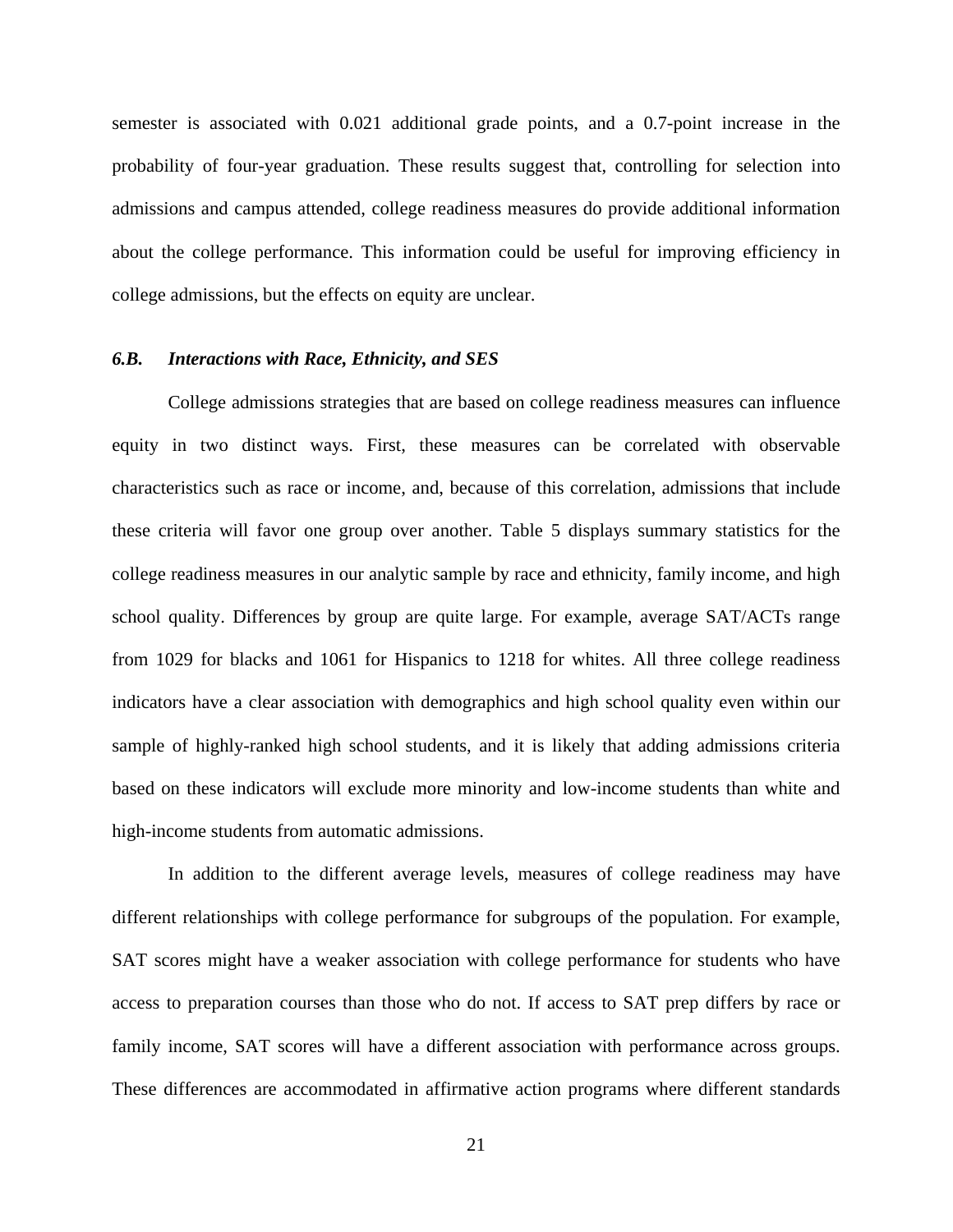can be applied to different groups. It is unclear from the results above whether the predictive value of college readiness measures holds for underrepresented students.

We next examine whether college readiness measures have a similar predictive value for all students. Specifically, we control for race/ethnicity and family income and interact race/ethnicity and family income with the college readiness measures in our estimation of college outcomes. Table 6 reports results from the instrumental variables specification with indicators for race and ethnicity (columns  $(1)-(3)$  for GPA and columns  $(7)-(9)$  for graduation), and with interactions between race/ethnicity and college readiness measures (columns (4) to (6) for GPA and columns (10) to (12) for graduation).<sup>21</sup> In these estimates, race and income variables are included in both stages of the instrumental variables estimation. The estimates for all three college readiness measures are robust to the inclusion of race/ethnicity variables for both outcomes. Interestingly, the coefficients on race indicators are approximately 50 percent smaller in specifications that include SAT/ACT scores, relative to the other two measures, suggesting that college entrance exams are more correlated with race/ethnicity than other indicators. This finding reinforces prior evidence that the use of college entrance exams is problematic for an admissions process that strives to be race-neutral (see Jencks, 1998).

When interaction terms are added, we find significant and positive point estimates for the interactions between black and SAT/ACT and black and exit exams in the estimates for GPA. As seen in column (4) of Table 6, an additional standard deviation on the SAT/ACT is associated with 0.347 additional grade points for a white student compared to 0.499 points for a black student. An additional standard deviation on the exit exam is associated with 0.265 grade points for a white student compared to 0.461 grade points for a black student. For college graduation,

<u>.</u>

 $21$  The reference group in each regression specification is white social science major. Indicators are also included for Native American and Asian ethnicities (not tabled). There are no significant differences for these groups.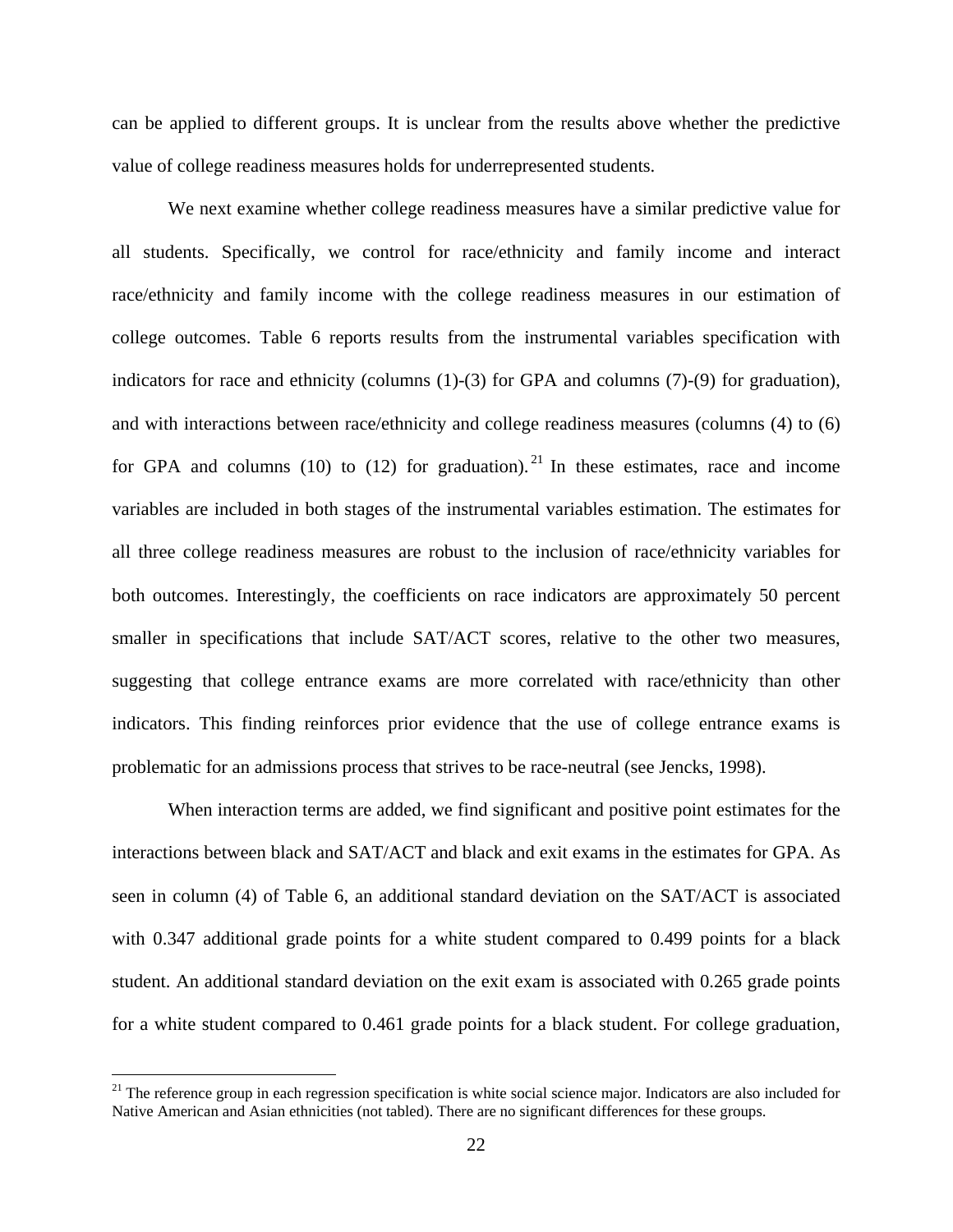the exit exam has a stronger association with graduation for black students, while advanced coursework is a weaker predictor of graduation for black students than white students. Importantly, these associations may be related to school quality, rather than student ability, as black students may have lower access to test preparation and AP/IB coursework. Overall, our results suggest that the effects of college readiness measures are similar for whites and Hispanics but different for black students in ways that are problematic for race-neutral admissions processes. These results suggest that the differential admissions process used in affirmative action would enable a more accurate assessment of student potential for success than a process based on a single set of objective criteria applied across racial groups. For example, test scores appear to be more predictive of college success for blacks than white students, while advanced coursework is a better predictor for whites than black students.

Table 7 reports results by two family income brackets. "Middle income" reflects family income from \$40-\$80k, "high income" reflects family income over \$80k, and the omitted comparison group has income under \$40k. Similar to the race/ethnicity results from Table 6, specifications with income indicators show a stronger association between income and SAT/ACT than the other two readiness measures. Coefficients for SAT/ACT and exit exams are robust to the inclusion of income dummies. The only significant interaction terms for these two measures are negative, significant effects of the interaction between high-income and the exit exam on both freshman GPA and graduation. Thus, exit exams have a stronger association with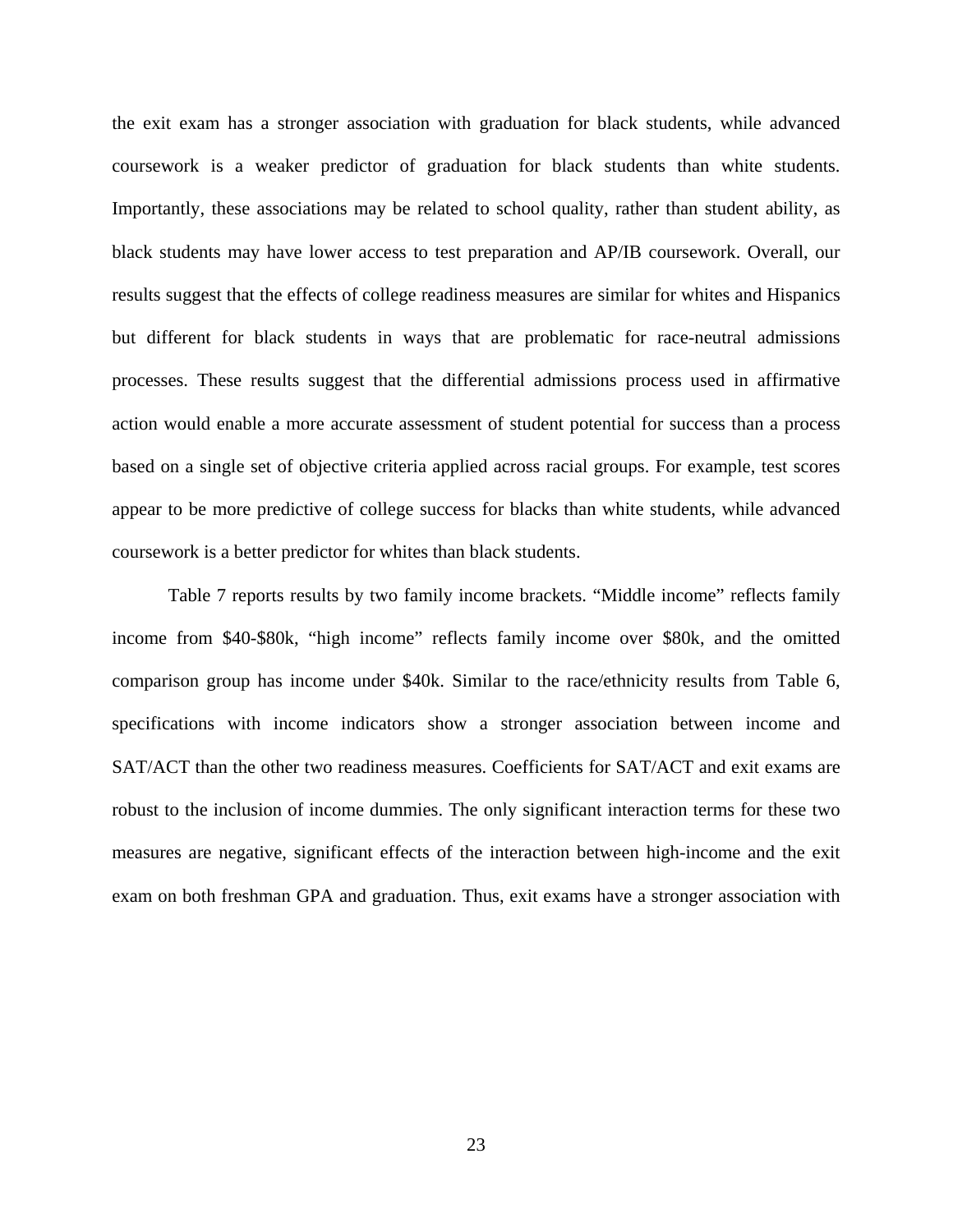college outcomes for students from lower income brackets, while SAT/ACT and advanced coursework provide similar information across income groups.<sup>22</sup>

The significant interaction between college readiness measures and student demographics in the prediction of college outcomes suggests that while college readiness measures provide additional information, the information is not the same for all students. Admissions processes that apply a single criterion for all students are likely to have differential effects on students from different demographic groups. Thus the efficiency gained through use of these criteria will depend on the distribution of students. For example, a criterion based on SAT scores would have a smaller expected effect on college GPAs for a group of white students than a group of black students, because SAT scores are more predictive of GPA for black students. The implication for admissions policy is that adding objective criteria will influence both the demographics of admitted college students and the average relationship between college readiness and outcomes. Next, we test this expectation by simulating admissions under objective criteria in Texas.

#### **7. Simulated Admissions with New Objective Criteria**

 $\overline{a}$ 

The results above suggest that admissions criteria based on college readiness measures have the potential to improve college outcomes, but with potentially problematic effects on equity. Because our analytical sample was selected strictly on top 10% class rank, we can simulate the equity effects of automatic admissions with alternative admissions rules.

<sup>&</sup>lt;sup>22</sup> The influence of college readiness measures on college performance may also vary across students based on the level of college preparation offered through their peer group and high school. We estimate these effects by considering differential effects for students from high schools with above median rates of free/reduced lunch status and differential effects for above median rate of college enrollment. We find that both SAT/ACT and exit exams have a stronger association with college performance for students from low SES high schools and, for exit exams only, students from high schools with low college-enrollment rates. We also examine whether these results apply to all university types by including an interaction term for college readiness and attendance at a state flagship university (versus lower-tier selective state universities). We find no significant interactions by university type, which suggests that the effect of college readiness measures is similar across university selectivity despite differences in average levels of student readiness at flagship campuses. These results are available upon request.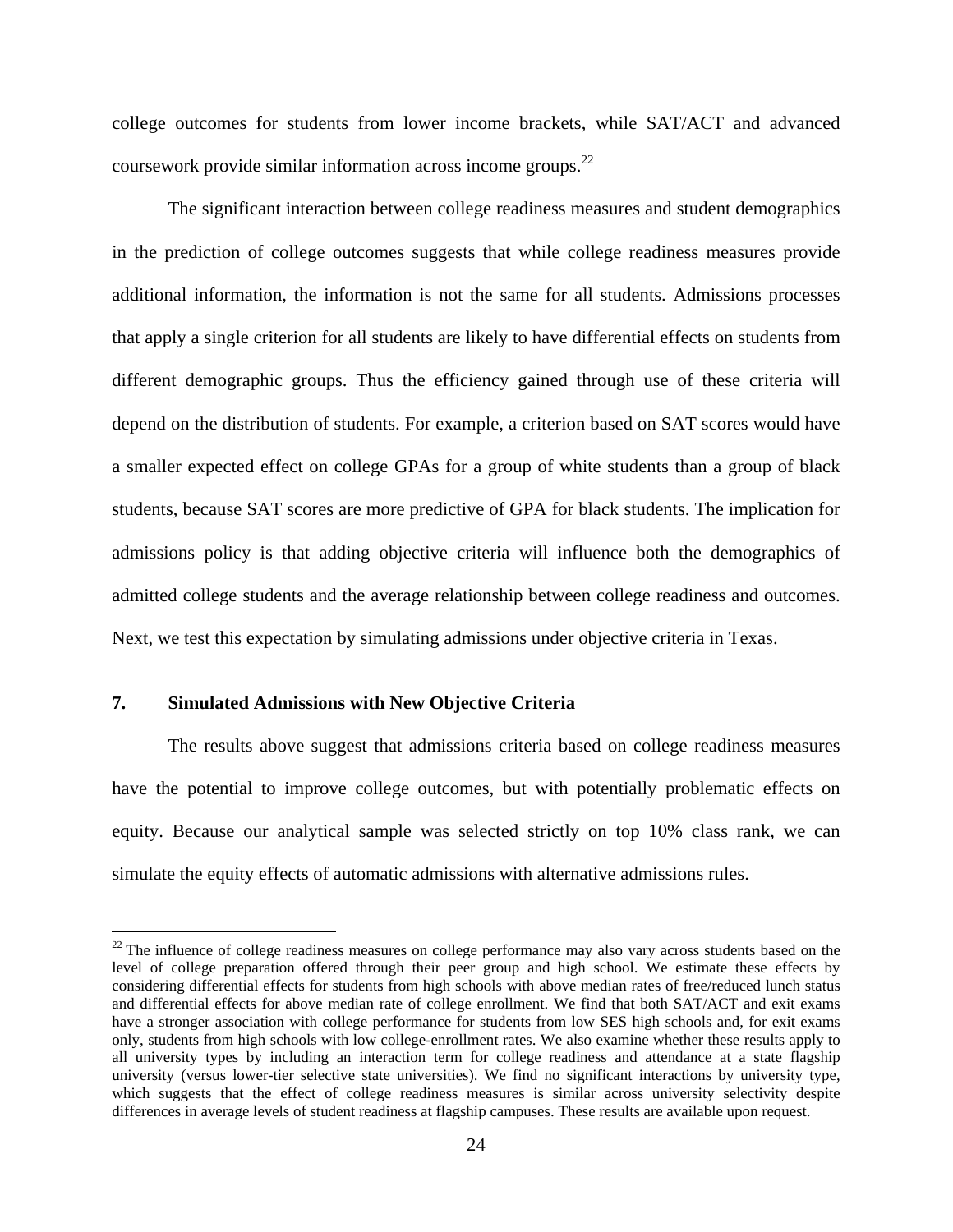We begin with our full sample of 22,095 freshmen from the top 10% who enrolled at selective four-year public universities. For these students, we simulate new rules based on objective cut points for SAT/ACT scores, high school exit exams, and AP/IB courses completed. We then observe changes in average college outcomes and student demographics due to the exclusion of students who do not meet each criterion. We test several plausible admissions criteria that could be added to the Top 10% Plan. These additions would make Texas's policy similar to the other states listed in Table 1, where automatic admissions (with or without percent plans) also include other statewide criteria. Specifically, we test the effects of five new criteria requiring: (1) SAT/ACT composite scores above the statewide average; (2) SAT/ACT scores at least 0.5 standard deviations above the state average; (3) TAKS high school exit exam scores above the state average; (4) TAKS high school exit exams scores at least 0.5 standard deviations above the state average; and (5) completion of at least four AP/IB semesters.

 The estimated changes in average college outcomes under each simulated rule change are shown in Table 8. We present results both for all selective four-year universities (panel A) and for the state flagship universities (panel B), UT Austin and Texas A&M University, where the majority of top 10% students chose to enroll. As seen in column (1), average first-semester GPA was 3.069 for the full sample, and 2.983 for the flagship universities. Statistics in columns (2) to (6) present the average GPA and graduation rates for the subgroup of students who remain eligible for automatic admissions following the imposition of each new criterion. All five alternative admissions policies raise GPAs, but the gains are relatively small. The largest increases in average GPA come through SAT/ACT-based admissions rules. Requiring above average SAT/ACT increases average GPA by 0.10 points (a 3.2% increase) overall, and by 0.098 points (3.3%) at flagships. The higher SAT/ACT cut-off increases average GPA by 0.194 point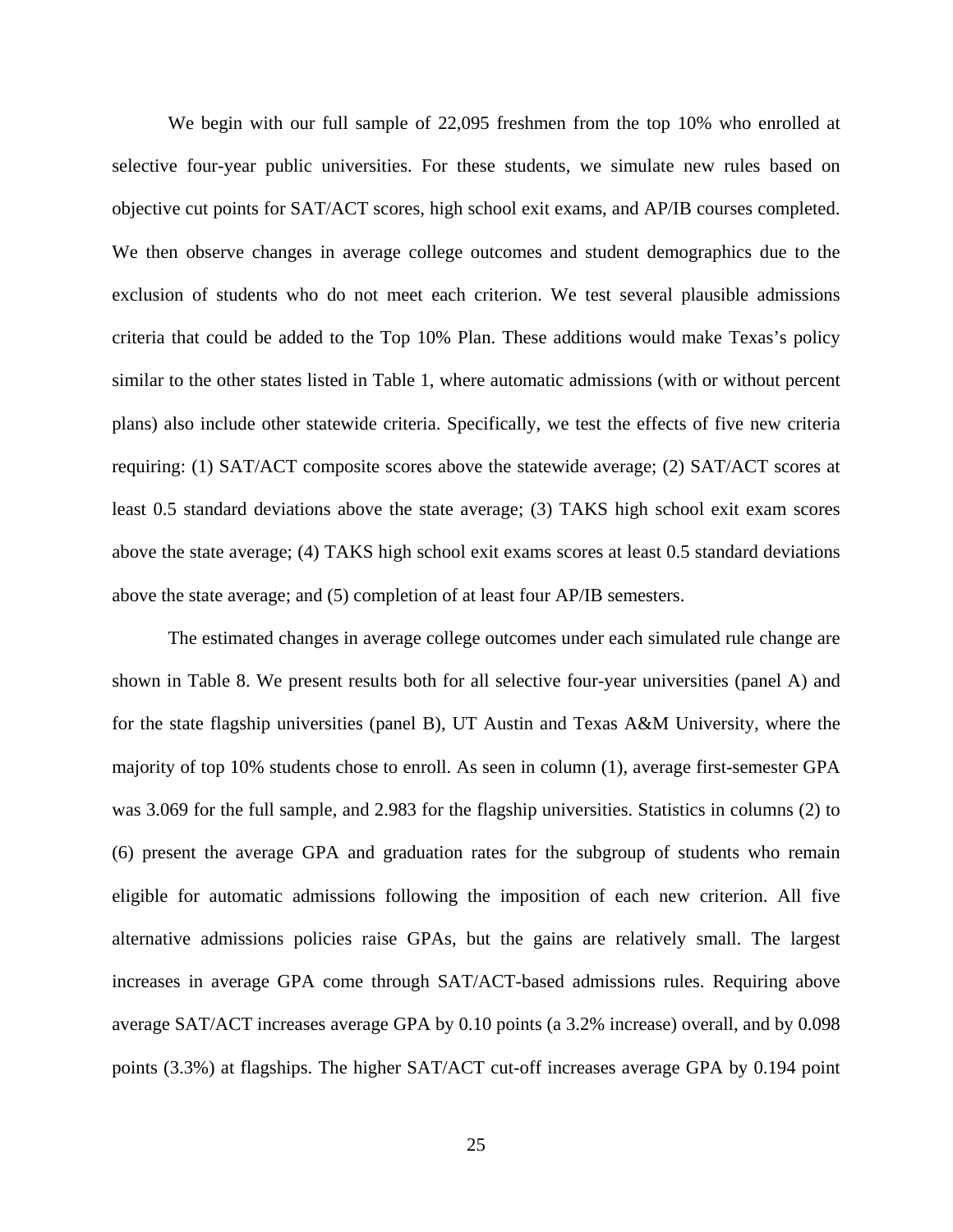(6.3%) overall, and by 0.207 (6.9%) at flagships. High school exit exam criteria trigger smaller increases in GPA, and AP/IB course requirements increase average GPA by less than two percent.

 The effects on overall four-year graduation rates are similar. The four-year graduation for top 10% students would increase from 46.4 percent to 49.5 percent with a requirement for above average SAT/ACT, and to 52.3 percent with the higher SAT/ACT cut-off. Overall graduation rates would increase only to 47.0 with a requirement for above average TAKS exit exams, and to 48.6 percent with the higher cut-off. Requiring more than four AP/IB semesters would increase overall graduation by less than two percentage points. The effects on graduation rates at the flagship universities are smaller than the overall average. At the flagships, the most stringent new SAT/ACT-based admissions rule would increase four-year graduation among automatically admitted students from 50.6 percent to 54.1 percent.

These improvements in student outcomes come with a significant trade-off in the number of students who would be automatically admitted under the new admission rules, as well as dramatic shifts in student demographics. The estimated changes in the size and demographic composition of automatically admitted freshmen are shown in Table 9. Requiring above average SAT/ACT scores would eliminate automatic admissions eligibility for 19 percent of students, and the higher SAT/ACT criteria would eliminate eligibility for 40 percent of the sample. In contrast, requiring above average exit exams would reduce the sample by only 3 percent, and the higher exit exam cutoff would reduce the sample by 15 percent. Requiring more than four AP/IB semesters would reduce the sample by 23 percent. The effects are somewhat smaller at the two flagship universities (results shown in Table 10), because flagship students have higher average college readiness.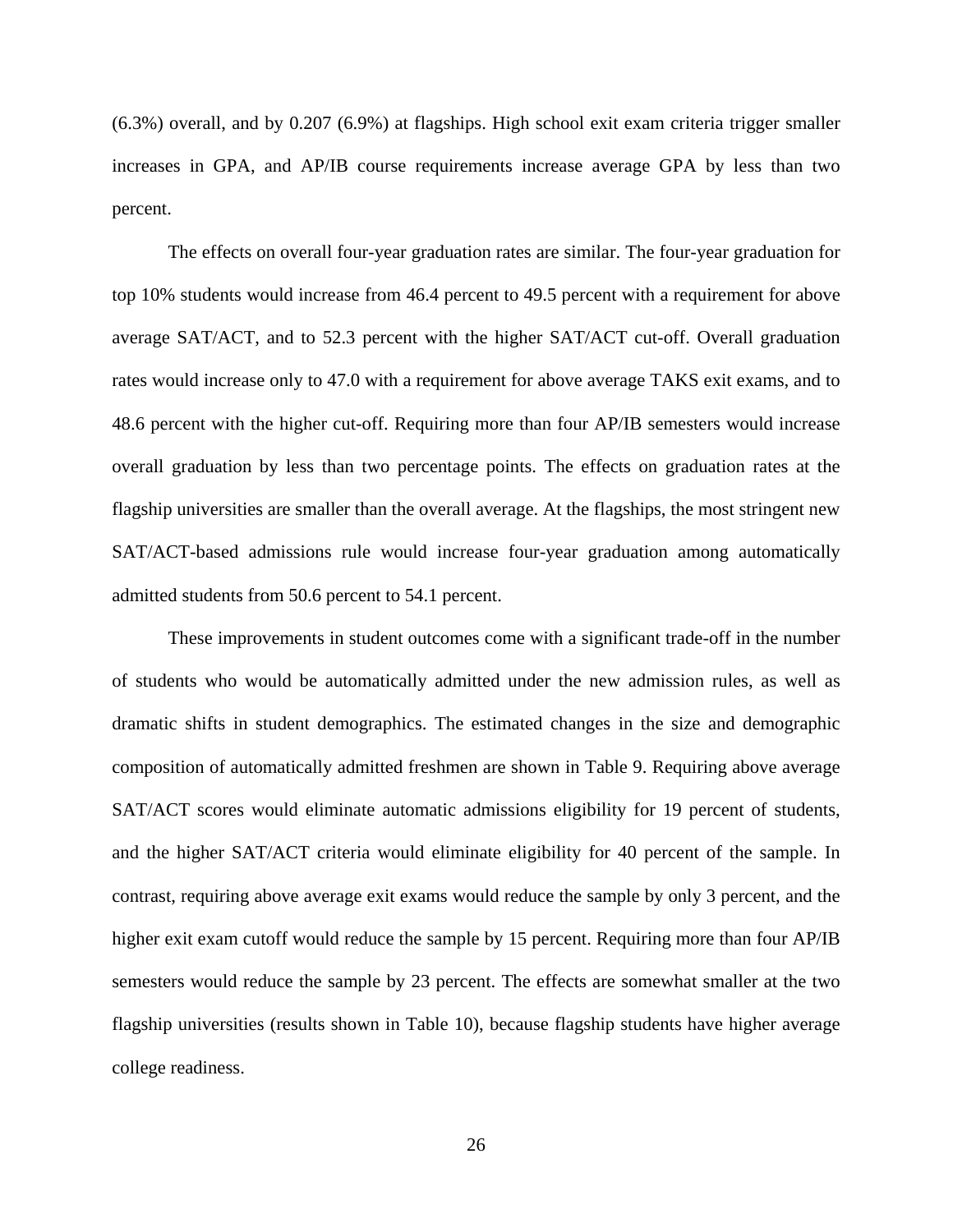Of course, the reduction in the number of automatically admitted students could be advantageous for admissions by opening up slots for otherwise highly qualified students with lower class rank. In Texas and other states, slots not filled through automatic admissions are distributed through a more traditional, holistic admissions process. However, the majority of minority students on Texas flagship campuses enter through automatic admissions, rather than the traditional admissions process, and minorities have lower average college readiness measures. Added to new constitutional restrictions on race-based admissions, it unlikely that any new admissions process would be explicitly race-based. Therefore, the implications of automatic admissions rules for the demographic composition of the freshman class are quite important. Even though new slots will be open for the discretion of admissions counselors, they are unlikely to be disproportionately filled by minority students.<sup>23</sup>

The disaggregated results in Tables 9 and 10 suggest that our simulated admission rules have substantially different effects by race/ethnicity, family income, and high school quality. Compared to modest gains in freshman GPA and graduation rates, these simulated admission rules have dramatic effects on equity and access. For example, requiring above average SAT/ACT eliminates only 8 percent of white students, 10 percent of Asian students, and 7 percent of high-income students from eligibility, while eliminating 40 percent of Hispanics, 49 percent of blacks, and 36 percent of low-income students. Requiring the higher SAT/ACT cutoff would increase four-year graduation by 8 percentage points, but would also eliminate 69 percent of Hispanics, 73 percent of blacks, and 62 percent of low-income students from eligibility for automatic admissions. SAT/ACT-based criteria also dramatically reduce representation by

<sup>&</sup>lt;sup>23</sup> The lack of a statistical advantage for minorities in UT Austin's holistic admissions process is documented in the U.S. Appeals Court decision in Fisher v. University of Texas (2014). Judge Higginbotham notes in his ruling that very few minorities were admitted outside the top 10%, despite the use of race as a component of decisions. The process was upheld as legal use of race in admissions because it maintains the university's capacity to admit minority students below the top 10%.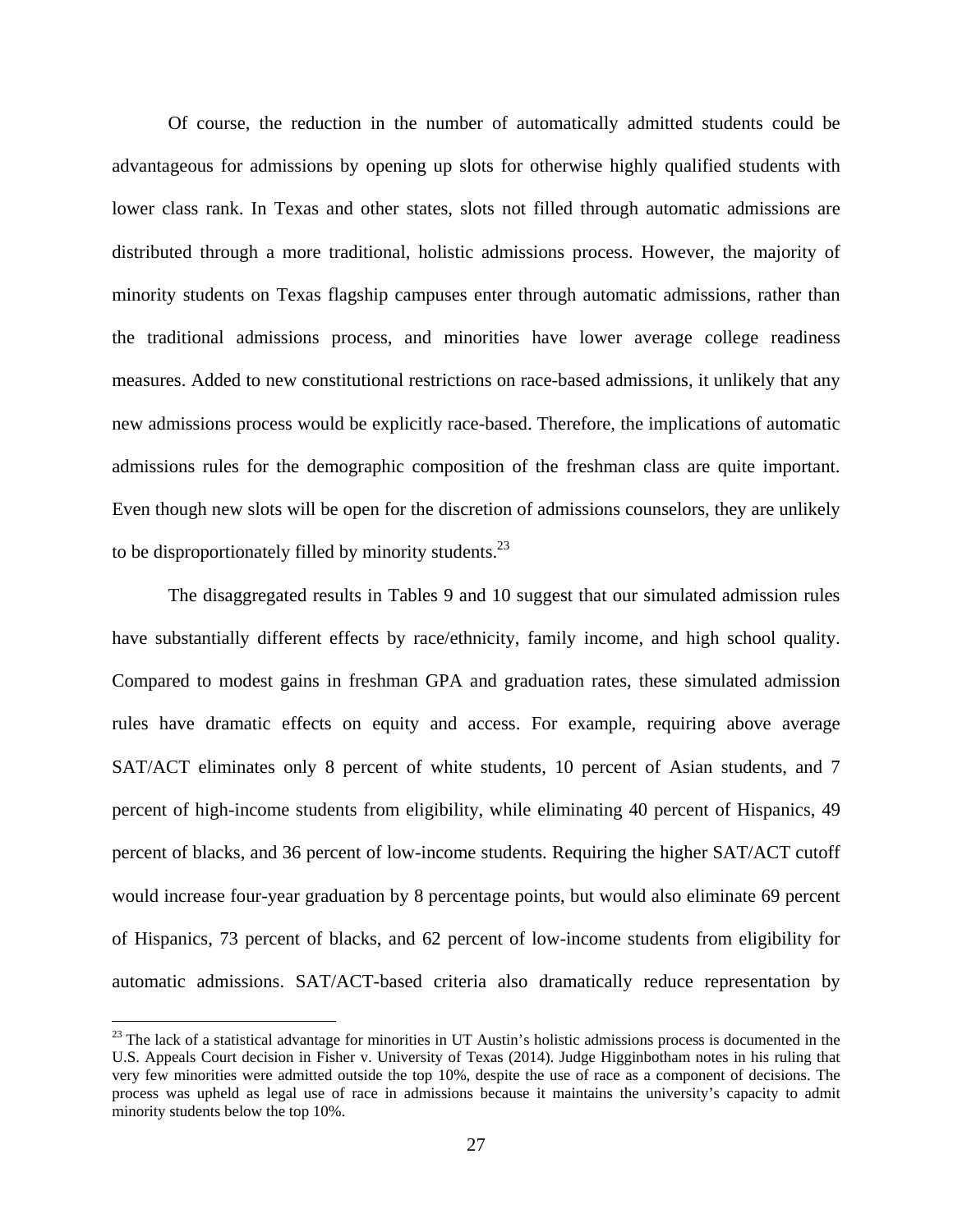students from low-quality high schools. Requiring above average SAT/ACT scores would eliminate only five percent of students from high SES high schools, but 53 percent of students from low SES high schools. High schools in the lowest quartile statewide for college-entry rates of graduates sent only 129 students to Texas selective universities through automatic admissions in 2008 and 2009. Requiring above average SAT/ACT score would have eliminated 36 percent of these students, compared to only 10 percent of a much larger sample of students from high schools with high college-entry rates.

Simulated admissions rules based on the state exit exams have smaller equity effects than those based on SAT/ACT scores. Requiring above average exit exam scores reduces minority enrollment more than whites, but Hispanic enrollment is reduced by only 6 percent (compared to 40 percent for above average SAT/ACT), black enrollment by 13 percent (compared to 49 percent), and low-income enrollment by 7 percent (compared to 36 percent). Hence, using the state standardized tests for admissions instead of SAT/ACT scores is a remarkable improvement for equity and access, with only a marginal loss in college outcome gains. Admissions criteria based on high school exit exams also have a smaller negative effect on students from low SES and low college-entry high schools than criteria based on SAT/ACT scores.

 Our simulated admissions rule based on AP/IB coursework has a larger effect on the number of eligible students than high school exit exams; however, the effect is more equitably distributed across race and ethnicity. Requiring AP/IB courses is the only admissions rule that would reduce white student enrollment equally with minorities. The AP/IB coursework requirement also has the most equitable effect across income groups. In relation to high school quality, however, students at high schools with low college enrollment are far more likely to exit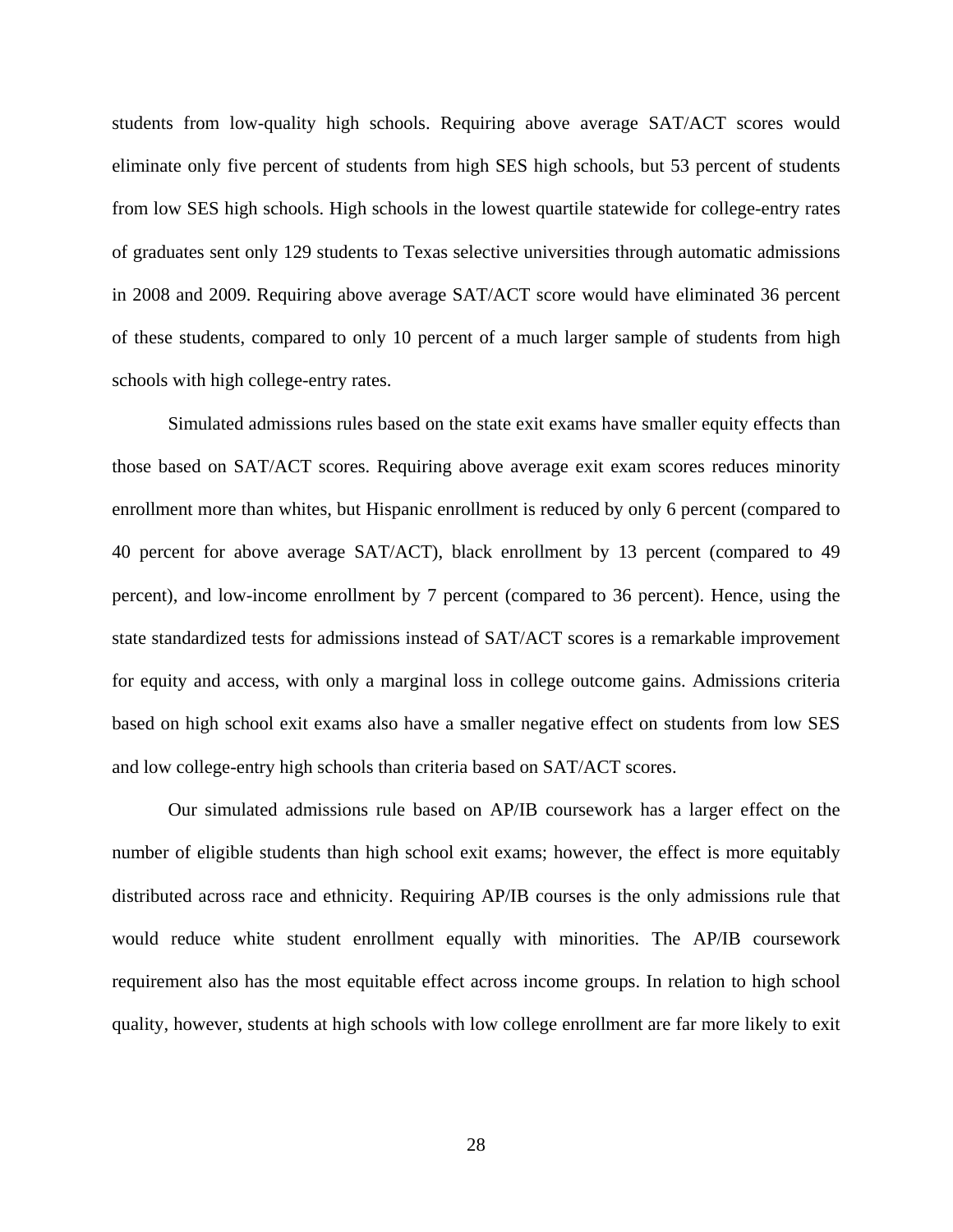eligibility for automatic admission when AP/IB coursework is required than students from high schools with high college enrollment.

 Sensitivity to equity in admissions policies is most salient at Texas flagship universities, which have been the subject of multiple court cases questioning the constitutionality of raceconscious admission. Table 10 illustrates the effects of simulated admissions rules at the two flagship campuses. The results are similar to all top 10% universities. Adding SAT/ACT requirements would severely reduce enrollment by black and Hispanic students through automatic admissions. The more stringent SAT/ACT criteria would eliminate 75 percent of students from low SES high schools, and 65 percent of students from low college-entry high schools. Admissions rules based on exit exams have a smaller effect, but also differentially harm low-income, black, and Hispanic students, and students from low-quality high schools.

#### **8. Discussion and Policy Implications**

National and state policy environments are increasingly unfriendly to race-conscious admissions policies. The Supreme Court has limited public universities to a narrow use of race as a component of admissions decisions, and voters have outlawed even this minimal application of race in several states. As a replacement, many states are seeking more objective admissions criteria. Objective criteria have the benefit of being more transparent than holistic admissions processes, reducing both the perception of racial preference and the complexity and cost of admissions. It is challenging to identify the effects of admissions criteria on college outcomes, because we only observe college outcomes for students who are granted admissions and enroll, which is clearly endogenous to the criteria set for admissions.

Texas's top 10% policy is remarkable both for its policy simplicity and because it generates a sample of college students who enroll in selective and elite flagship universities

29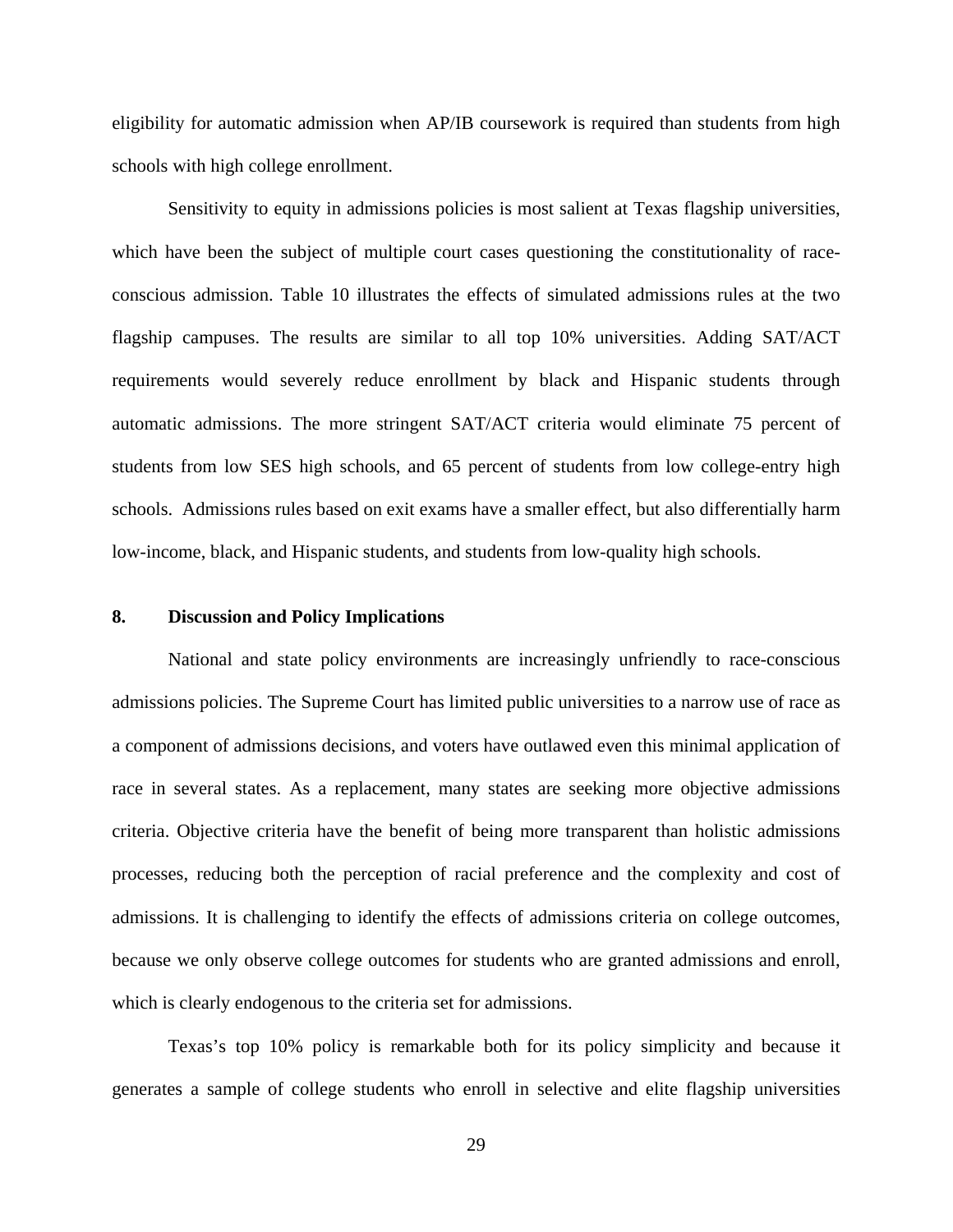without selection on criteria typically applied in selective admissions. With this sample, we are able to improve upon prior estimation of the relationship between college readiness measures and college outcomes. In addition, the fact that Texas top 10% students can select their campus allows us to better control for selection into campus attended. If class rank provided perfect information about college success, we would find no remaining relationship between college readiness measures and college outcomes among these students. Instead, we find that college entrance exams, high school exit exams, and college coursework are all associated with college success. For public universities, this suggests that additional admissions criteria other than class rank may lead to selection of a more successful group of incoming freshman.

However, turning to the question of equity, we also find that college readiness measures, and entrance exams in particular, are not equally predictive of college outcomes for black and white students. The potential racial bias of SAT/ACTs is well documented and suggests that average scores for minorities are lower due to factors that are not associated with college success (Rothstein, 2004). We find here that even among students in the top decile of high school performance, test-based measures are more strongly predictive of college performance for black students. It is likely that white students in Texas and beyond have better access to test preparation, which, by design, weakens the association between ability and performance by teaching students how to improve their scores with no meaningful gains in actual college readiness. Thus, the use of these criteria in race-blind admissions might inadvertently introduce inequity. Affirmative action admissions policies can accommodate different relationships between measures and outcomes across racial and ethnic groups by applying different standards. However, these accommodations, which are supported by the results here, are no longer legal in public university admissions.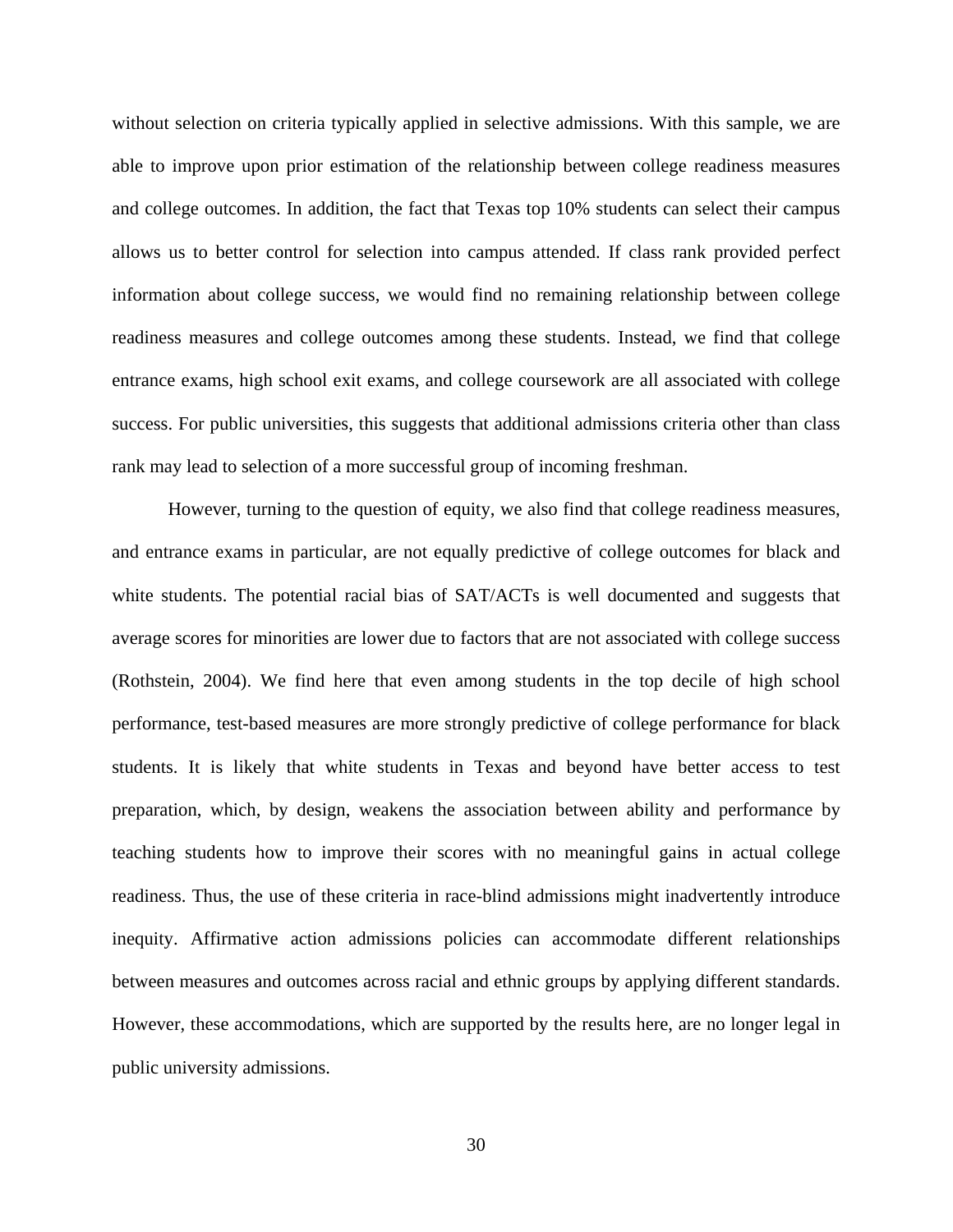This study informs admissions policy in two ways. First, we directly test the implications of the design of automatic admissions policies on diversity and student outcomes. We find that Texas's simple percent plan does improve over policies that add additional objective criteria. Although there is still a lingering relationship between college readiness and college outcomes, simulated policies with additional criteria have a profound negative effect on diversity and equitable access, with a smaller positive effect on average outcomes. Any criteria-based admissions standard will have the largest effect on the marginal student near the selected cutpoint. With minorities scoring, on average, lower than whites, it is inevitable that minorities are more likely to be affected by cut-points than whites. We find that this also holds for low-SES students and students from lower quality high schools, based on measures of a high school's focus on college readiness. The magnitude of these effects varies with the criterion selected, with simulated SAT/ACT-based criteria triggering larger equity effects than those based on high school exit exams and AP/IB coursework. Although we simulate policy effects in a state with a percent plan based automatic admissions policies, the results have implications in other settings as well.

Importantly, the equity effects of Texas's Top 10% Plan are dependent on a highly segregated public school system (Fisher v. University of Texas, 2014). If minorities and low-SES students were equitably represented in high quality schools, they might have difficulty cracking the top 10% to obtain college admissions. Thus, the general effectiveness of percent plans will vary in states with greater racial and economic integration in public high schools. However, the results regarding test scores and coursework are likely to stand up across all contexts where minorities and low-SES students have less access to test preparation and advanced coursework, which is common across the country. Our results suggest that these measures can predict college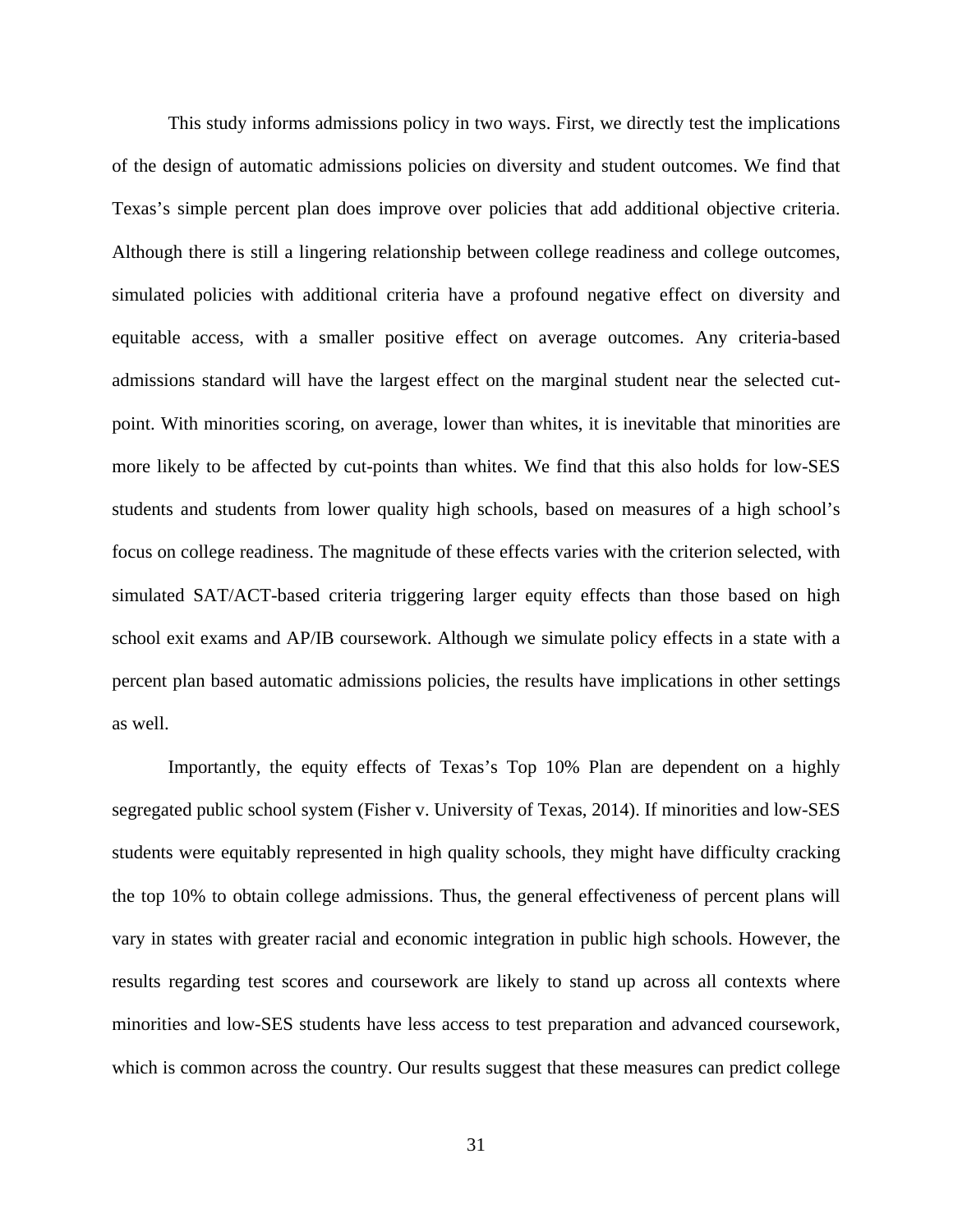outcomes among students who achieve a high class rank, but with differential effects by race and ethnicity. Applying the same SAT/ACT score criteria to a black and a white student may be inappropriate given these differential effects. However, applying differential criteria is now illegal for state universities; making percent plans a more attractive solution. Our results suggest that the fewer "objective" criteria that are used in admissions, the less inequity will be introduced. In the case of Texas, efficiency gains from adding criteria come at a very high cost of dramatic reductions in equity. Admissions officers should use caution in applying minimum standards across the board when diversity continues to be a goal of admissions.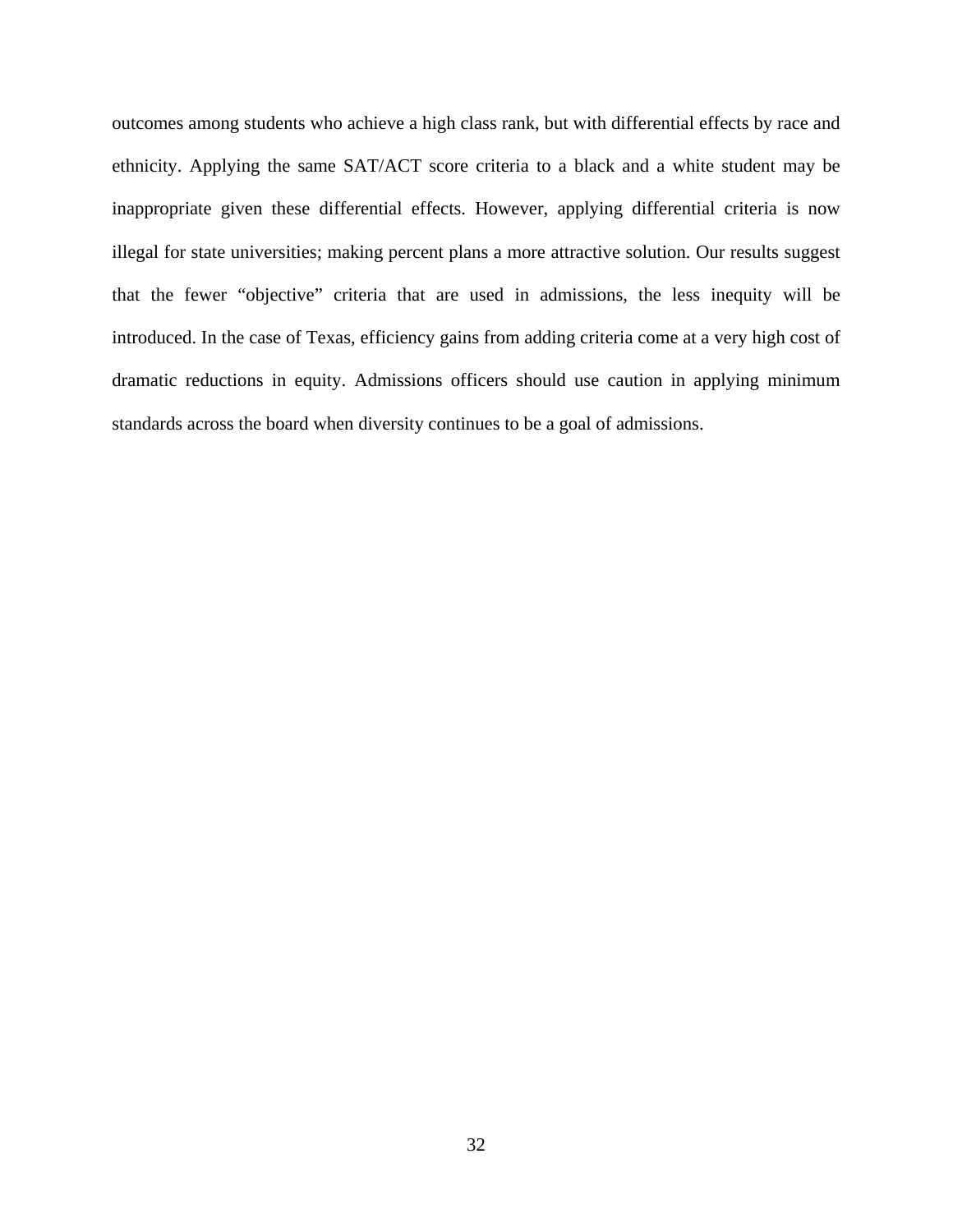#### **References**

5<sup>th</sup> Circuit Court of Appeals. *Hopwood, Cheryl J., et al. v. State of Texas, et al. No.* 94-505699 (1996).

5<sup>th</sup> Circuit Court of Appeals. *Hopwood, Cheryl J., et al. v. State of Texas, et al. No.* 94-505699 (2000).

5th Circuit Court of Appeals. *Fisher, Abigail Noel, v. University of Texas at Austin, et al.* No. 09- 50822 (2014).

Arcidiacono, Peter. (2005). "Affirmative Action in Higher Education: How Do Admission and Financial Aid Rules Affect Future Earnings?" *Econometrica* 73(5): 1477-1524.

Berkowitz, D. and Hoekstra, M. (2011). "Does High School Quality Matter? Evidence from Admissions Data." *Economics of Education Review* 30: 280-288.

Bettinger, E.P., Evans, B.J., and Pope, D.J. (2014). "Improving College Performance and Retention the Easy Way: Unpacking the ACT Exam." *American Economic Journal*: *Economic Policy.* 

Betts, J.R. and Morell, D. (1999). "The Determinants of Undergraduate Grade Point Average: The Relative Importance of Family Background, High School Resources, and Peer Group Effects." *The Journal of Human Resources* 34(2): 268-293.

Black, Sandra E., Lincove, Jane A., Cullinane, Jenna, and Veron, Rachel. (2014). "Can You Leave High School Behind?" IZA Discussion Paper No. 7899.

Bowen, W. G., and Bok, D. (1998). The Shape of the River: Long-term Consequences of Considering Race in College and University Admissions. Princeton, NJ: Princeton University Press.

Cancian, Maria (1998). "Race-based Versus Class-based Affirmative Action in College Admissions." *Journal of Policy Analysis and Management* 17(1): 94–105.

Card, David and Krueger, Alan B. (2005). "Would the Elimination of Affirmative Action Affect Highly Qualified Minority Applicants? Evidence from California and Texas." *Industrial and Labor Relations Review* 58(3): 416-434.

Cohn, E., Cohn, S., Balch, D.C., and Bradley, J. (2004). "Determinants of undergraduate GPAs: SAT scores, high school GPA and high-school rank." *Economics of Education Review* 23(6): 577-586.

Cortes, Kalena E. (2010). "Do Bans on Affirmative Action Hurt Minority Students? Evidence from the Texas Top 10% Plan." *Economics of Education Review* 29(6): 1110–1124.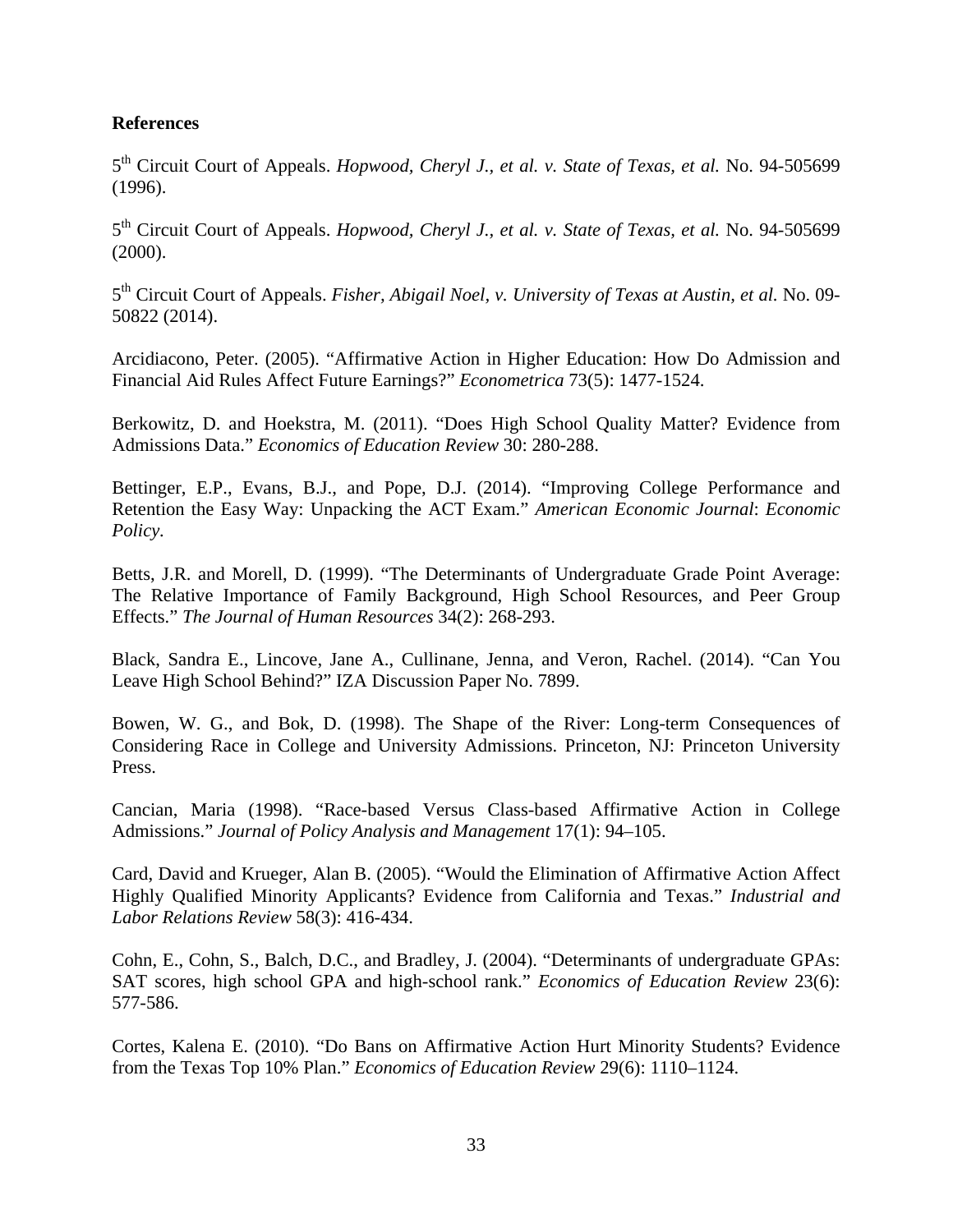Cyrenne, P. and Chan, A. (2012). "High School Grades and University Performance: A Case Study." *Economics of Education Review* 31: 524-542.

Deming, J.D., Hastings, J.S., Kane, T.J. and Staigler, D.O. (Forthcoming). "School Choice, School Quality and Postsecondary Attainment." *American Economic Review*.

Dickson, L. M. (2006). "Does ending affirmative action in college admissions lower the percent of minority students applying to college?" *Economics of Education Review* 25(1): 109–119.

Fletcher, J. and Tienda, M. (2009). "High School Classmates and College Success." *Sociology of Education* 82(4): 287-31

Howell, Jessica. (2010). "Assessing the Impact of Eliminating Affirmative Action in Higher Education." *Journal of Labor Economics* 28(1): 113-166.

Jencks, Christopher. (1998). "Racial Bias in Testing." In *The Black-White Test Score Gap*, editors, Christophe Jencks and Meredith Phillips. Brookings.

Light, Audrey and Strayer, Wayne. (2000). "Determinants of College Completion: School Quality or Student Ability." *The Journal of Human Resources* 35(2): 299-332.

Liptak, Adam (2014, April 22). "Court Backs Michigan on Affirmative Action." *The New York Times.* www.nytimes.com.

Long, Mark. (2004). "Race and College Admissions: An Alternative to Affirmative Action." *The Review of Economics and Statistics* 86(4): 1020-1033.

Long, Mark. (2004). "College Applications and the Effect of Affirmative Action." *Journal of Econometrics* 212(2): 319-342.

Long, Mark (forthcoming). "Is There a Workable Race-Neutral Alternative to Affirmative Action?" *Journal of Policy Analysis and Management.* 

Long, Mark, Iatarola, Patrice, and Conger, Dylan. (2009). "Explaining Gaps in Readiness for College-Level Math: The Role of High School Courses." *Education Finance and Policy* 4(1): 1- 33.

Niu, S. X., Tienda, M. and Cortes, K. (2006). "College Selectivity and the Texas Top 10% Law." *Economics of Education Review* 25: 259 – 272.

Rothstein, Jesse. (2004). "College Performance Predictions and the SAT." *Journal of Econometrics* 121(1-2): 297-317.

Rothstein, Jesse M. (Forthcoming). "SAT scores, High schools, and Collegiate Performance Predictions." In *Rethinking Admissions for a New Millennium: Moving Past the SAT for Social Diversity and Academic Excellence*, ed. J. A. Soares. Teacher's College Press.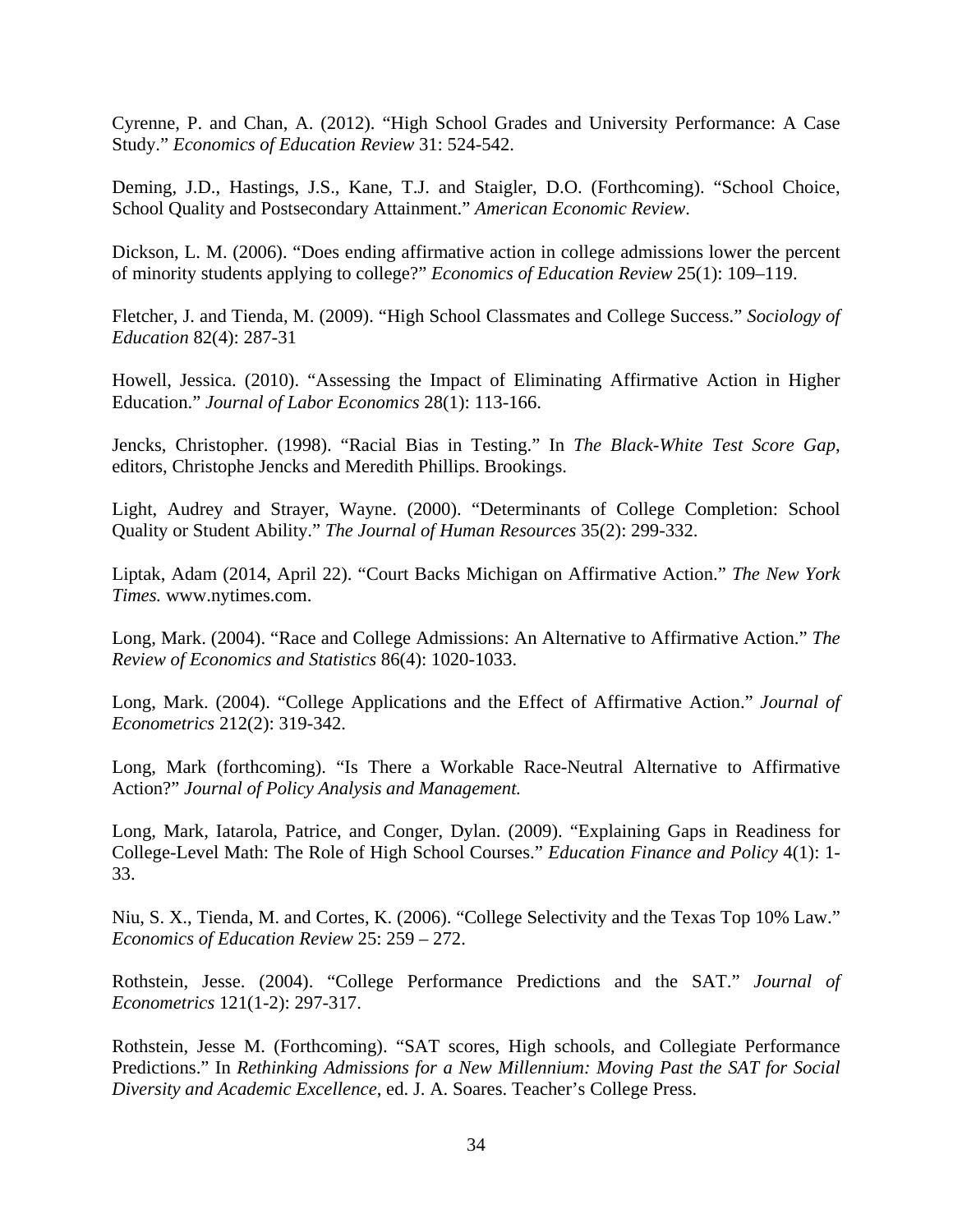Texas Higher Education Coordinating Board (2014). *Closing the Gaps by 2015.*  (Accessed on March 2, 2014: http://www.txhighereddata.org/interactive/Accountability/)

Tienda, Marta, Kevin. T. Leicht, Teresa Sullivan, Michael Maltese, and Kim Lloyd (2003). "Closing the Gap?: Admissions and Enrollments at the Texas Public Flagships Before And After Affirmative Action." Working Paper No. 2003-01. Office of Population Research, Princeton University, Princeton, NJ.

US Department of Education, National Center for Education Statistics. (2011). *2008–09 Baccalaureate and Beyond Longitudinal Study (B&B:08/09): A First Look at Recent College Graduates (NCES 2011-236), Table 3.*

US Supreme Court Reports. *Regents of University of California, The v. Bakke, Allan.* 438 U.S. 265. No. 76-811 (1978).

US Supreme Court Reports. *Grutter, Barbra v. Bollinger, Lee, et al.* 539 U.S. 306. No. 02-241 (2003).

US Supreme Court Reports. Gratz, et al. v. Bollinger, *et al.* 539 U.S. 244. No. 02-516 (2002).

US Supreme Court Reports. *Fisher, Abigail Noel, v. University of Texas at Austin, et al.* 570 U.S. No. 11-345 (2014).

US Supreme Court Reports. *Shuette, Attorney General of Michigan v. Coalition to Defend Affirmative Action, Integration and Immigration Rights and Fight for Equality by Any Means Necessary, (Bamn) et al.* 572 U.S. No. 12-682 (2014).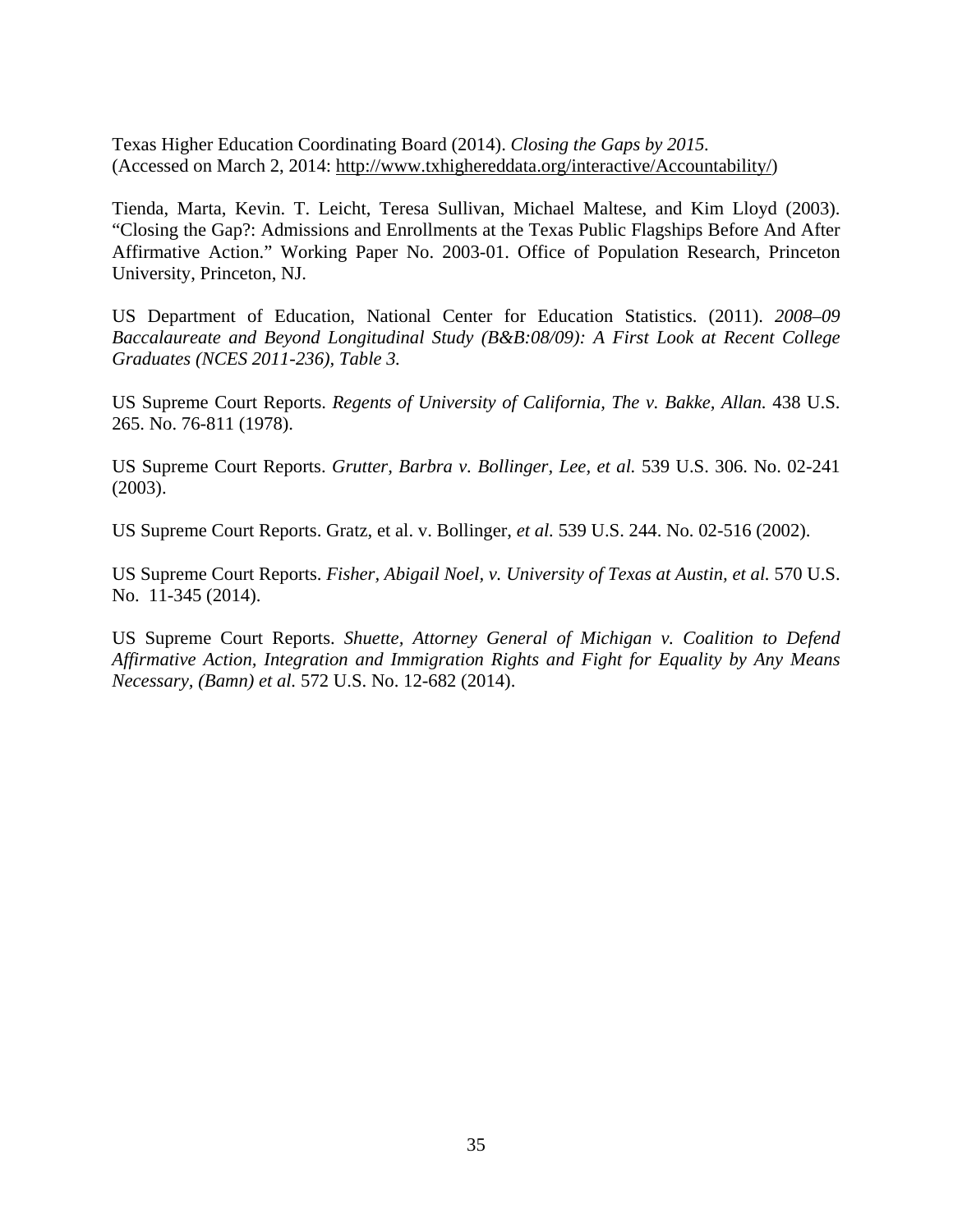|              | Panel A: States with Percent Plans |                                                                            |
|--------------|------------------------------------|----------------------------------------------------------------------------|
| <b>State</b> | Percent-plan threshold             | <b>Additional Criteria</b>                                                 |
| Arizona      | Top 25%                            | Completed coursework                                                       |
| California   | Top $9\%$                          | Composite of GPA and SAT/ACT                                               |
| Kansas       | Top third                          | Minimum SAT or GPA                                                         |
| Montana      | Top 50%                            | Minimum ACT or GPA, completed coursework, and writing and math proficiency |
| Nebraska     | Top $50\%$                         | Minimum SAT/ACT and completed coursework                                   |
| Texas        | Top 7-10%                          | None <sup>1</sup>                                                          |

Table 1: Automatic Admissions Policies at State Flagship Institutions

#### Panel B: States without Percent Plans

| <b>State</b> | Percent-plan threshold | <b>Additional Criteria</b>                                  |
|--------------|------------------------|-------------------------------------------------------------|
| Arkansas     | None                   | Minimum GPA, ACT, and completed coursework                  |
| Iowa         | None                   | Composite of class rank, GPA, SAT/ACT, completed coursework |
| Louisiana    | None                   | Minimum GPA, SAT/ACT, and completed coursework              |
| Mississippi  | None                   | Minimum GPA or SAT/ACT, and completed coursework            |
| Nevada       | None                   | Minimum GPA or SAT/ACT and completed coursework             |
| Wyoming      | None                   | Minimum GPA, SAT, and completed coursework                  |

*Notes:* <sup>1</sup>Two major changes occurred in 2013 that influence who qualifies for the percent plan in Texas. First, the University of Texas at Austin now only admits top 7% of students, but Texas A&M University still admits the full top 10% of students. Second, the Texas legislature passed House Bill 5 which now requires top 10% students to take additional coursework. All other states have holistic admissions to public flagship universities. Many states, including Texas, offer <sup>a</sup> secondary holistic admissions process for those not automatically admitted.

*Source:* Admissions websites for state flagships universities.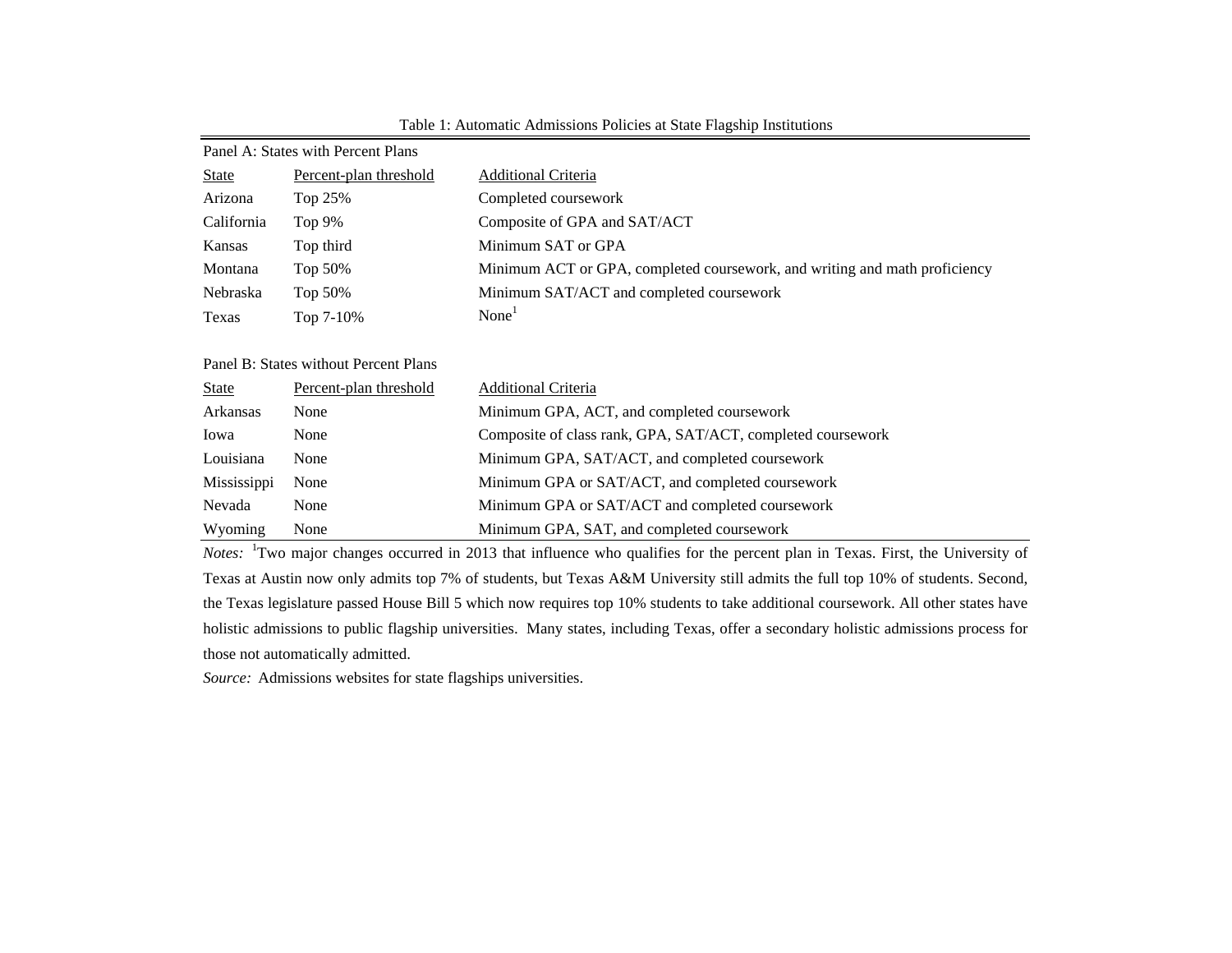| Table 2: Descriptive Statistics                  |                           |                                     |                                     |  |  |  |  |  |  |
|--------------------------------------------------|---------------------------|-------------------------------------|-------------------------------------|--|--|--|--|--|--|
|                                                  |                           | High School Graduates who           | Top 10% Graduates who               |  |  |  |  |  |  |
|                                                  | All High School Graduates | <b>Enrolled at Selective Public</b> | <b>Enrolled at Selective Public</b> |  |  |  |  |  |  |
|                                                  |                           | Universities                        | Universities                        |  |  |  |  |  |  |
| Student characteristics:                         | (1)                       | (2)                                 | (3)                                 |  |  |  |  |  |  |
| Female                                           | 0.502                     | 0.535                               | 0.595                               |  |  |  |  |  |  |
| Age                                              | 18.1                      | 18.0                                | 18.0                                |  |  |  |  |  |  |
|                                                  | (0.486)                   | (0.337)                             | (0.314)                             |  |  |  |  |  |  |
| Mother attended college                          | 0.246                     | 0.607                               | 0.666                               |  |  |  |  |  |  |
| Father attended college                          | 0.226                     | 0.592                               | 0.675                               |  |  |  |  |  |  |
|                                                  |                           |                                     |                                     |  |  |  |  |  |  |
| Race and ethnicity:                              |                           |                                     |                                     |  |  |  |  |  |  |
| Asian                                            | 0.040                     | 0.084                               | 0.116                               |  |  |  |  |  |  |
| <b>Black</b>                                     | 0.137                     | 0.098                               | 0.054                               |  |  |  |  |  |  |
| Hispanic                                         | 0.385                     | 0.298                               | 0.257                               |  |  |  |  |  |  |
| White                                            | 0.435                     | 0.517                               | 0.570                               |  |  |  |  |  |  |
|                                                  |                           |                                     |                                     |  |  |  |  |  |  |
| Family income:                                   |                           |                                     |                                     |  |  |  |  |  |  |
| Less than \$40,000                               | 0.262                     | 0.317                               | 0.271                               |  |  |  |  |  |  |
| \$40,000 - \$80,000                              | 0.128                     | 0.253                               | 0.267                               |  |  |  |  |  |  |
| More than \$80,000                               | 0.107                     | 0.362                               | 0.445                               |  |  |  |  |  |  |
| Missing                                          | 0.502                     | 0.068                               | 0.017                               |  |  |  |  |  |  |
|                                                  |                           |                                     |                                     |  |  |  |  |  |  |
| High school quality:                             |                           |                                     |                                     |  |  |  |  |  |  |
| Free or reduced lunch rate                       | 0.439                     | 0.392                               | 0.418                               |  |  |  |  |  |  |
|                                                  | (0.249)                   | (0.253)                             | (0.243)                             |  |  |  |  |  |  |
| Rate of college enrollment                       | 0.302                     | 0.366                               | 0.329                               |  |  |  |  |  |  |
|                                                  | (0.147)                   | (0.144)                             | (0.132)                             |  |  |  |  |  |  |
|                                                  |                           |                                     |                                     |  |  |  |  |  |  |
| Financial need:                                  |                           |                                     |                                     |  |  |  |  |  |  |
| Unmet financial need                             | \$1,169                   | \$1,379                             | \$941                               |  |  |  |  |  |  |
|                                                  | (4, 383)                  | (4,573)                             | (3,729)                             |  |  |  |  |  |  |
| Did not complete FAFSA                           | 0.567                     | 0.199                               | 0.150                               |  |  |  |  |  |  |
|                                                  | (0.495)                   | (0.399)                             | (0.357)                             |  |  |  |  |  |  |
| College readiness:                               |                           |                                     |                                     |  |  |  |  |  |  |
| SAT/ACT composite score                          | 1029                      | 1071                                | 1170                                |  |  |  |  |  |  |
|                                                  | (194)                     | (176)                               | (168)                               |  |  |  |  |  |  |
| SAT/ACT z-score                                  | 0.001                     | 0.217                               | 0.726                               |  |  |  |  |  |  |
|                                                  | (1.000)                   | (0.903)                             | (0.861)                             |  |  |  |  |  |  |
|                                                  | 0.009                     | 0.621                               |                                     |  |  |  |  |  |  |
| Texas high school exit exam z-score <sup>a</sup> |                           | (0.819)                             | 1.172                               |  |  |  |  |  |  |
| AP/IB course semesters completed                 | (0.990)<br>2.5            | 5.8                                 | (0.738)<br>9.4                      |  |  |  |  |  |  |
|                                                  | (4.3)                     | (5.5)                               | (5.6)                               |  |  |  |  |  |  |
|                                                  |                           |                                     |                                     |  |  |  |  |  |  |
| College outcomes:                                |                           |                                     |                                     |  |  |  |  |  |  |
| First-semester GPA                               |                           | 2.617                               | 3.069                               |  |  |  |  |  |  |
|                                                  |                           | (0.986)                             | (0.813)                             |  |  |  |  |  |  |
| Persist to year 4                                |                           | 0.614                               | 0.816                               |  |  |  |  |  |  |
|                                                  |                           | (0.487)                             | (0.388)                             |  |  |  |  |  |  |
| Graduate by year 4                               |                           | 0.269                               | 0.464                               |  |  |  |  |  |  |
|                                                  |                           | (0.443)                             | (0.499)                             |  |  |  |  |  |  |
|                                                  |                           |                                     |                                     |  |  |  |  |  |  |
| Observations                                     | 490,707                   | 90,580                              | 22,095                              |  |  |  |  |  |  |

Notes: Standard deviations are shown in parentheses for continuous variables. <sup>a</sup>Texas high school exit exam scores are a composite z-score of both reading and mathematics.

*Source:* Texas Workforce Data Quality Initiative Database, 2008 and 2009 student cohorts.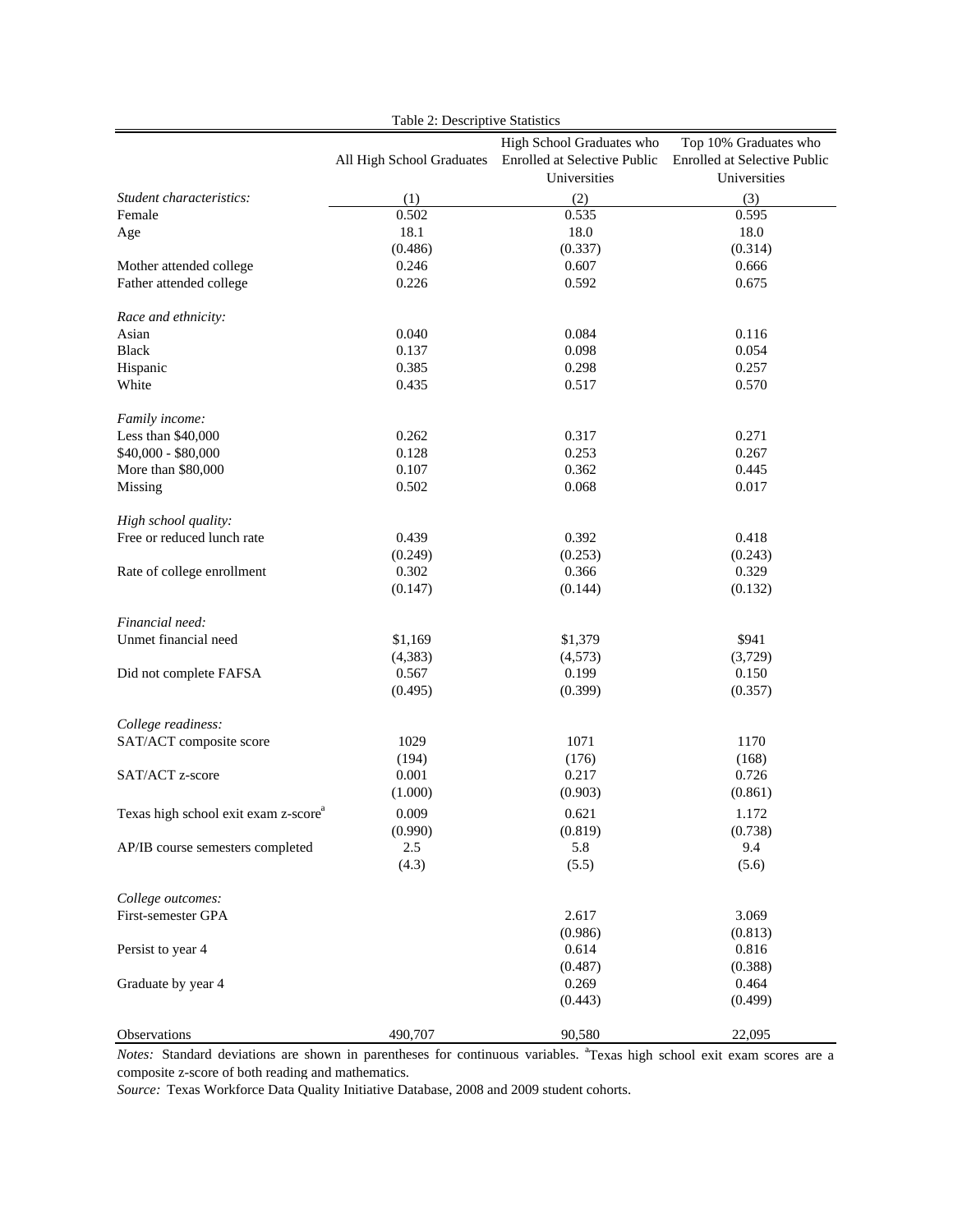|                               |           | Panel A: First-Semester GPA |           |           | Panel B: Four-Year Graduation |           |
|-------------------------------|-----------|-----------------------------|-----------|-----------|-------------------------------|-----------|
|                               | (1)       | (2)                         | (3)       | (4)       | (5)                           | (6)       |
| College readiness measures:   |           |                             |           |           |                               |           |
| SAT/ACT z-score               | $0.451**$ |                             |           | $0.106**$ |                               |           |
|                               | (0.009)   |                             |           | (0.005)   |                               |           |
| High school exit exam z-score |           | $0.377**$                   |           |           | $0.079**$                     |           |
|                               |           | (0.012)                     |           |           | (0.005)                       |           |
| AP/IB courses (semesters)     |           |                             | $0.030**$ |           |                               | $0.010**$ |
|                               |           |                             | (0.002)   |           |                               | (0.001)   |
| <b>Observations</b>           | 21,679    | 21,679                      | 21,679    | 21,679    | 21,679                        | 21,679    |
| $R^2$                         | 0.223     | 0.143                       | 0.073     | 0.056     | 0.041                         | 0.038     |

Table 3: OLS Estimates of the Effect of College Readiness on College Performance

*Notes:* Standard errors are shown in parentheses. Standard errors are robust to clustering within high school attended. Column's (1)-(6) include fixed effects for departmental major and university. \*\*, \* indicates statistical significance at the 1% and 5% level, respectively.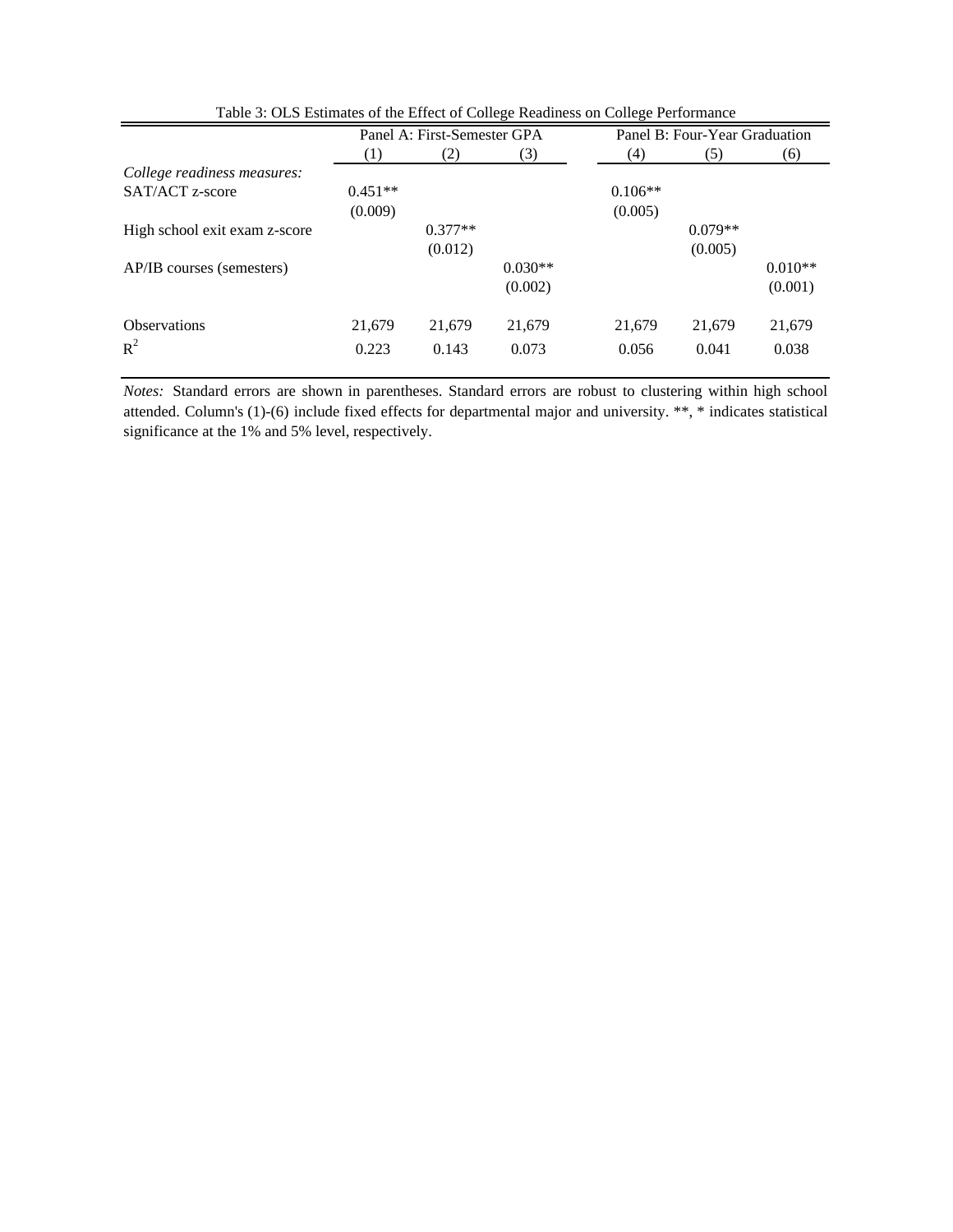|                               |           | Panel A: First-Semester GPA |           |           | Panel B: Four-Year Graduation |           |
|-------------------------------|-----------|-----------------------------|-----------|-----------|-------------------------------|-----------|
|                               | (1)       | (2)                         | (3)       | (4)       | (5)                           | (6)       |
| College readiness measures:   |           |                             |           |           |                               |           |
| SAT/ACT z-score               | $0.399**$ |                             |           | $0.098**$ |                               |           |
|                               | (0.025)   |                             |           | (0.011)   |                               |           |
| High school exit exam z-score |           | $0.315**$                   |           |           | $0.062**$                     |           |
|                               |           | (0.026)                     |           |           | (0.010)                       |           |
| AP/IB courses (semesters)     |           |                             | $0.021**$ |           |                               | $0.007**$ |
|                               |           |                             | (0.005)   |           |                               | (0.002)   |
| <b>Observations</b>           | 21,679    | 21,679                      | 21,679    | 21,679    | 21,679                        | 21,679    |

Table 4: Two-stage Least Squares Estimates of the Effect of College Readiness on College Performance

*Notes:* Standard errors are shown in parentheses. Standard errors are robust to clustering within high school attended. First-stage estimations predict university enrolled with the distance from the student's high school campus to 36 public 4-year universities. Column's (1)-(6) include fixed effects for college major. \*\*, \* indicates statistical significance at the 1% and 5% level, respectively.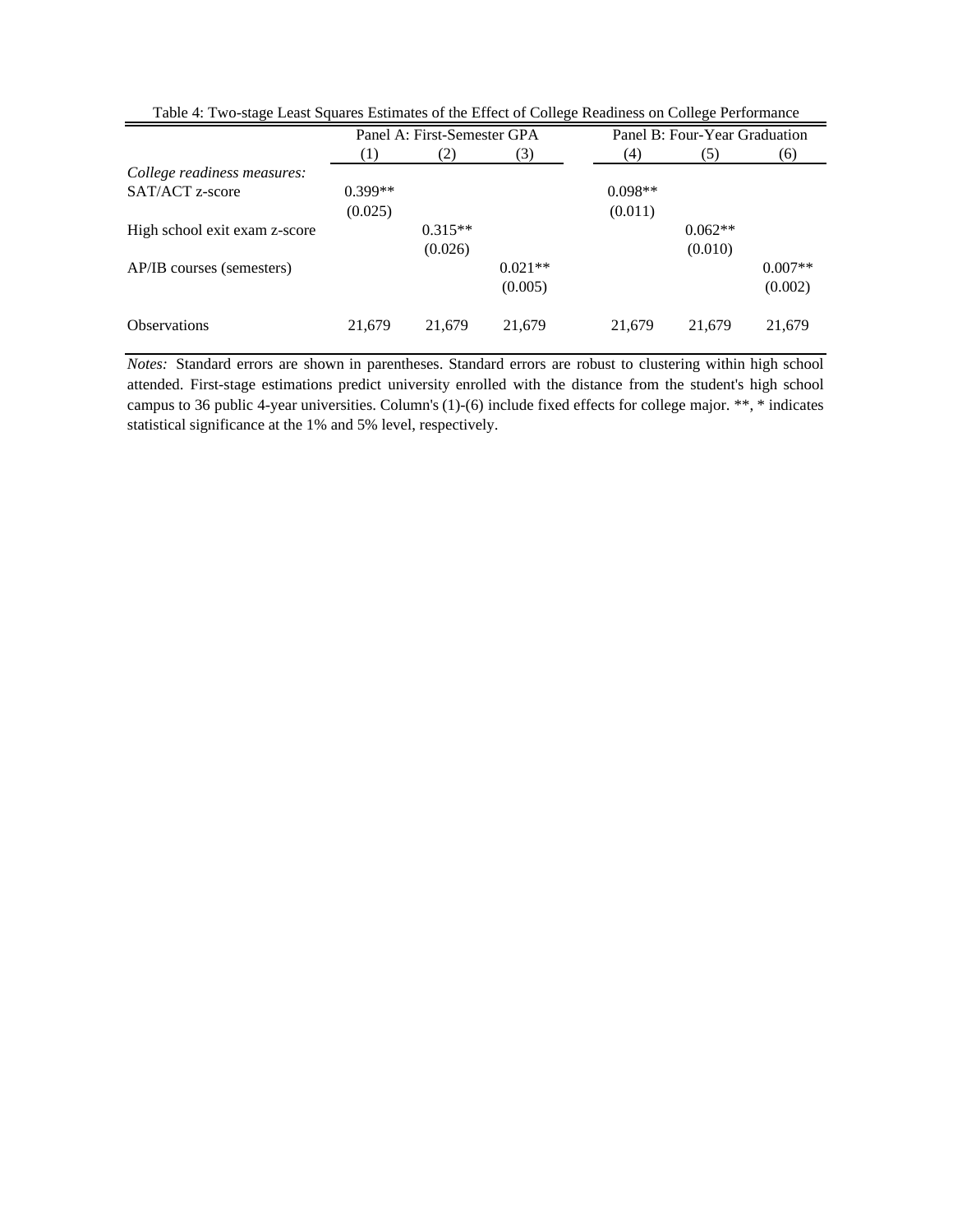|                               |         |                    |         |       |                               |                               |          |                          |         | By high school college         |
|-------------------------------|---------|--------------------|---------|-------|-------------------------------|-------------------------------|----------|--------------------------|---------|--------------------------------|
|                               |         | By race/ethnicity: |         |       | By family income:             |                               |          | By high school $SES^1$ : |         | enrollment rate <sup>2</sup> : |
|                               | Black   | Hispanic           | White   |       | $<$ \$40k \$40-80k $>$ \$80k  |                               | Low      | High                     | Low     | High                           |
| SAT/ACT score                 | 1029    | 1061               | 1218    | 1082  | 1145                          | 1238                          | 1013     | 1255                     | 1071    | 1231                           |
|                               | (155)   | (146)              | (144)   | (160) | (155)                         | (149)                         | (138)    | (142)                    | (144)   | (160)                          |
| SAT/ACT z-score               | 0.003   | 0.169              | 0.973   | 0.277 | 0.596                         | 1.076                         | $-0.078$ | 1.166                    | 0.220   | 1.040                          |
|                               | (0.799) | (0.752)            | (0.741) |       |                               | $(0.826)$ $(0.798)$ $(0.766)$ | (0.714)  | (0.731)                  | (0.740) | (0.823)                        |
| High school exit exam z-score | 0.695   | 0.942              | 1.271   | 0.971 | 1.101                         | 1.338                         | 0.804    | 1.392                    | 0.830   | 1.341                          |
|                               | (0.740) | (0.694)            | (0.706) |       | $(0.745)$ $(0.693)$ $(0.724)$ |                               | (0.715)  | (0.696)                  | (0.654) | (0.724)                        |
| <b>AP/IB</b> semesters        | 7.8     | 8.6                | 9.2     | 8.4   | 9.0                           | 10.3                          | 8.6      | 10.7                     | 5.3     | 10.8                           |
|                               | (5.2)   | (5.0)              | (5.6)   | (5.3) | (5.6)                         | (5.8)                         | (4.9)    | (5.7)                    | (4.5)   | (5.8)                          |
| <b>Observations</b>           | 1,200   | 5,684              | 12,584  | 5,978 | 5,901                         | 9,836                         | 3763     | 9039                     | 129     | 9846                           |

Table 5: Summary Statistics of College Readiness Measures by Student Characteristics

*Notes:* Standard deviations are shown in parentheses. <sup>1</sup>Low SES schools are in bottom quartile among high schools statewide for free/reduced lunch rate. High SES schools are in the top quartile. <sup>2</sup>Low college enrollment schools are in bottom quartile among high schools statewide for rate of 4-year college enrollment of graduates. High college enrollment schools are in the top quartile.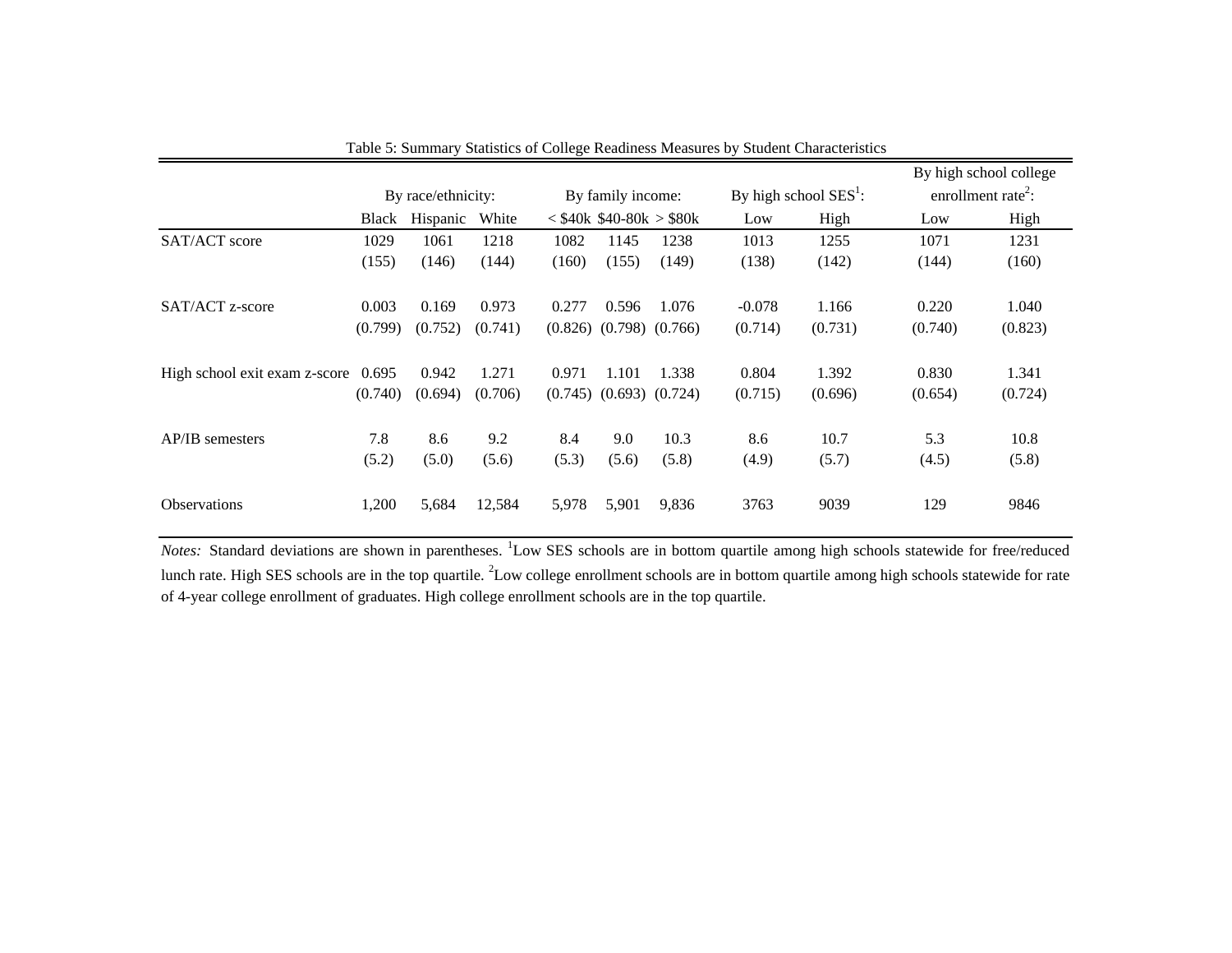|                                                |                       | Panel A: First-Semester GPA      |                       |                                  |                                  |                       |                       |                       | Panel B: Four-Year Graduation               |                       |                       |                       |
|------------------------------------------------|-----------------------|----------------------------------|-----------------------|----------------------------------|----------------------------------|-----------------------|-----------------------|-----------------------|---------------------------------------------|-----------------------|-----------------------|-----------------------|
|                                                | (1)                   | (2)                              | (3)                   | (4)                              | (5)                              | (6)                   | (7)                   | (8)                   | (9)                                         | (10)                  | (11)                  | (12)                  |
| College readiness measures:<br>SAT/ACT z-score | $0.370**$<br>(0.023)  |                                  |                       | $0.347**$<br>(0.023)             |                                  |                       | $0.092**$<br>(0.011)  |                       |                                             | $0.074**$<br>(0.012)  |                       |                       |
| High school exit exam z-score                  |                       | $0.291**$<br>(0.021)             |                       |                                  | $0.265**$<br>(0.020)             |                       |                       | $0.056**$<br>(0.009)  |                                             |                       | $0.044**$<br>(0.009)  |                       |
| AP/IB semesters                                |                       |                                  | $0.020**$<br>(0.004)  |                                  |                                  | $0.021**$<br>(0.005)  |                       |                       | $0.007**$<br>(0.002)                        |                       |                       | $0.008**$<br>(0.002)  |
| Race and ethnicity:                            |                       |                                  |                       |                                  |                                  |                       |                       |                       |                                             |                       |                       |                       |
| <b>Black</b>                                   | (0.057)               | $-0.284**$ $-0.498**$<br>(0.067) | (0.080)               | $-0.570**$ $-0.310**$<br>(0.059) | $-0.650**$ $-0.534**$<br>(0.095) | (0.128)               | $-0.059**$<br>(0.022) | (0.025)               | $-0.119**$ $-0.118**$ $-0.079**$<br>(0.026) | (0.023)               | $-0.156**$<br>(0.033) | $-0.056$<br>(0.041)   |
| Hispanic                                       | $-0.149**$<br>(0.033) | $-0.312**$<br>(0.039)            | $-0.334**$<br>(0.045) | $-0.174**$<br>(0.039)            | $-0.360**$<br>(0.054)            | $-0.307**$<br>(0.070) | $-0.043**$<br>(0.014) | $-0.087**$<br>(0.015) | $-0.083**$<br>(0.016)                       | $-0.062**$<br>(0.016) | $-0.108**$<br>(0.022) | $-0.063**$<br>(0.024) |
| Interactions:                                  |                       |                                  |                       |                                  |                                  |                       |                       |                       |                                             |                       |                       |                       |
| <b>Black x SAT/ACT</b>                         |                       |                                  |                       | $0.152**$<br>(0.042)             |                                  |                       |                       |                       |                                             | 0.027<br>(0.019)      |                       |                       |
| Hispanic x SAT/ACT                             |                       |                                  |                       | 0.029<br>(0.023)                 |                                  |                       |                       |                       |                                             | 0.018<br>(0.012)      |                       |                       |
| Black x exit exam                              |                       |                                  |                       |                                  | $0.196**$<br>(0.061)             |                       |                       |                       |                                             |                       | $0.041*$<br>(0.021)   |                       |
| Hispanic x exit exam                           |                       |                                  |                       |                                  | 0.041<br>(0.026)                 |                       |                       |                       |                                             |                       | 0.018<br>(0.012)      |                       |
| Black x AP/IB semesters                        |                       |                                  |                       |                                  |                                  | $-0.004$<br>(0.009)   |                       |                       |                                             |                       |                       | $-0.008*$<br>(0.003)  |
| Hispanic x AP/IB semesters                     |                       |                                  |                       |                                  |                                  | $-0.003$<br>(0.004)   |                       |                       |                                             |                       |                       | $-0.002$<br>(0.002)   |
| Observations                                   | 21,679                | 21,679                           | 21,679                | 21,679                           | 21,679                           | 21,679                | 21,679                | 21,679                | 21,679                                      | 21,679                | 21,679                | 21,679                |

|  | Table 6: Two-stage Least Squares Estimates of the Effect of College Readiness on College Performance |
|--|------------------------------------------------------------------------------------------------------|
|  |                                                                                                      |

*Notes:* Standard errors are shown in parentheses. Standard errors are robust to clustering within high school attended. First-stage estimations predict university enrolled with the distance from the student's high school campus to 36 public 4-year universities. Column's (1)-(12) include fixed effects for college major. All specifications also include controls for Asian and Native American races and their interactions with college readiness variables. \*\*, \* indicates statistical significance at the 1% and 5% level, respectively.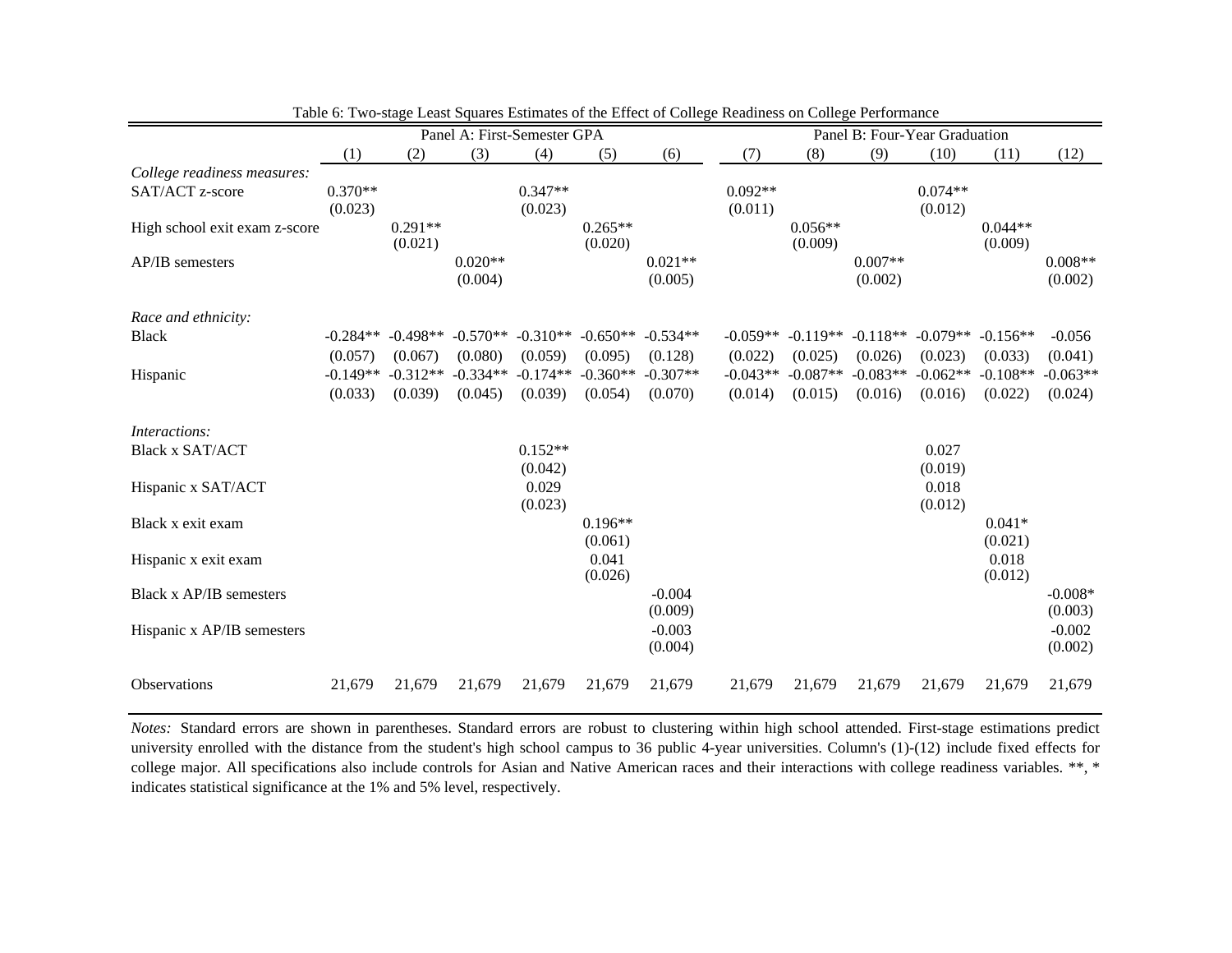|                                                |                      |                      | Panel A: First-Semester GPA |                      |                      |                      |                      |                      |                              | Panel B: Four-Year Graduation |                      |                     |
|------------------------------------------------|----------------------|----------------------|-----------------------------|----------------------|----------------------|----------------------|----------------------|----------------------|------------------------------|-------------------------------|----------------------|---------------------|
|                                                | (1)                  | (2)                  | (3)                         | (4)                  | (5)                  | (6)                  | (7)                  | (8)                  | (9)                          | (10)                          | (11)                 | (12)                |
| College readiness measures:<br>SAT/ACT z-score | $0.387**$<br>(0.021) |                      |                             | $0.397**$<br>(0.024) |                      |                      | $0.093**$<br>(0.010) |                      |                              | $0.103**$<br>(0.011)          |                      |                     |
| High school exit exam z-score                  |                      | $0.312**$<br>(0.022) |                             |                      | $0.344**$<br>(0.028) |                      |                      | $0.061**$<br>(0.009) |                              |                               | $0.073**$<br>(0.011) |                     |
| <b>AP/IB</b> semesters                         |                      |                      | $0.021**$<br>(0.005)        |                      |                      | $0.016**$<br>(0.005) |                      |                      | $0.007**$<br>(0.002)         |                               |                      | $0.005*$<br>(0.002) |
| Family income:                                 |                      |                      |                             |                      |                      |                      |                      |                      |                              |                               |                      |                     |
| Middle income (\$40-80k)                       | 0.025<br>(0.020)     | $0.080**$<br>(0.024) | $0.084**$<br>(0.026)        | 0.026<br>(0.022)     | $0.083*$<br>(0.039)  | 0.057<br>(0.042)     | 0.020<br>(0.010)     | (0.011)              | $0.034**$ 0.031**<br>(0.011) | $0.024*$<br>(0.011)           | 0.030<br>(0.017)     | 0.008<br>(0.019)    |
| High income $(>\$80k)$                         | $0.122**$<br>(0.037) | $0.263**$<br>(0.049) | $0.261**$<br>(0.054)        | $0.137**$<br>(0.045) | $0.341**$<br>(0.062) | $0.172*$<br>(0.085)  | $0.052**$<br>(0.016) | $0.087**$<br>(0.020) | $0.074**$<br>(0.019)         | $0.065**$<br>(0.019)          | $0.121**$<br>(0.024) | 0.041<br>(0.029)    |
| Interactions:                                  |                      |                      |                             |                      |                      |                      |                      |                      |                              |                               |                      |                     |
| Middle income x SAT/ACT                        |                      |                      |                             | $-0.007$<br>(0.021)  |                      |                      |                      |                      |                              | $-0.012$<br>(0.012)           |                      |                     |
| High income x SAT/ACT                          |                      |                      |                             | $-0.021$<br>(0.021)  |                      |                      |                      |                      |                              | $-0.019$<br>(0.011)           |                      |                     |
| Middle income x exit exam                      |                      |                      |                             |                      | $-0.006$<br>(0.030)  |                      |                      |                      |                              |                               | 0.003<br>(0.014)     |                     |
| High income x exit exam                        |                      |                      |                             |                      | $-0.067*$<br>(0.027) |                      |                      |                      |                              |                               | $-0.028*$<br>(0.011) |                     |
| Middle income x AP/IB semester                 |                      |                      |                             |                      |                      | 0.003<br>(0.003)     |                      |                      |                              |                               |                      | 0.003<br>(0.002)    |
| High income x AP/IB semesters                  |                      |                      |                             |                      |                      | 0.009<br>(0.005)     |                      |                      |                              |                               |                      | 0.004<br>(0.002)    |
| Observations                                   | 21,679               | 21,679               | 21,679                      | 21,679               | 21,679               | 21,679               | 21,679               | 21,679               | 21,679                       | 21,679                        | 21,679               | 21,679              |

Table 7: Two-stage Least Squares Estimates of the Effect of College Readiness on College Performance

Notes: Standard errors are shown in parentheses. Standard errors are robust to clustering within high school attended. First-stage estimations predict university enrolled with the distance from the student's high school campus to 36 public 4-year universities. Column's (1)-(12) include fixed effects for college major. \*\*, \* indicates statistical significance at the 1% and 5% level, respectively.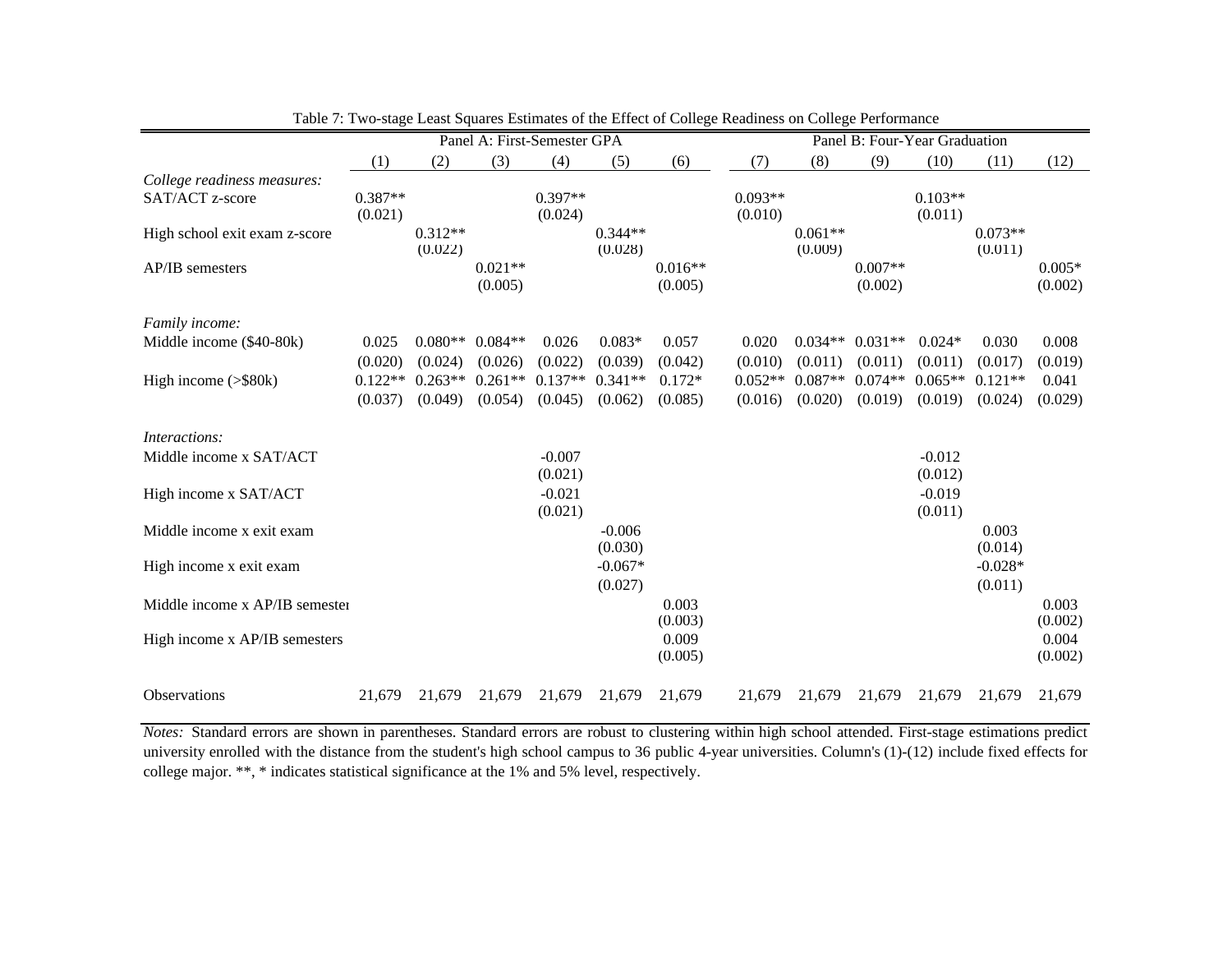|                            | Panel A: All Selective Four-Year Universities |          |                                     |           |            |             |  |  |  |
|----------------------------|-----------------------------------------------|----------|-------------------------------------|-----------|------------|-------------|--|--|--|
|                            | (1)                                           | (2)      | (3)                                 | (4)       | (5)        | (6)         |  |  |  |
|                            | Top 10%                                       | SAT/ACT  | SAT/ACT                             | Exit exam | Exit Exam  | AP/IB       |  |  |  |
|                            | Plan                                          | zscore>0 | zscore>0.5                          | zscore>0  | zscore>0.5 | semesters>4 |  |  |  |
| First-semester GPA         | 3.069                                         | 3.169    | 3.263                               | 3.090     | 3.144      | 3.108       |  |  |  |
|                            | (0.813)                                       | (0.760)  | (0.716)                             | (0.799)   | (0.774)    | (0.800)     |  |  |  |
| Persist to senior year     | 0.816                                         | 0.836    | 0.848                               | 0.822     | 0.834      | 0.831       |  |  |  |
|                            | (0.388)                                       | (0.370)  | (0.359)                             | (0.383)   | (0.372)    | (0.375)     |  |  |  |
|                            |                                               |          |                                     |           |            |             |  |  |  |
| Graduate in four year      | 0.464                                         | 0.495    | 0.523                               | 0.470     | 0.486      | 0.481       |  |  |  |
|                            | (0.499)                                       | (0.500)  | (0.500)                             | (0.499)   | (0.500)    | (0.500)     |  |  |  |
|                            |                                               |          |                                     |           |            |             |  |  |  |
| No. automatically admitted | 22,095                                        | 17,909   | 13,241                              | 21,334    | 18,809     | 17,089      |  |  |  |
|                            |                                               |          | Panel B: Flagship Universities Only |           |            |             |  |  |  |
|                            | (7)                                           | (8)      | (9)                                 | (10)      | (11)       | (12)        |  |  |  |
|                            | Top 10%                                       | SAT/ACT  | SAT/ACT                             | Exit exam | Exit Exam  | AP/IB       |  |  |  |
|                            | Plan                                          | zscore>0 | zscore>0.5                          | zscore>0  | zscore>0.5 | semesters>4 |  |  |  |
| First-semester GPA         | 2.983                                         | 3.081    | 3.190                               | 3.000     | 3.051      | 3.035       |  |  |  |
|                            | (0.834)                                       | (0.784)  | (0.738)                             | (0.824)   | (0.800)    | (0.819)     |  |  |  |
| Persist to senior year     | 0.854                                         | 0.869    | 0.874                               | 0.859     | 0.866      | 0.864       |  |  |  |
|                            | (0.353)                                       | (0.338)  | (0.331)                             | (0.348)   | (0.341)    | (0.343)     |  |  |  |
|                            |                                               |          |                                     |           |            |             |  |  |  |
| Graduate in four year      | 0.506                                         | 0.521    | 0.541                               | 0.509     | 0.517      | 0.517       |  |  |  |
|                            | (0.500)                                       | (0.500)  | (0.498)                             | (0.500)   | (0.500)    | (0.500)     |  |  |  |
| No. automatically admitted | 13,472                                        | 11,758   | 9,283                               | 13,168    | 12,093     | 11,120      |  |  |  |

Table 8: College Performance at Texas Selective and Flagship Universities under the Top 10% Plan and Simulated New Admissions Rules

*Notes:* Texas flagship universities are the University of Texas at Austin and Texas A&M University at College Station.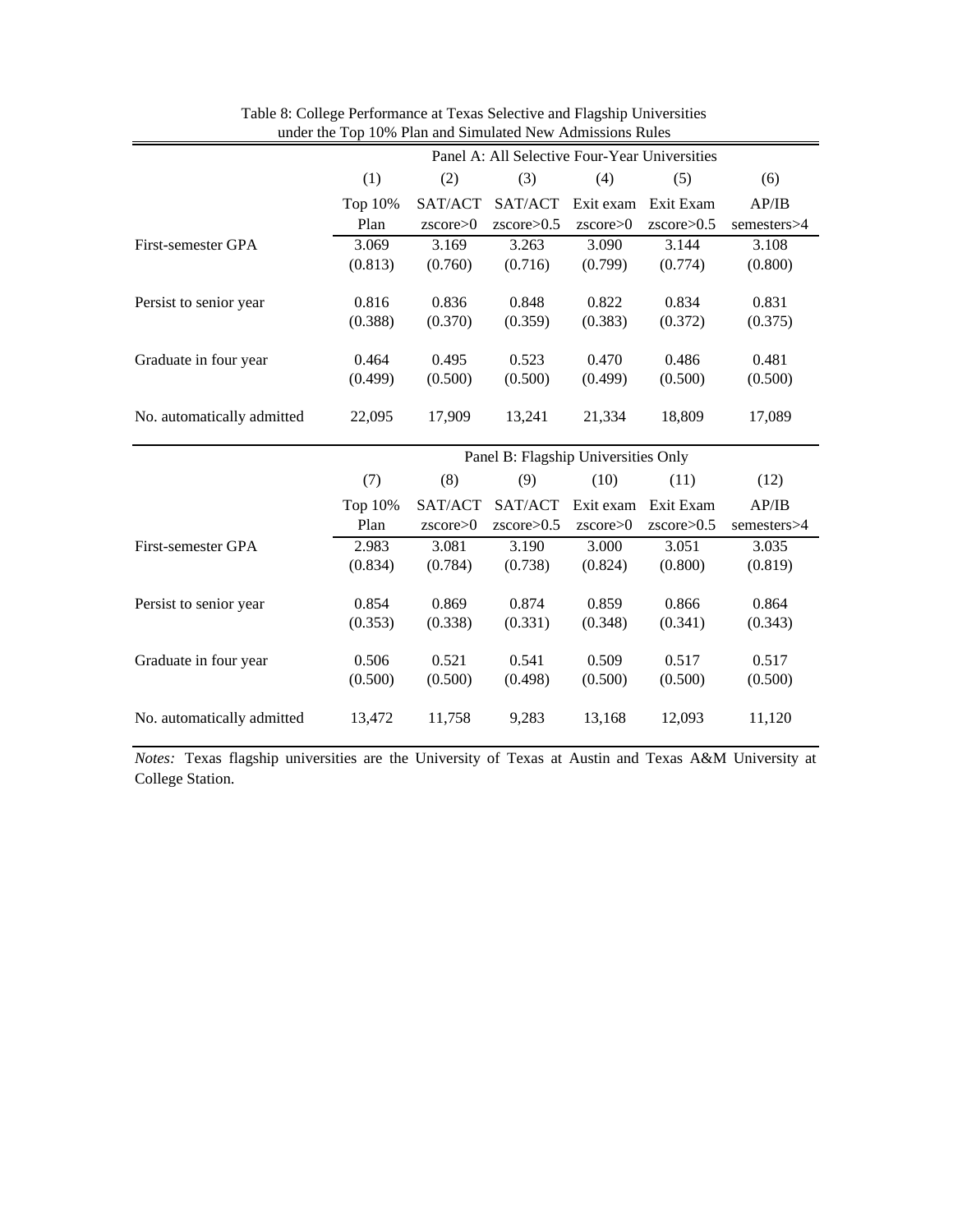|                                         | (1)     | (2)      | and the TOP TO $\theta$ T and and Dimartical TOW Trainissions Kates<br>(3) | (4)       | (5)        | (6)         |
|-----------------------------------------|---------|----------|----------------------------------------------------------------------------|-----------|------------|-------------|
|                                         | Top 10% | SAT/ACT  | SAT/ACT                                                                    | Exit exam | Exit exam  | AP/IB       |
|                                         | Plan    | zscore>0 | zscore>0.5                                                                 | zscore>0  | zscore>0.5 | semesters>4 |
| Race and ethnicity:                     |         |          |                                                                            |           |            |             |
| <b>Black</b>                            | 1,200   | 614      | 322                                                                        | 1049      | 734        | 822         |
| % change                                |         | $-49%$   | $-73%$                                                                     | $-13%$    | $-39%$     | $-31%$      |
| Hispanic                                | 5,684   | 3411     | 1788                                                                       | 5360      | 4274       | 4372        |
| % change                                |         | $-40%$   | $-69%$                                                                     | $-6%$     | $-25%$     | $-23%$      |
| Asian                                   | 2,569   | 2302     | 1883                                                                       | 2527      | 2361       | 2359        |
| % change                                |         | $-10%$   | $-27%$                                                                     | $-2%$     | $-8%$      | $-8\%$      |
| White                                   | 12,584  | 11530    | 9206                                                                       | 12340     | 11387      | 9488        |
| % change                                |         | $-8\%$   | $-27%$                                                                     | $-2%$     | $-10%$     | $-25%$      |
| Family income:                          |         |          |                                                                            |           |            |             |
| $<$ \$40,000                            | 5,978   | 3837     | 2268                                                                       | 5579      | 4521       | 4388        |
| % change                                |         | $-36%$   | $-62\%$                                                                    | $-7%$     | $-24%$     | $-27%$      |
| \$40,000-80,000                         | 5,901   | 4638     | 3218                                                                       | 5710      | 4962       | 4422        |
| % change                                |         | $-21%$   | $-45%$                                                                     | $-3%$     | $-16%$     | $-25%$      |
| > \$80,000                              | 9,836   | 9116     | 7524                                                                       | 9675      | 8997       | 8005        |
| % change                                |         | $-7%$    | $-24%$                                                                     | $-2%$     | $-9%$      | $-19%$      |
| High school FRL rate:                   |         |          |                                                                            |           |            |             |
| >75th percentile                        | 3,763   | 1765     | 733                                                                        | 3421      | 2531       | 3966        |
| % change                                |         | $-53%$   | $-81%$                                                                     | $-9%$     | $-33%$     | 5%          |
| $<$ 25th percentile                     | 9,039   | 8564     | 7371                                                                       | 8933      | 8476       | 7547        |
| % change                                |         | $-5%$    | $-18%$                                                                     | $-1%$     | $-6%$      | $-17%$      |
| High school college<br>enrollment rate: |         |          |                                                                            |           |            |             |
| $<$ 25th percentile                     | 129     | 83       | 43                                                                         | 117       | 96         | 68          |
| % change                                |         | 36%      | $-67\%$                                                                    | $-9%$     | -26%       | 47%         |
| $>$ 75th percentile                     | 9,846   | 8848     | 7297                                                                       | 9653      | 8951       | 8268        |
| % change                                |         | $-10%$   | $-26%$                                                                     | $-2%$     | $-9%$      | $-16%$      |
| All students:                           | 22,095  | 17,909   | 13,241                                                                     | 21,334    | 18,809     | 17,089      |
| % change                                |         | $-19%$   | $-40%$                                                                     | $-3%$     | $-15%$     | $-23%$      |

under the Top 10% Plan and Simulated New Admissions Rules Table 9: Enrollment at Texas Selective Universities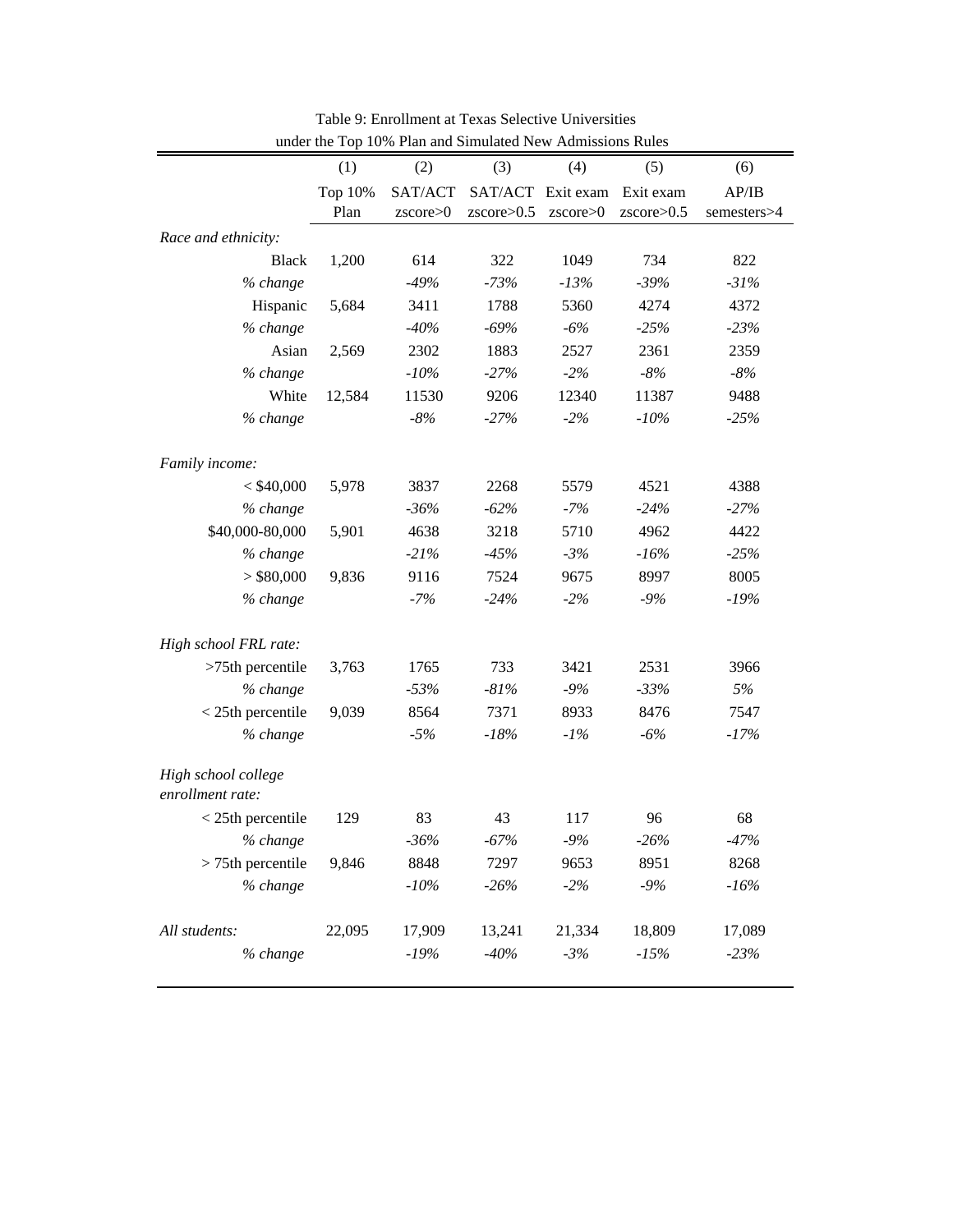|                                         | (1)     | (2)      | (3)        | (4)      | (5)                 | (6)         |
|-----------------------------------------|---------|----------|------------|----------|---------------------|-------------|
|                                         | Top 10% | SAT/ACT  | SAT/ACT    |          | Exit exam Exit exam | AP/IB       |
|                                         | Plan    | zscore>0 | zscore>0.5 | zscore>0 | zscore>0.5          | semesters>4 |
| Race and ethnicity:                     |         |          |            |          |                     |             |
| <b>Black</b>                            | 600     | 355      | 214        | 543      | 421                 | 472         |
| % change                                |         | $-41%$   | $-64%$     | $-10%$   | $-30%$              | $-21%$      |
| Hispanic                                | 2,680   | 1857     | 1090       | 2576     | 2193                | 2186        |
| % change                                |         | $-31%$   | $-59%$     | $-4%$    | $-18%$              | $-18%$      |
| Asian                                   | 1,792   | 1672     | 1432       | 1773     | 1684                | 1712        |
| % change                                |         | $-7%$    | $-20%$     | $-1%$    | $-6%$               | $-4%$       |
| White                                   | 8,371   | 7846     | 6522       | 8247     | 7768                | 6724        |
| % change                                |         | $-6%$    | $-22%$     | $-1%$    | $-7%$               | $-20%$      |
| Family income:                          |         |          |            |          |                     |             |
| $<$ \$40,000                            | 2,756   | 1972     | 1256       | 2621     | 2238                | 2204        |
| % change                                |         | $-28%$   | $-54%$     | $-5%$    | $-19%$              | $-20%$      |
| \$40,000-80,000                         | 3,210   | 2715     | 2005       | 3144     | 2839                | 2572        |
| % change                                |         | $-15%$   | $-38%$     | $-2%$    | $-12%$              | $-20%$      |
| > \$80,000                              | 7,329   | 6899     | 5874       | 7228     | 6850                | 6197        |
| % change                                |         | $-6%$    | $-20%$     | $-1%$    | $-7%$               | $-15%$      |
| High school FRL rate:                   |         |          |            |          |                     |             |
| >75th percentile                        | 1,614   | 875      | 396        | 1492     | 1190                | 1346        |
| % change                                |         | -46%     | $-75%$     | $-8%$    | $-26%$              | $-17%$      |
| $<$ 25th percentile                     | 6,558   | 6317     | 5593       | 6503     | 6254                | 5717        |
| % change                                |         | $-4%$    | $-15%$     | $-1%$    | $-5%$               | $-13%$      |
| High school college<br>enrollment rate: |         |          |            |          |                     |             |
| $<$ 25th percentile                     | 52      | 34       | 18         | 50       | 40                  | 32          |
| % change                                |         | $-35\%$  | $-65\%$    | $-4%$    | $-23%$              | -38%        |
| $> 75$ th percentile                    | 6,813   | 6471     | 5634       | 6733     | 6431                | 6012        |
| % change                                |         | $-5%$    | $-17%$     | $-1%$    | $-6%$               | $-12%$      |
| All students:                           | 13,472  | 11,758   | 9,283      | 13,168   | 12,093              | 11,120      |
| % change                                |         | $-13%$   | $-31%$     | $-2%$    | $-10\%$             | $-17%$      |

under the Top 10% Plan and Simulated New Admissions Rules Table 10: Enrollment at the Flagship Universities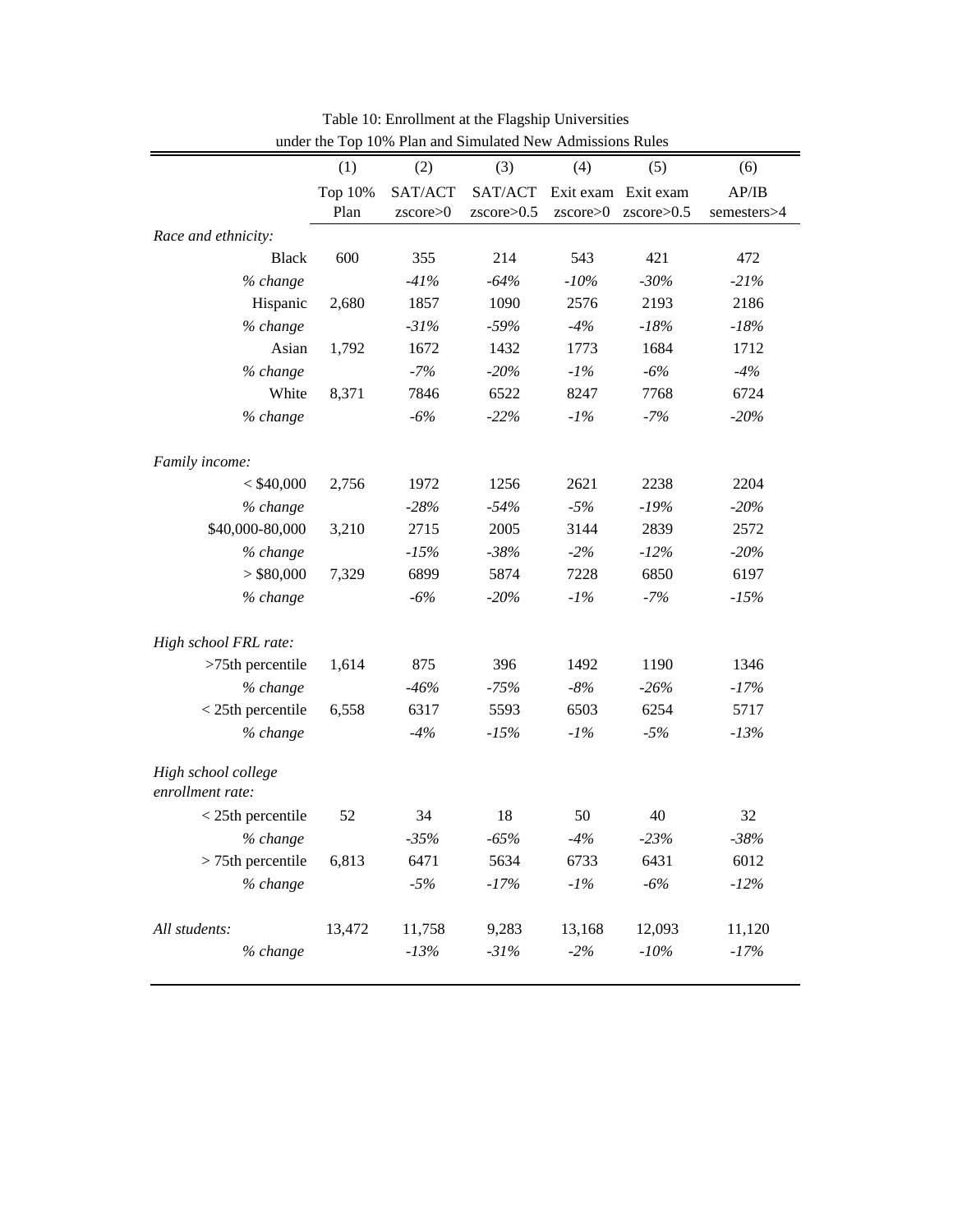|                                             |           | Automatically |             |       |
|---------------------------------------------|-----------|---------------|-------------|-------|
|                                             | Number of | Admitted      |             |       |
| Campus                                      | students  | Students (%)  | F-statistic | $R^2$ |
| Panel A: Flagship State Universities        |           |               |             |       |
| University of Texas at Austin               | 7,743     | 35.72%        | 51.96       | 0.078 |
| Texas A&M University                        | 5,501     | 25.37%        | 35.63       | 0.055 |
| Panel B: Other Selective State Universities |           |               |             |       |
| <b>Texas Tech University</b>                | 1,258     | 5.80%         | 116.55      | 0.159 |
| University of North Texas                   | 835       | 3.85%         | 30.04       | 0.046 |
| University of Houston                       | 819       | 3.78%         | 69.09       | 0.101 |
| University of Texas at Arlington            | 744       | 3.43%         | 107.81      | 0.149 |
| <b>Texas State University</b>               | 677       | 3.12%         | 18.46       | 0.029 |
| University of Texas Pan American            | 618       | 2.85%         | 467.64      | 0.431 |
| University of Texas at Dallas               | 538       | 2.48%         | 36.23       | 0.055 |
| University of Texas at San Antonio          | 514       | 2.37%         | 50.39       | 0.075 |
| University of Texas at El Paso              | 497       | 2.29%         | 883.86      | 0.588 |
| Sam Houston State University                | 349       | 1.61%         | 18.57       | 0.029 |
| Stephen F. Austin State University          | 298       | 1.37%         | 33.88       | 0.052 |
| West Texas A&M                              | 284       | 1.31%         | 224.86      | 0.267 |
| Texas A&M International University          | 215       | 0.99%         | 526.34      | 0.460 |
| Texas A&M University - Corpus Christi       | 215       | 0.99%         | 55.85       | 0.083 |
| Texas A&M University - Kingsville           | 155       | 0.71%         | 95.37       | 0.134 |
| University of Texas at Tyler                | 148       | 0.68%         | 54.16       | 0.081 |
| Texas A&M University - Commerce             | 134       | 0.62%         | 82.73       | 0.118 |
| University of Texas at the Permian Basin    | 91        | 0.42%         | 137.55      | 0.182 |
| University of Texas at Brownsville          | 46        | 0.21%         | 82.50       | 0.118 |

Appendix Table A: First-stage Regression Results for Campus Attended

*Notes:* The instrumental variable is the distance in miles from the student's high school to all top 10% campuses and 14 additional state universities that offer open enrollment to top 10% and other Texas high school graduates. Twenty-two linear probability regressions estimated the probability of attending each campus that automatically admits top 10% students. The first-stage also controls for student demographics shown in Table 2. The 22 probabilities estimated in the first-stage are included as instruments for campus attended in the second-stage in the prediction of college outcomes.